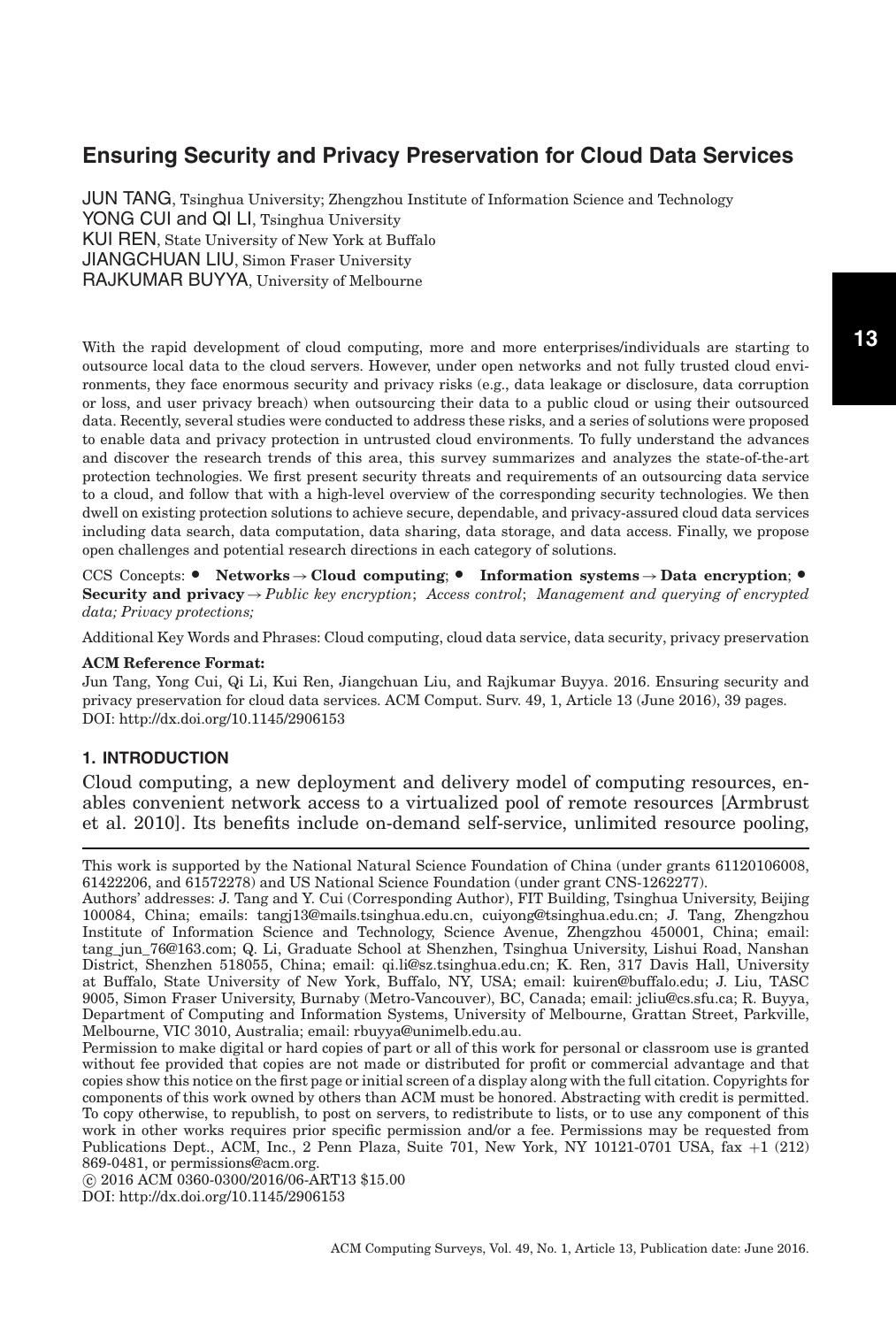<span id="page-1-1"></span>

| <b>CSA</b> [2013]            | Ko et al. [2013]                                                                                                                      | Verizon[2015]                     |
|------------------------------|---------------------------------------------------------------------------------------------------------------------------------------|-----------------------------------|
| . Data Breaches              | . Hardware Failure                                                                                                                    | . Point-of-Sale (POS) Intrusions  |
| . Data Loss                  | . Natural Disasters                                                                                                                   | . Crimeware                       |
| . Account Hijacking          | . Closure of Cloud Service                                                                                                            | . Cyber-Espionage                 |
| . Insecure APIs              | . Cloud-Related Malware                                                                                                               | . Insider and Privilege Misuse    |
| . Denial of Service          | . Inadequate Infrastructure Design                                                                                                    | . Web App Attacks                 |
| . Malicious Insiders         | and Planning                                                                                                                          | . Miscellaneous Errors            |
| . Abuse of Cloud Services    |                                                                                                                                       | . Physical Theft/Loss             |
| . Insufficient Due Diligence |                                                                                                                                       | . Payment Card Skimmers           |
| . Shared Technology Issues   |                                                                                                                                       | . Denial of Service (DoS) Attacks |
|                              | <i>Note</i> : These threats were identi- <i>Note</i> : These threats were identified from <i>Note</i> : These threats were identified |                                   |
|                              | fied by conducting a survey of in- cloud vulnerability incidents between from data breach incidents that oc-                          |                                   |
| dustry experts in 2013.      | January 2008 and February 2012.                                                                                                       | curred in 2014.                   |

Table I. Security Threats to Cloud Computing

broad network access, dynamic scalability, service-measured pricing, and alleviation of management risks [Xiao and Xiao [2013\]](#page-38-0). With all these benefits, cloud computing motivates individual and enterprise users to intentionally outsource their local data to remote servers hosted by a Cloud Server Provider (CSP), that is, data storage outsourcing. According to the data usage forecast by Gartner in 2012 [Verma [2012\]](#page-37-0), users would store more than a third of their data to the cloud by 2016. Besides data storage service, users further expect to acquire more related services from the cloud, such as data search, data computation, data sharing, and data access. These cloud data ser-vices<sup>[1](#page-1-0)</sup> could easily help users avoid large capital outlays and operational overheads for purchasing devices and managing them.

A cloud is referred to as an untrusted cloud environment when its resources and services are open for public use and communication is performed over a nontrusted network. Generally, a public cloud (e.g., Amazon AWS, Microsoft Azure, and Google Cloud Platform) is not fully trusted by users. Therefore, although the benefits of this new cloud service paradigm are tremendous, serious security risks and privacy challenges are raised under untrusted cloud environments. Particularly, when data owners outsource their data to a public cloud, they will lose tight control of the data as in their local storage systems. Curious cloud administrators and unauthorized users may deliberately access the outsourced data and obtain the sensitive information for various motivations. The investigation report of Verizon in 2015 [Verizon [2015\]](#page-37-1) indicates that infamous data breach incidents occurred from time to time in recent years. Moreover, data corruption or loss could also happen in cloud servers because of failures incurred by improper configuration, software bugs, hardware errors, and power failures [Ko et al. [2013\]](#page-35-0). To save storage space and minimize costs, greedy CSPs may discard the data that are never or rarely accessed by users, which may impact data retrievability for users. The report from the Cloud Security Alliance (CSA) [CSA [2013\]](#page-33-1) shows that the data security problems are among the top threats in the cloud. Table [I](#page-1-1) lists the security threats to cloud computing identified by CSA and Verizon [CSA [2013;](#page-33-1) Ko et al. [2013;](#page-35-0) Verizon [2015\]](#page-37-1). Additionally, when users use cloud data services, privacy breaches often occur due to undesirable interference from internal and external adversaries; for example, a CSP can guess a user is ill by observing his or her access to certain medical data. Thus, it can be seen that cloud data services are intrinsically not secure from

<span id="page-1-0"></span><sup>&</sup>lt;sup>1</sup>In this article, we take different data processing and management operations in the cloud as typical operations enabled by cloud data services, including data storage, data search, data computation, data sharing, and data access.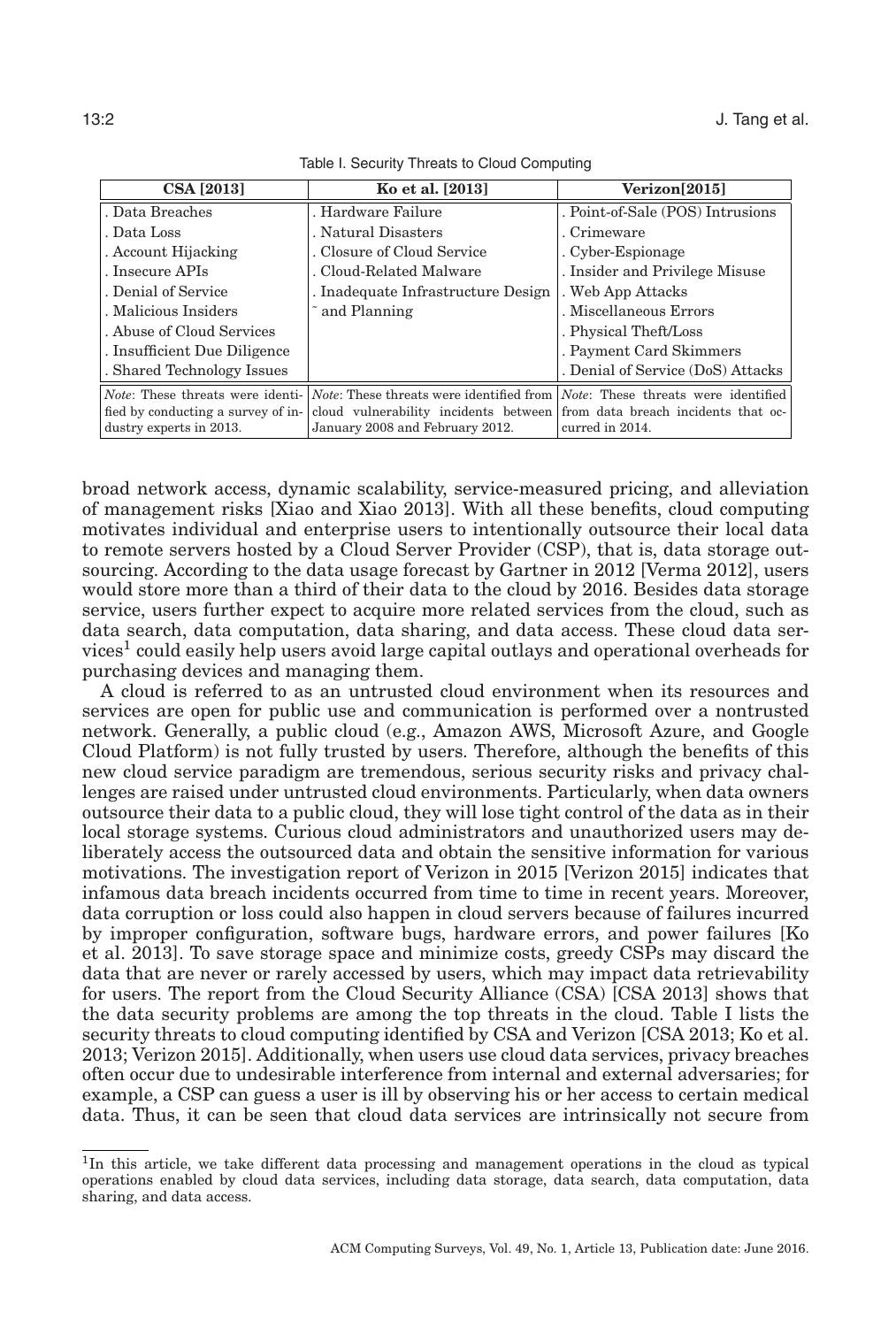the viewpoint of cloud users. If there are no effective security and privacy protection measures, it would be hard to believe that cloud users will delegate a CSP to manage their data only based on cost reductions and flexible services.

To alleviate these concerns and accordingly prompt the widespread deployment of data outsourcing services, leading cloud service providers (e.g., Amazon, Google, and Microsoft) developed different security measures to prevent data exposure and illegal access. For example, they use AES-256 to encrypt user data at rest and leverage resource-based or user-based access policies to enforce data access control in use [Amazon [2015a;](#page-32-0) Google [2015;](#page-35-1) Amazon [2015b\]](#page-32-1). However, these approaches cannot support flexible and scalable data sharing, privacy-assured data search, and secure computation. Apart from removing the storage management on the user side, obtaining convenient data utilization services in the cloud is exactly what users want.

Aiming at further addressing these issues, novel cryptographic primitives and various security protection proposals for cloud data services have been presented recently. They can be broadly classified into four categories: confidentiality-assured cloud data service, owner-controlled cloud data sharing, integrity-guaranteed cloud data storage, and privacy-preserving cloud data access. More specifically, searchable encryption and homomorphic encryption techniques are proposed to enforce secure data search and data computation, respectively; selective encryption and attribute-based encryption techniques are introduced to achieve authorized access and secure data sharing; provable data possession and proof-of-retrievability techniques are presented to ensure data intactness and retrievability; and privacy preservation is enabled to protect multiple dimensions of private information (e.g., access pattern, query privacy, and identity information) when users access the data stored in the cloud. Note that we separate privacy preservation from data confidentiality protection though privacy protection probably can be achieved by certain data confidentiality techniques. Instead of pure data protection, we focus on specific privacy protection goals in privacy preservation.

In this article, we identify two broad categories of security threats to cloud data services, that is, threats from external attackers and threats from internal participants, and present four significant security requirements, that is, data confidentiality, data integrity, data access controllability, and privacy preservability. Following the requirements, we provide an overview of the data and privacy protection solutions in a high level, which will give readers an outline of protection technologies. In particular, we present recent research advances of confidentiality protection, access control, integrity guarantee, and privacy preservation for secure cloud data services. From this survey, a beginner or nonspecialist can easily follow this area to learn the problems. Moreover, we discuss some open challenges that need to be further explored, which provides future research directions for researchers in this area.

The rest of the survey is organized as follows. Section [2](#page-2-0) presents a brief overview of security threats, security requirements, and the corresponding protection solutions for cloud data services. Sections [3](#page-6-0) through 6 discuss different solutions of confidentialityassured cloud data service, owner-controlled cloud data sharing, integrity-guaranteed cloud data storage, and privacy-preserving cloud data access, respectively. Section [7](#page-26-0) presents a brief summary of existing solutions and some open issues that need future research efforts. Finally, the article is concluded in Section [8.](#page-32-2)

## **2. SECURE CLOUD DATA SERVICES: THREATS, REQUIREMENTS, AND SOLUTIONS**

<span id="page-2-0"></span>In this section, we first provide a system model of cloud data services. Then, we present several security threats, security requirements, and a high-level overview of the corresponding solutions for cloud data services.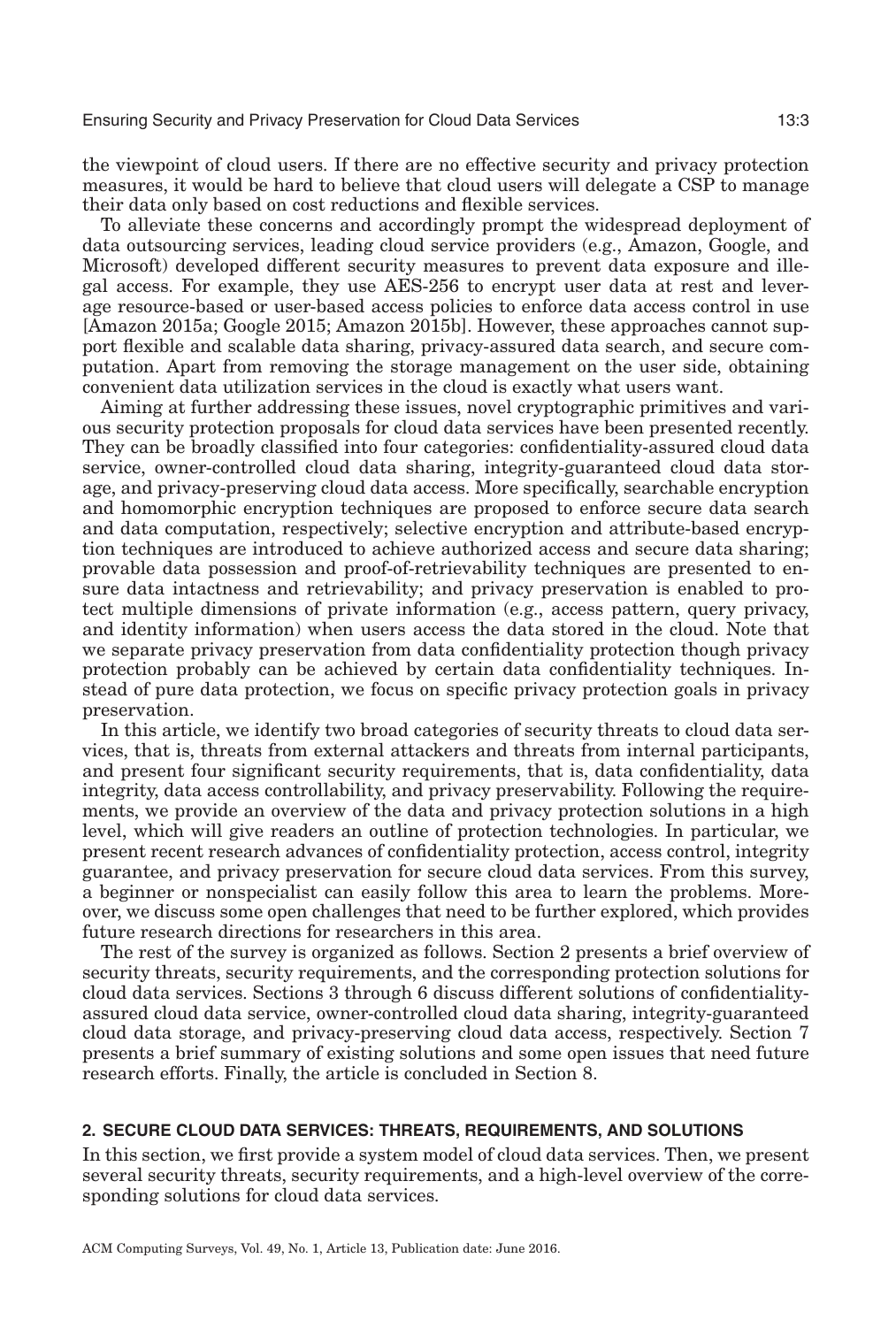<span id="page-3-0"></span>

Fig. 1. System model of cloud data services.

## **2.1. System Model of Cloud Data Services**

In general, typical entities of a cloud data service system include data owners (owners), data users (users), and a CSP, as shown in Figure [1.](#page-3-0) The owners upload their local data to a cloud and use its storage service. Beyond that, the owners expect that the cloud can offer more services such as data search, data computation, and data sharing. The user is the party that consumes the cloud data, for example, retrieving the specific data, getting the data computing results, and accessing the shared data. The CSP has significant storage space and computation capacities, and is responsible for providing all the aforementioned data services. Note that owners also act in the role of users when they utilize cloud data services.

A third party may be involved to provide security functionalities in the cloud, such as an Attribute Authority (AA) and Third Party Auditor (TPA). An AA is a trusted key authority in an attribute-based access control system [Li et al. [2012;](#page-35-2) Hur and Noh [2011;](#page-35-3) Yang et al. [2013a\]](#page-38-1). It takes charge of generating attribute keys for users according to their identity and updating or revoking users' attribute keys when their roles change. A TPA is a semitrusted party from the viewpoint of users in a public data verification scheme [Wang et al. [2013,](#page-37-2) [2015;](#page-37-3) Yuan and Yu [2013a\]](#page-38-2). It may be trusted to check the correctness of data stored in the cloud on behalf of users, but it has no privilege to access the actual content of data.

#### **2.2. Threats to Data Security and User Privacy**

There are a number of security threats associated with cloud data services, not only covering traditional security threats (e.g., network eavesdropping, illegal invasion, and denial-of-service attacks) but also including specific cloud computing threats (e.g., side-channel attacks, virtualization vulnerabilities, and abuse of cloud services). In this survey, we mainly consider data security and user privacy<sup>2</sup> under untrusted cloud environments, and survey user-controlled security schemes. Accordingly, we focus on the threats to data contents, data intactness, and user privacy in a cloud service system.

Normally, from the viewpoint of cloud users, two types of adversaries are considered to pose security threats to cloud data services. One is external attackers (e.g., hackers), while the other is internal participants (e.g., CSP, TPA). The threats from these adversaries may raise various security issues, such as data leakage or disclosure,

<span id="page-3-1"></span> ${}^{2}$ Privacy refers to sensitive information about users that is expected to be secluded from others. It is a closely related concept with security. It involves more aspects than confidentiality (e.g., financial privacy, medical privacy, political privacy, and data privacy). In our article, we focus on user privacy, which covers identity information, query privacy, and access pattern of cloud users.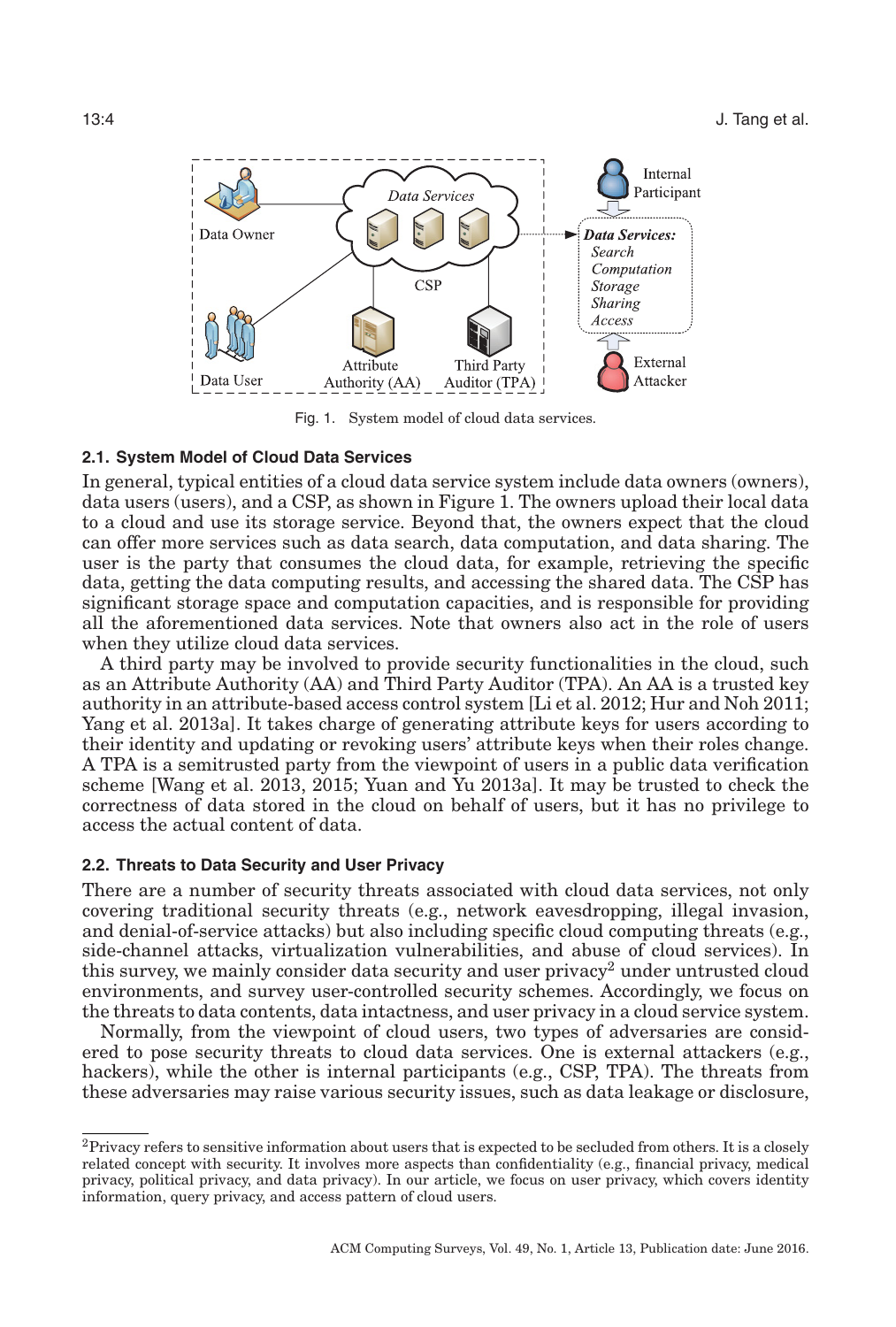unauthorized access, data corruption or loss, and user privacy breach [CSA [2013;](#page-33-1) Xiao and Xiao [2013\]](#page-38-0).

2.2.1. Threats from External Attackers. In general, external attackers are *malicious*. They utilize a variety of attack techniques (e.g., network eavesdropping, vulnerability scanning, and malware attacking) to attempt to get access privileges and unauthorized access to the data outsourced to cloud. Attackers may intentionally tamper with or delete the data outsourced to the cloud for their unfavored motivations, which will make the data incorrect or unavailable. Moreover, they may maliciously infer the users' private behaviors out of curiosity or for other sordid purposes.

2.2.2. Threats from Internal Participants. In a cloud service system, the CSP and TPA are not fully trusted internal participants. The CSP is considered as an *honest* but *curious*, v*ulnerable*, or *greedy* provider, while the TPA is often regarded as an *honest* but *curious* party.

*Honest but curious* is a popular cloud threat model in most existing schemes [Samarati [2014;](#page-36-0) Li et al. [2014;](#page-36-1) Sun et al. [2013;](#page-37-4) Yuan and Yu [2013a\]](#page-38-2). In other words, the CSP can honestly execute the system protocols and faithfully provide data services, but it is curious about the outsourced data and user access. It desires to learn the information of data stored or processed in the cloud. Furthermore, in order to increase commercial interests, the CSP may attempt to infer the users' personal information (e.g., identity, preferences, and habits) according to the users' data queries or data accesses. These undesirable inferences clearly compromise the privacy of cloud users.

The CSP is also regarded as a v*ulnerable* provider in some proposed schemes [Bowers et al. [2011;](#page-33-2) Wang et al. [2013\]](#page-37-2), which means the data stored in the cloud is possibly corrupted or erased as a result of hardware or software failures (e.g., configuration errors and misoperation of server management, service software bugs, and improper software updates), as well as physical storage hardware failures. Additionally, it is v*ulnerable* to facing natural or man-made disasters like earthquakes, fires, and power failures, which may cause data loss in a cloud storage system as well. Sometimes, the CSP is *greedy* for reducing its costs [Wang et al. [2010,](#page-37-5) [2011\]](#page-38-3). For instance, to save storage costs, it is likely to discard rarely accessed data by cloud users, which will incur data loss [Yang and Jia [2012\]](#page-38-4).

*Honest but curious* is also considered as a threat model for the TPA in the proposed audit schemes [Yang and Jia [2012\]](#page-38-4). The TPA can loyally perform the audit protocol during the whole checking procedure, but it is curious about the audited data and eager to know the actual data content.

#### **2.3. Security Requirements**

To throttle the threats from malicious attackers, curious CSPs/TPAs, and vulnerable or greedy CSPs, the following security requirements are to be met in a cloud data service.

2.3.1. Data Confidentiality. Data confidentiality is the property by which data contents are not made available or disclosed to unauthorized users. Outsourced data is stored in a cloud and out of the owners' direct control. Only authorized users can access the sensitive data, while others, including CSPs, should not gain any information about the data. Meanwhile, data owners expect to fully utilize cloud data services (e.g., data search, data computation, and data sharing) without leakage of the data contents to CSPs or other adversaries.

2.3.2. Data Access Controllability. Access controllability means that a data owner can perform the selective restriction of access to his or her data outsourced to the cloud. Some users can be authorized by the owner to access the data, while others cannot access it without permission. Further, it is desirable to enforce fine-grained access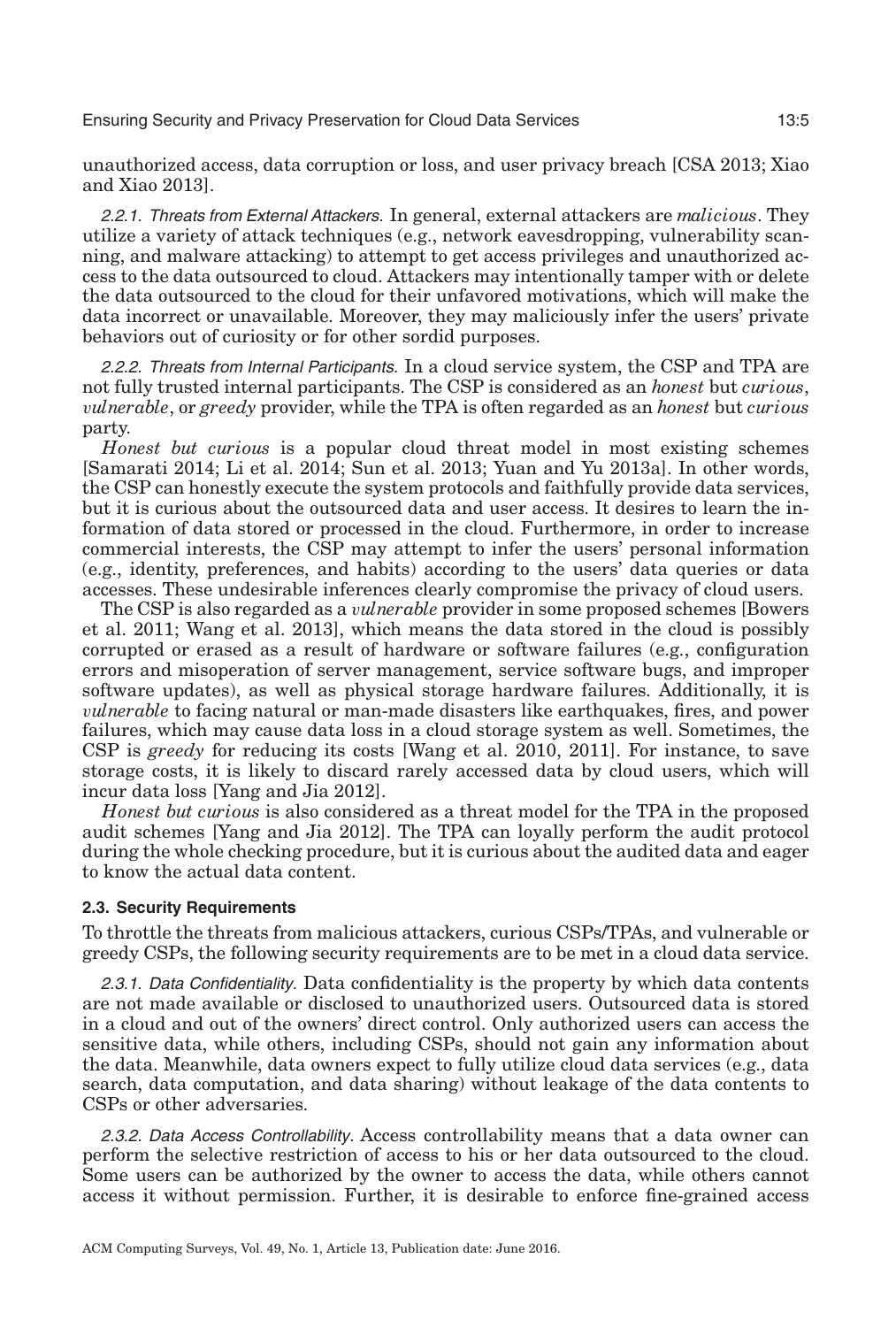<span id="page-5-0"></span>

| <b>Threats</b>                                                |                                      | Requirements                   |                            | <b>Solutions</b>                                                                    |
|---------------------------------------------------------------|--------------------------------------|--------------------------------|----------------------------|-------------------------------------------------------------------------------------|
|                                                               | Data                                 | Data                           | Secure data<br>search      | Searchable Encryption (SE) [Wang et al. 2010]                                       |
| leakage or<br>disclosure<br>Malicious<br>attackers<br>Illegal |                                      | confidentiality                | Secure data<br>computation | Homomorphic Encryption (HE) [Gentry 2009b]                                          |
|                                                               |                                      | Data access<br>controllability | Secure data<br>sharing     | Selective Encryption [De Capitani di Vimercati]<br>et al. 2010]                     |
| Curious<br>CSP                                                | access                               |                                |                            | Attribute-Based Encryption (ABE) [Sahai and<br>Waters 2005]                         |
| Vulnerable<br>or greedy<br>CSP                                | Data                                 | Data integrity                 | Secure data<br>storage     | Provable Data Possession (PDP) [Ateniese<br>et al. 2007]                            |
|                                                               | corruption<br>or loss                |                                |                            | Proof of Retrievability (POR) [Juels and<br>Kaliski 2007]                           |
| Curious<br><b>TPA</b>                                         | User<br>Privacy<br>privacy<br>breach |                                |                            | Access Pattern Protection [Chor et al. 1998;<br>Ding et al. 2011; Yang et al. 2011] |
|                                                               |                                      | preservability                 | Privacy<br>preservation    | Query Privacy Protection [Sun et al. 2013; Cao<br>et al. 2014]                      |
|                                                               |                                      |                                | data access                | Identity Privacy Protection [Wang et al. 2012a,<br>2012b; Nabeel et al. 2011]       |

Table II. Security Threats, Requirements, and Solutions for Cloud Data Services

control to the outsourced data; that is, different users should be granted different access privileges with regard to different data pieces. The access authorization must be controlled only by the owner in untrusted cloud environments.

2.3.3. Data Integrity. Data integrity demands maintaining and ensuring the accuracy and completeness of data. A data owner always expects that his or her data in a cloud can be stored correctly and trustworthily. This means that the data should not be tampered with, fabricated, or maliciously deleted. If any undesirable operations corrupt or delete the data, the owner should be able to detect the corruption or loss. Further, when a portion of the outsourced data is corrupted or lost, the rest of the data should be retrievable.

2.3.4. Privacy Preservability. Many users pay more attention to their privacy protection when they access cloud data or use cloud services. In particular, they expect to hide their identity while using cloud data services. Some users also want their operations on the data and the information retrieved from a cloud to be properly protected. For instance, the keywords queried over the outsourced data and the query results returned by a cloud should not be exposed to others. Moreover, it is expected that users' access behaviors and habits should not be inferred by any other parties in cloud.

#### **2.4. Overview of Security Solutions**

According to the security requirements for cloud data services, the research community has developed different data and privacy protection solutions, shown in Table [II.](#page-5-0)

2.4.1. Confidentiality-Assured Cloud Data Service. In public cloud environments, it is necessary to keep data secret while providing normal data utilization services. Encryption is a basic mechanism to enable data confidentiality. However, traditional encryption hampers the data utilization services (e.g., data search and data computation). Intuitively, all the outsourced data may be downloaded and decrypted locally to perform data search or data computation. However, this naive solution is obviously impractical for the reason of prohibitive communication overheads. To achieve confidentiality-assured and effective data services in the cloud, new cryptographic primitives and data encryption proposals have been presented. Specifically, Searchable Encryption (SE) [Wang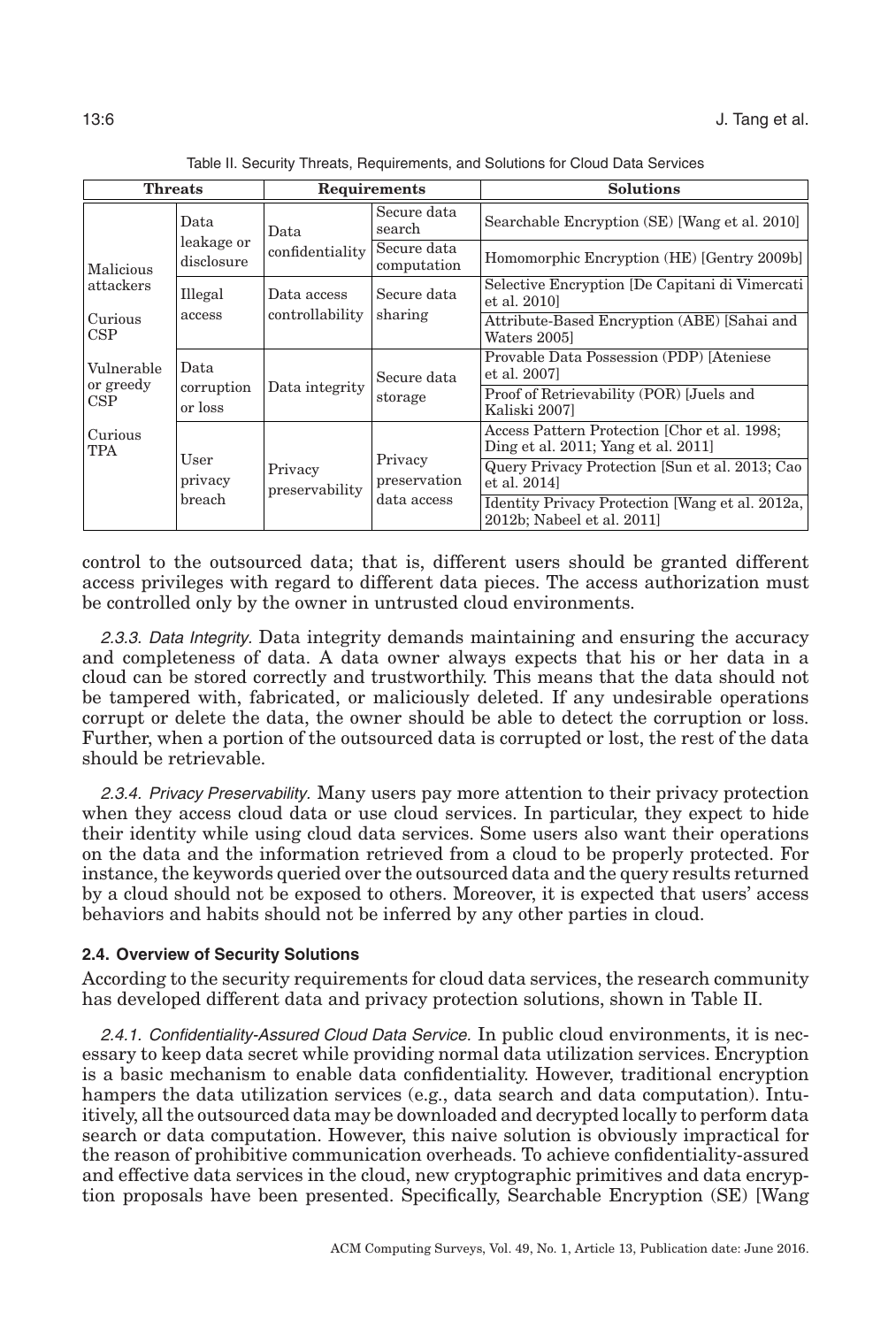et al. [2010\]](#page-37-6) and Homomorphic Encryption (HE) [Gentry [2009b\]](#page-34-0) are proposed to offer secure search and computation services.

2.4.2. Owner-Controlled Cloud Data Sharing. In untrusted cloud environments, a challenging problem is to enable fine-grained enforcements of data access and achieve secure data sharing among large-scale users. Obviously, since an owner does not trust the cloud, traditional access control mechanisms, normally depending on a trusted server, are not suitable for cloud data sharing. To address this challenge and enforce ownercontrolled access control, data should be encrypted by the owner before outsourcing it to the cloud, and then the owner can perform fine-grained access control over the encrypted data by securely distributing keys. Based on this idea, access control based on encryption is proposed. Two typical mechanisms in this direction are access control based on selective encryption [De Capitani di Vimercati et al. [2010\]](#page-34-1) and Attribute-Based Encryption (ABE) [Sahai and Waters [2005\]](#page-36-2), respectively.

2.4.3. Integrity-Guaranteed Cloud Data Storage. Since outsourcing data to the cloud implies that owners no longer locally possess their data, owners are concerned whether the outsourced data is correctly stored in the cloud. Traditional approaches of data correctness guarantees cannot be adopted directly, because a local data copy is generally required to verify the data integrity. Furthermore, the limited computing resources of the owners and the vast amount of cloud data make the task of checking data intactness expensive and even unbearable. Aiming at efficiently verifying data integrity in a cloud, blockless verification and probabilistic check have been adopted. Blockless verification allows a user to verify data authenticity without accessing the actual data, while probabilistic check enables a user to verify data integrity by launching a random challenge-response protocol. Provable Data Possession (PDP) [Ateniese et al. [2007\]](#page-33-3) and Proof of Retrievability (POR) [Juels and Kaliski [2007\]](#page-35-4) are two popular integrity verification approaches enabling blockless verification and probabilistic check. Compared with PDP, which only checks whether outsourced data is intact, POR enables a user to retrieve all of the data from cloud servers with high probability, even though a part of the outsourced data is corrupted or lost.

2.4.4. Privacy-Preserving Cloud Data Access. User privacy in cloud services includes identity privacy, query privacy, and access pattern privacy. Different privacy issues can be addressed with different protection techniques and need some specific considerations. To achieve access pattern privacy, three typical protection approaches are proposed: Private Information Retrieval (PIR) [Chor et al. [1998\]](#page-33-4), Oblivious RAM (ORAM) [Ding et al. [2011\]](#page-34-2), and dynamically allocated data structure [Yang et al. [2011\]](#page-38-5). Query privacy can be effectively implemented by using secure indexes [De Capitani di Vimercati et al. [2011\]](#page-34-3), virtual/dummy keywords [Sun et al. [2013\]](#page-37-4), or random trapdoors [Cao et al. [2014\]](#page-33-5). When data is shared within a group, ring or group signature techniques are used to keep user identity information secret [Wang et al. [2012a,](#page-37-7) [2012b\]](#page-37-8). Anonymous access techniques are adopted to protect user identity in order to avoid identity leakage when data access control is enforced [Nabeel et al. [2011\]](#page-36-3).

## <span id="page-6-0"></span>**3. CONFIDENTIALITY-ASSURED CLOUD DATA SERVICE**

Encryption is the simplest and most common way to provide data confidentiality before data is outsourced to a cloud. However, traditional encryption techniques make deployment of data services, such as data search services and data computation services, a difficult task. In addition to relieving the burdensome work of data management, outsourcing data to a cloud serves no purpose from the perspective of users if these data services cannot be conveniently utilized. Recently, new encryption primitives (i.e., searchable encryption [Boneh et al. [2004;](#page-33-6) Wang et al. [2010\]](#page-37-6) and homomorphic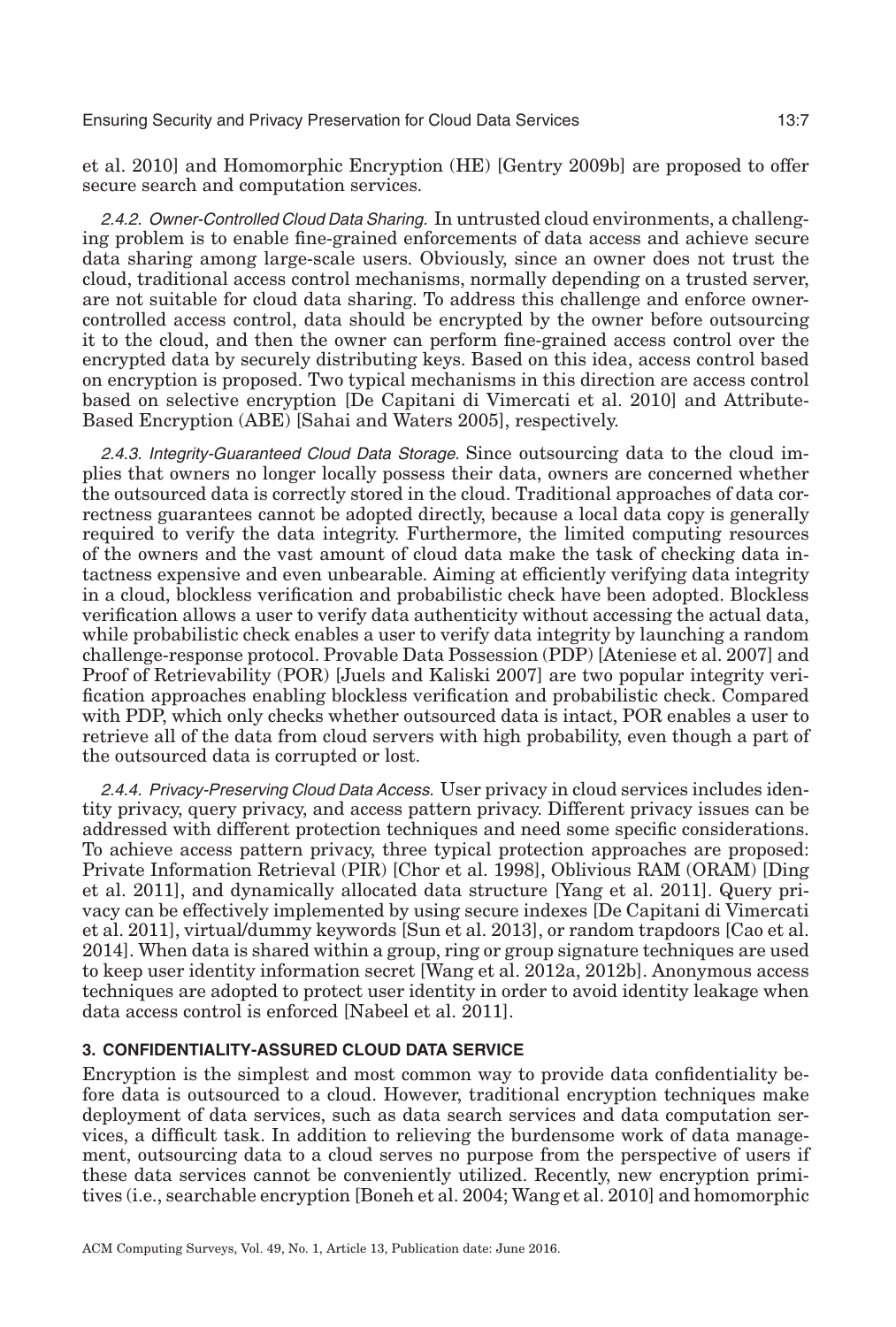<span id="page-7-0"></span>

Fig. 2. Architecture of search over encrypted cloud data.

encryption [Gentry [2009b;](#page-34-0) Smart and Vercauteren [2010\]](#page-37-9)) have been proposed to enable secure data search and data computation.

### **3.1. Encryption for Secure Data Search**

To conveniently access the related data stored in the public cloud, enabling a secure data search service for users is of paramount importance. SE is a helpful technique to achieve this goal. It is a cryptographic primitive that offers secure search functions over encrypted data. In order to improve search efficiency, an SE solution generally builds keyword indexes to securely perform user queries. Existing SE schemes can be classified into two categories: SE based on symmetric-key cryptography [Kamara et al. [2012;](#page-35-5) Cao et al. [2014;](#page-33-5) Wang et al. [2010;](#page-37-6) Sun et al. [2013\]](#page-37-4) and SE based on public-key cryptography [Boneh et al. [2004;](#page-33-6) Sun et al. [2014;](#page-37-10) Yanguo et al. [2014\]](#page-38-6). The former is efficient in performing data encryption and data search. A main disadvantage of this scheme is that keys must be transmitted over a secure channel, and it only offers limited search functionality. In contrast, the latter is able to generate more flexible and expressive queries. Nevertheless, it is inefficient since complex computations of public-key cryptography are involved.

3.1.1. Search Design. A general SE design is illustrated in Figure [2](#page-7-0) [Li et al. [2013;](#page-36-4) Cao et al. [2014;](#page-33-5) Li et al. [2014;](#page-36-1) Wang et al. [2014\]](#page-37-11). To provide search capabilities on ciphertexts, search indexes are first built, which maintain the information of a set of keywords contained in original data, and both original data and the indexes are encrypted (step 1) and outsourced to the cloud together (step 2). When a user intends to perform a search on outsourced data, he or she needs to send the search keywords to the owner (step 3). The owner generates a trapdoor based on the keywords using the related secret key (step 4) and returns the trapdoor and the key to the user over a secure channel (step 5). Then, the user may submit a search request with the trapdoor to the CSP (step 6). The CSP performs a matching search process based on the trapdoor (step 7) and transmits the research results back to the user (step 8). Finally, the user obtains the plaintexts by decrypting the received results with the secret key (step 9). In this search process, there is no cleartext information exposure to the CSP, since all operations performed by the CSP are executed on encrypted data only by using the secure trapdoor.

3.1.2. Search Index. There are two basic types of index structures that can be used to construct a search index of SE schemes:

—Index organized by keywords for all documents [Curtmola et al. [2011;](#page-34-4) Wang et al. [2012;](#page-37-12) Kamara et al. [2012\]](#page-35-5): The index constructed upon keywords is called an inverted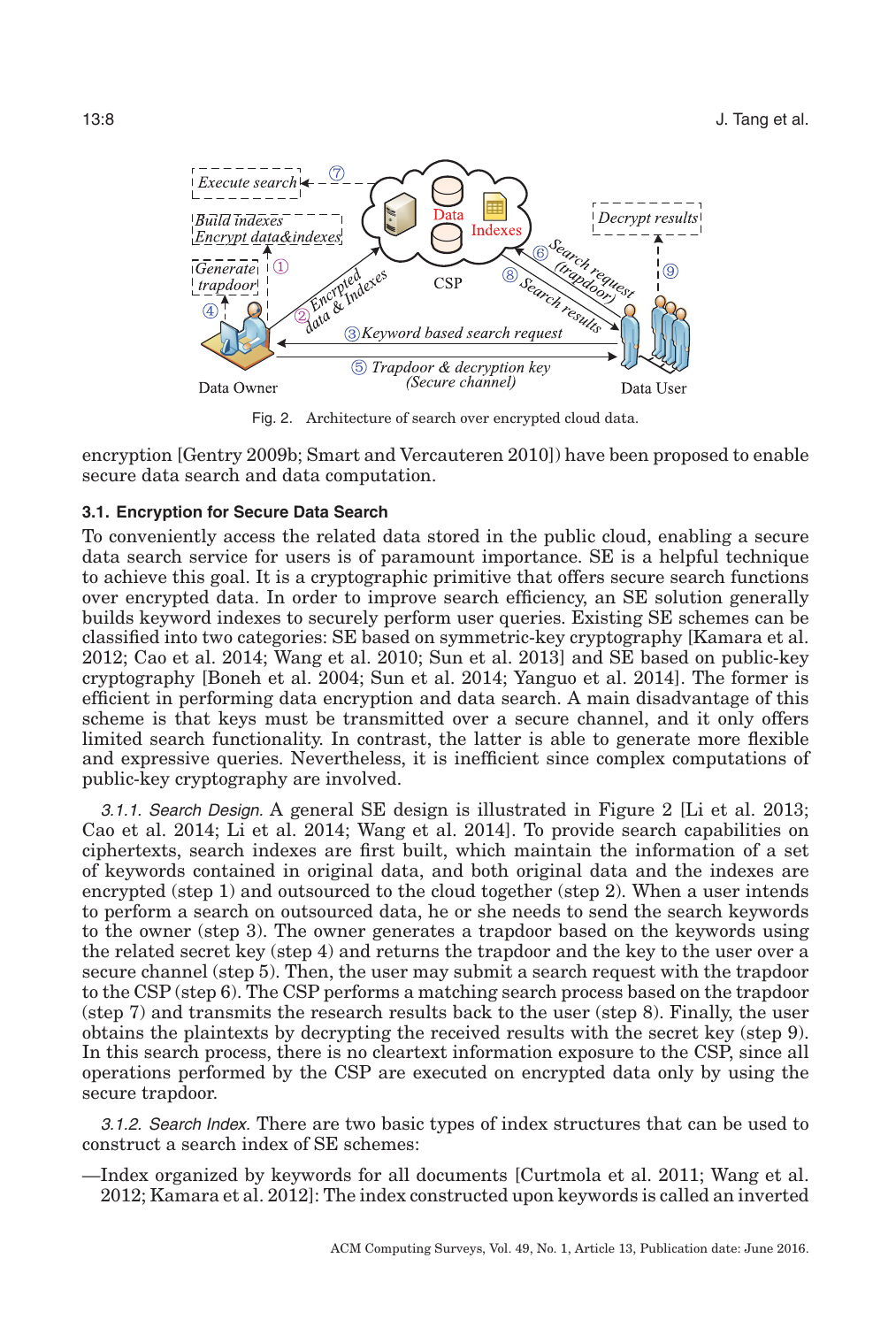index. In such a data structure, each keyword is followed by a file list that consists of all files containing the keywords. The structure enables an extremely fast search process. However, updating the index is a problem. When a new file is appended, it needs to rebuild the structure and update all indexes containing the keywords included in this file. Another issue with this keyword-based index structure is that searches can only be performed with a single keyword query.

—Index constructed per document [Li et al. [2014;](#page-36-1) Cao et al. [2014;](#page-33-5) Wang et al. [2014;](#page-37-11)  $\ddot{\text{O}}$  rencik and Savas [2014\]](#page-36-5): This structure adopted by many ciphertext search schemes constructs a specific index, which consists of all of the keywords in one target document. The advantage of this index structure is that one file update usually affects only one corresponding index. However, when a keyword query is executed, a search algorithm needs to traverse full indexes of all files.

Keyword indexes can be built based on tree structures [Lu [2012;](#page-36-6) Sun et al. [2013\]](#page-37-4). This kind of index structure offers a more efficient search than the one organized by the list.

3.1.3. Search Functionality. Recently, many efforts have focused on improving query expression of SE and enriching its search functions. In addition to single-keyword search [Boneh et al. [2004\]](#page-33-6) and multikeyword search [Li et al. [2014;](#page-36-1) Wang et al. [2014;](#page-37-11)  $\ddot{\text{O}}$  rencik and Savas [2014\]](#page-36-5), most of the existing SE schemes can fall into fuzzy-keyword search [Li et al. [2010;](#page-36-7) Wang et al. [2012;](#page-37-13) Kuzu et al. [2012;](#page-35-6) Wang et al. [2014\]](#page-37-11), search on dynamic data [Kamara et al. [2012;](#page-35-5) Naveed et al. [2014;](#page-36-8) Cash et al. [2014\]](#page-33-7), ranked search [Li et al. [2014;](#page-33-5) Sun et al. [2013;](#page-37-4) Cao et al. 2014; Örencik and Savas  $2014$ ], authorized search [Zheng et al. [2014;](#page-38-7) Sun et al. [2014\]](#page-37-10), and verifiable search [Zheng et al. [2014\]](#page-38-7).

*Fuzzy-Keyword Search*. The fuzzy-keyword search schemes adopt fuzzy-keyword search techniques for tolerating spelling mistakes. A similarity measurement is introduced to specify some predefined tolerance range. For this purpose, Li et al. [\[2010\]](#page-36-7) adopt the metric of edit distance to measure keyword similarity and exploit a wildcardbased technique to construct similarity keyword sets. The proposed search scheme can return a match result if the intended keyword is within the constructed similarity keyword sets. Wang et al. [\[2012\]](#page-37-13) solve a more general problem of similarity search. They develop a suppressing method to construct fuzzy-keyword sets with efficient storage and then build a private trie-traverse searching index. These techniques can achieve the fuzzy search results with a constant time complexity. In order to further improve the efficiency of fuzzy-keyword search, Kuzu et al. [\[2012\]](#page-35-6) also propose a similarity keyword search scheme. This scheme builds a secure index based on locality-sensitive hashing (LSH) and BF, and utilizes an approximation near-neighbor search algorithm to search the index in high-dimensional spaces. To tackle the challenges of multikeyword fuzzy search on encrypted data, Wang et al. [\[2014\]](#page-37-11) leverage LSH functions in the Bloom filter to construct the file index, and adopt the Euclidean distance to capture the similarity between the keywords. This scheme efficiently implements secure fuzzy search with multiple keywords.

*Search on Dynamic Data*. Users may append new data or modify or remove the uploaded data in a cloud. Search on dynamic data in SE is capable of executing search on data that are frequently updated or deleted. Kamara et al. [\[2012\]](#page-35-5) present a construction of dynamic searchable symmetric encryption based on an improved inverted index structure. The scheme can effectively support file-updating search and defend against chosen-keyword attacks. Naveed et al. [\[2014\]](#page-36-8) introduce a new cryptographic primitive, named Blind Storage. It allows a user to store a set of files on a cloud, while the cloud does not need to know how many files are stored and what the lengths of each file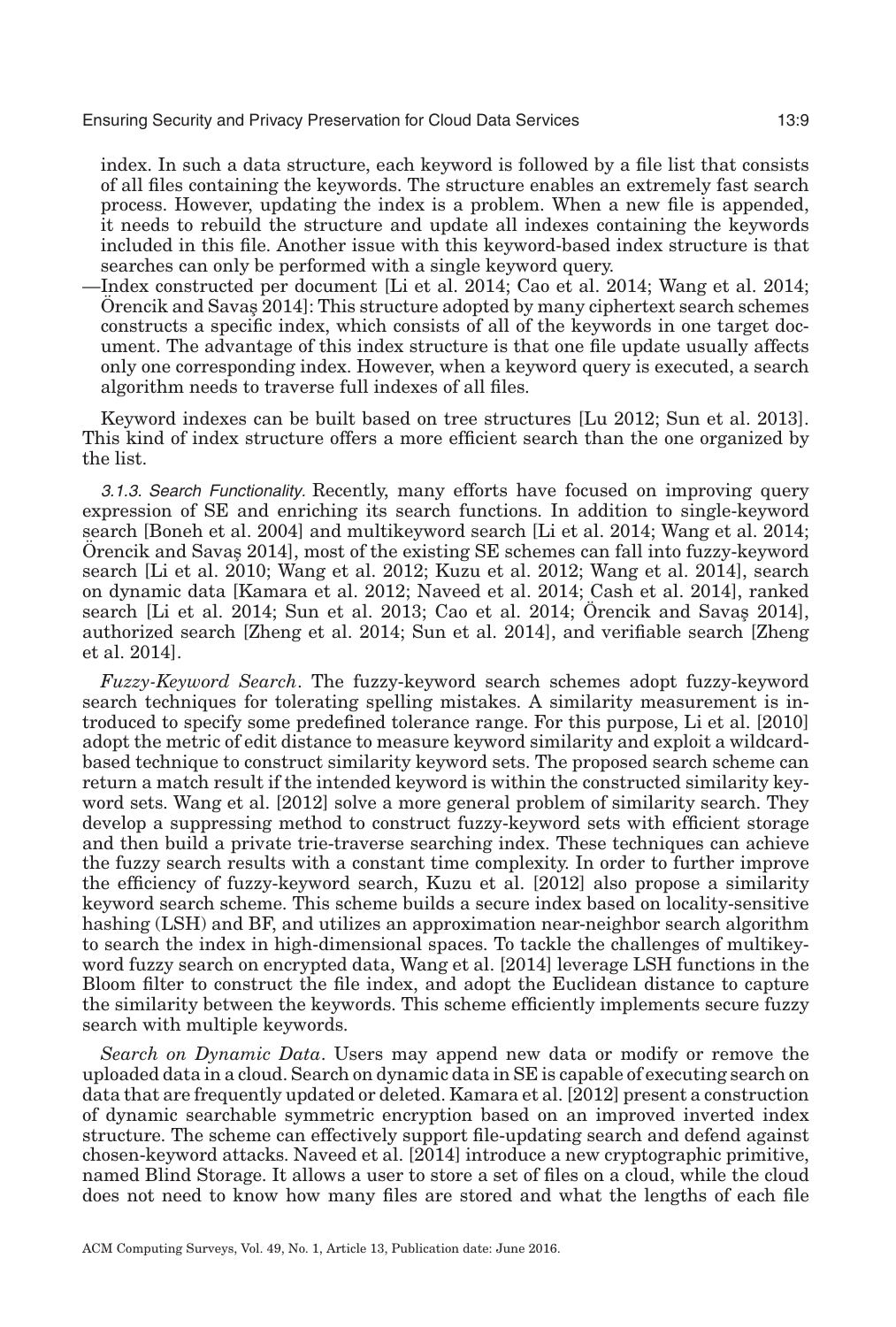are. By using Blind Storage, they propose a simpler and more efficient SE scheme that offers dynamic file operations. To achieve dynamic search, Cash et al. [\[2014\]](#page-33-7) adopt an optimized index structure in a very large database. It effectively supports additions to the data, as well as deletions via revocation lists. MKQE [Li et al. [2014\]](#page-36-1) introduces partitioned matrices. A keyword dictionary in MKQE can be expanded dynamically without operating the contents in the original dictionary. Hence, the overhead of the dictionary reconstruction and the file index re-encryption is greatly reduced.

*Ranked Search*. Relevance ranking search returns the most relevant set of files, rather than directly returning undifferentiated search results to users. A match metric is used to realize the ranking functionality of an SE scheme. Some common match metrics are as follows: (1) keyword frequency or term frequency (TF), (2) inverse document frequency (IDF), (3) coordinate matching, and (4) cosine measure. Wang et al. [\[2010\]](#page-37-6) resort to order-preserving symmetric encryption to construct a secure ranked search scheme. The construction uses the keyword frequency metric to provide the ranked search functionality. MRSE [Cao et al. [2014\]](#page-33-5) focuses on addressing the multikeyword ranked search over ciphertexts by employing the similarity measure of coordinate matching. The schemes use secure inner product computation to solve the challenges of identifying multikeyword semantics without privacy leakage and adopt the metric TF×IDF to enhance ranked search accuracy. For achieving more accurate multikeyword ranked search results, Sun et al. [\[2013\]](#page-37-4) adopt a cosine measure in the vector space model, and further incorporate the metric  $TF \times IDF$ . Orencik and Savas [\[2014\]](#page-36-5) assign relevancy levels based on the weights of search terms. The proposed search scheme can return the top matching results to users. Similarly, MRQE [Li et al. [2014\]](#page-36-1) takes keyword weights and user access history as the metric. In this scheme, files get higher ranks in the matching result if the files have higher access frequencies and match closer to the users' access history. Thus, the users have a high probability of obtaining the files that they really want according to the file ranks.

*Authorized Search and Verifiable Search*. Zheng et al. [\[2014\]](#page-38-7) propose a verifiable attribute-based keyword search scheme to check whether the search operations are indeed executed. The scheme allows a data owner to control the search of its outsourced data according to an access control policy. A cloud user can search on the outsourced data only when he or she possesses the credential that satisfies the owner's access control policy. In the scheme, an authorized user is also able to check the cheating search behavior performed by a cloud. Sun et al. [\[2014\]](#page-37-10) present a scalable authorized keyword search scheme in the presence of multiple data owners by exploiting the ciphertext policy ABE technique. It offers fine-grained owner-enforced search authorization at the file level.

Table [III](#page-10-0) gives a detailed comparison of search functionalities, security goals, security models, and efficiency (index storage, trapdoor size, and search time) of the different searchable encryption schemes discussed earlier. The legends and notations can be found in Table [IV.](#page-11-0)

## **3.2. Encryption for Secure Data Computation**

In many application scenarios, the cloud users expect to get a secure data computing service provided by powerful cloud servers. HE can meet this requirement. It allows computation operations to be directly performed on ciphertexts by mirroring the corresponding operations on the plaintexts; that is, the decrypted value of computation results on ciphertexts is identical to the value of operations on the plaintexts. Early HE schemes only offer homomorphic addition, multiplication, or a limited combination of the two operations (e.g., computation of quadratic formulas [Boneh et al. [2005\]](#page-33-8)). For more complicated homomorphic operations, Gentry [\[2009a,](#page-34-5) [2009b\]](#page-34-0) proposes and constructs the first Fully Homomorphic Encryption (FHE) solution. The scheme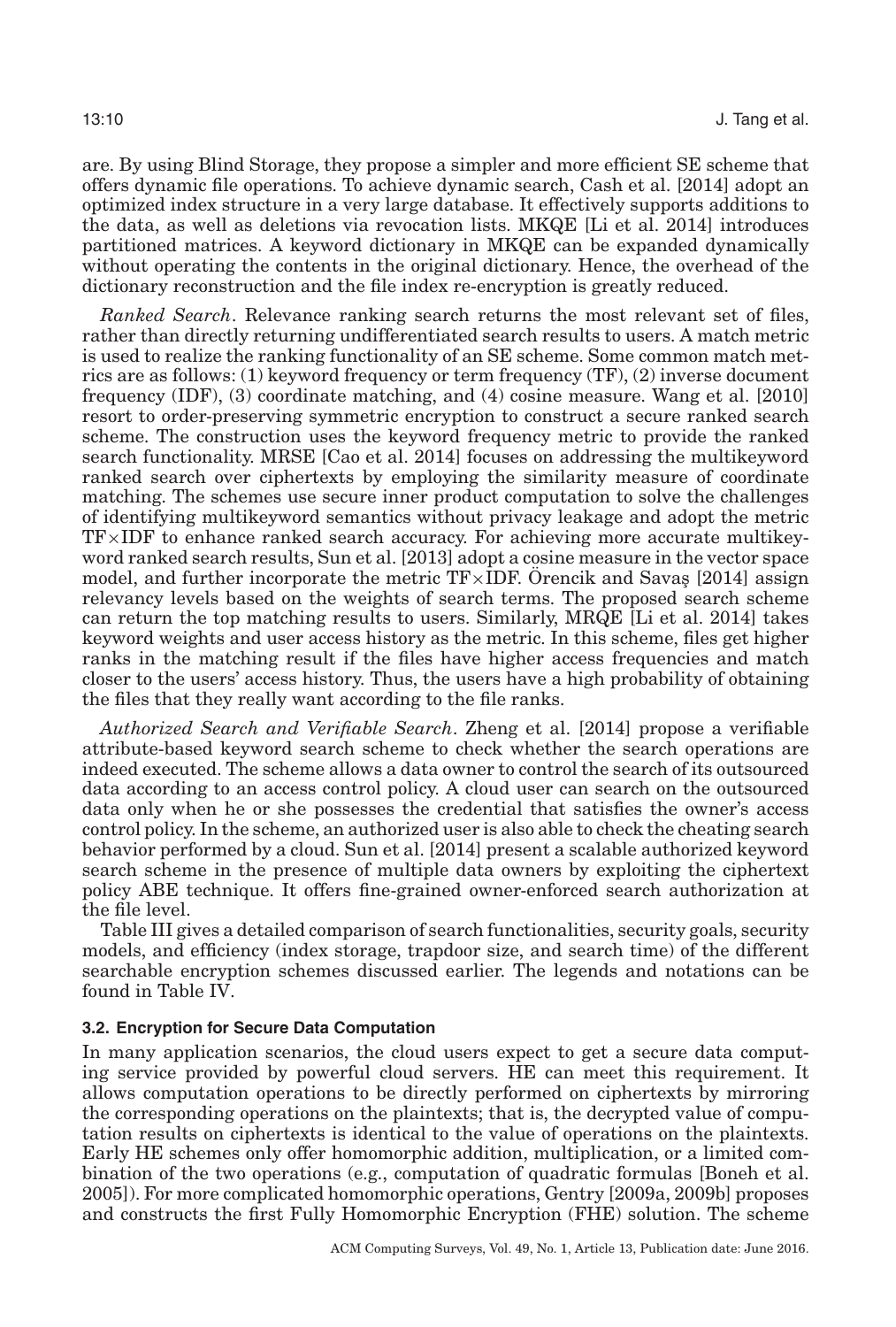<span id="page-10-0"></span>

|                           | <b>Search</b> |                      | <b>Efficiency</b>             |                      |                       | <b>Security</b>         |
|---------------------------|---------------|----------------------|-------------------------------|----------------------|-----------------------|-------------------------|
| <b>Scheme</b>             | Func.         | <b>Security Goal</b> | <b>Index Storage</b>          | <b>Trapdoor Size</b> | <b>Search Time</b>    | Model                   |
| Li et al. [2010]          | Single,       | File, Index          | O(l <sup>d</sup> m)           | $O(l^d)$             | O(l <sup>d</sup> m)   | <b>IND-CKA1</b>         |
|                           | Fuzzy         |                      |                               |                      |                       |                         |
| Wang et al. [2012]        | Single,       | File, Index,         | $O(\tau m)$                   | $O(\tau)$            | $O(\tau)$             | IND-CKA1                |
|                           | Fuzzy         | Keyword length       |                               |                      |                       |                         |
| Kuzu et al. [2012]        | Single,       | File, Index,         | $O(\lambda m)$                | $O(\lambda)$         | $O(\lambda)+O(t)$     | $IND-CKA2$              |
|                           | Fuzzy         | Similarity           |                               |                      |                       |                         |
|                           |               | pattern              |                               |                      |                       |                         |
| Kamara et al.             | Single,       | File, Index          | $O(\sum_{w} n_w + m)$         | O(1)                 | $O(n_w)$              | IND-CKA2                |
| [2012]                    | Dynamic       |                      |                               |                      |                       |                         |
| Naveed et al.             | Single,       | File, Index,         | $O[\alpha(\sum_{w} n_w + m)]$ | O(1)                 | $O(t_{Br}n_w)+$       | IND-CKA2                |
| [2014]                    | Dynamic       | Access pattern       |                               |                      | $O(t_{Bu})+O(t_{Cu})$ |                         |
| Cash et al. [2014]        | Single,       | File, Index          | $O(\sum_{w} n_w)$             | O(1)                 | $O[(n_w+u_w)/p]$      | IND-CKA2                |
|                           | Dynamic       |                      |                               |                      |                       |                         |
| Wang et al. [2014]        | Multi,        | File, Index,         | $\overline{O(n)}$             | $\overline{O(1)}$    | O(n)                  | <b>IND-CKA1</b>         |
|                           | Fuzzy,        | Trap-unlink          |                               |                      |                       |                         |
|                           | Dynamic       |                      |                               |                      |                       |                         |
| Örencik and               | Multi,        | File, Index,         | $\overline{O[(q+2)m]}$        | O(r)                 | $O[(q+2)nn]$          | <b>IND-CKA2</b>         |
| Savaş [2014]              | Ranked        | Trap-unlink,         |                               |                      |                       |                         |
|                           |               | Search pattern       |                               |                      |                       |                         |
| Sun et al. [2014]         | Multi.        | File, Index,         | $O[(N_a+2)m]$                 | $O(2N_a+2)$          | $O[(2N_a+4)m]$        | IND-CKA2                |
|                           | Authorized    | Trap-unlink          |                               |                      |                       |                         |
| Li et al. [2014]          | Multi,        | File, Index,         | $O[2(m+m_d+1)n]$              | $O[2(m+m_d+1)]$      | $O[(m+m_d+1)nk]$      | <b>KBM</b>              |
|                           | Ranked,       | Trap-unlink          |                               |                      |                       |                         |
|                           | Dynamic       |                      |                               |                      |                       |                         |
| MRSE-I JÖrencik           |               |                      | $O[2(m+2)n]$                  | $O[2(m+2)]$          | $O[(m+2)nk]$          | <b>KCM</b>              |
| and Savas 2014]           | Multi,        | File, Index,         |                               |                      |                       |                         |
| MRSE-II [Örencik   Ranked |               | Trap-unlink          | $O[2(m+m_d+1)n]$              | $O[2(m+m_d+1)]$      | $O[(m+m_d+1)nk]$      | <b>KBM</b>              |
| and Savaş 2014]           |               |                      |                               |                      |                       |                         |
| BMTS [Sun et al.          |               |                      | O(2mn)                        | O(2m)                | O(mnk)                | $\overline{\text{KCM}}$ |
| 2013]                     | Multi,        | File, Index,         |                               |                      |                       |                         |
| EMTS [Sun et al.          | Ranked        | Trap-unlink          | $O[2(m+m_d)n]$                | $O[2(m+m_d)]$        | $O[(m+m_d)nk]$        | <b>KBM</b>              |
| 2013]                     |               |                      |                               |                      |                       |                         |
| KP-ABKS [Zheng            | Single,       |                      | $O[(N_a+3)m]$                 | $O(2N_a+2)$          | $O[(3N_a+2)m]$        | $\overline{\text{KCM}}$ |
| et al. 2014]              | Authorized.   | File, Index,         |                               |                      |                       |                         |
| CP-ABKS [Zheng            | Verifiable    | Keywords             | $O[(2N_a+3)m]$                | $O(2N_a+3)$          | $O[(3N_a+3)m]$        | <b>KBM</b>              |
| et al. 2014]              |               |                      |                               |                      |                       |                         |

Table III. Comparison of Different Searchable Encryption Schemes

Column "Search Func." means search functionalities achieved by the proposed schemes.

theoretically supports any operation on ciphertexts, but it cannot be applied due to high computational overhead. Therefore, FHE constructions and optimizations for its practicability have become hot research topics in recent years.

3.2.1. Construction of FHE. The FHE scheme can be divided into pure FHE and leveled FHE. A pure FHE scheme can ideally support calculations of any depth circuit, namely, infinite operations on ciphertexts. Instead, a leveled FHE scheme only offers evaluations of any given polynomial size circuit, that is, limited calculations. According to the mathematical basis of FHE construction, there are the following three types of schemes [Cheon et al. [2013\]](#page-33-9): schemes based on ideal lattices, schemes over the integers, and schemes based on Learning with Errors (LWE) or Ring Learning with Errors (RLWE).

The ideal lattice-based schemes [Gentry [2009b;](#page-34-0) Smart and Vercauteren [2010;](#page-37-9) Gentry and Halevi [2011\]](#page-34-6) make use of hard problems on ideal lattices, while the schemes over the integers [Van Dijk et al. [2010;](#page-37-14) Cheon et al. [2013\]](#page-33-9) depend on the hardness of the approximate-gcd problem. All of them generally follow the construction framework presented in Gentry [\[2009a\]](#page-34-5). The framework consists of several steps [Gentry and Halevi [2011\]](#page-34-6). First, a somewhat homomorphic encryption (SwHE) scheme is

ACM Computing Surveys, Vol. 49, No. 1, Article 13, Publication date: June 2016.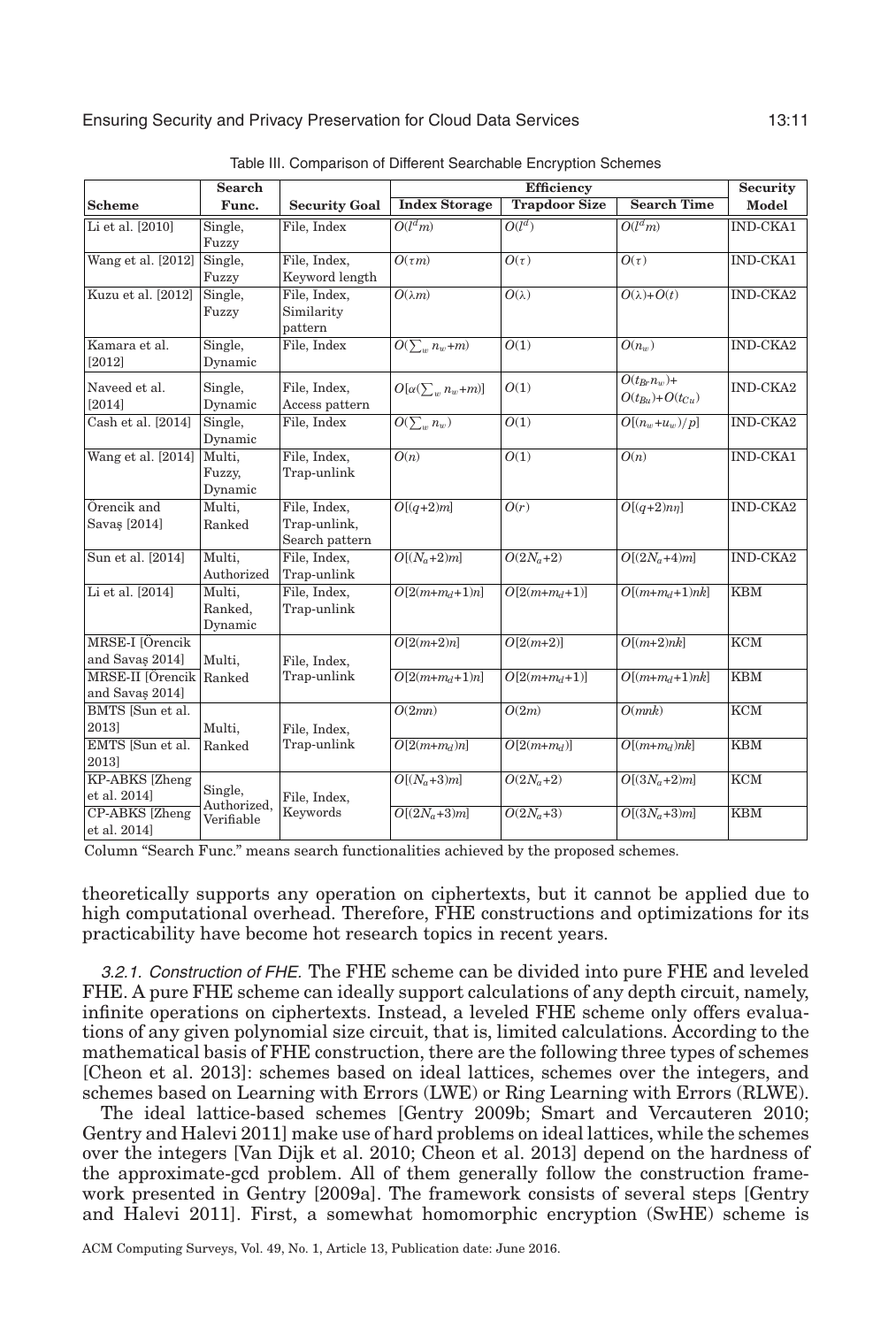<span id="page-11-0"></span>

|                                                        | <b>Legends for Search Functionalities</b> |                 | <b>Legends for Security Goals/Models</b>      |
|--------------------------------------------------------|-------------------------------------------|-----------------|-----------------------------------------------|
| Single                                                 | single-keyword search                     |                 | Trap-unlink trapdoor unlinkability            |
| Multi                                                  | multikeyword search                       | <b>IND-CKA1</b> | nonadaptive indistinguishability              |
| Fuzzy                                                  | fuzzy-keyword search                      | <b>IND-CKA2</b> | adaptive indistinguishability                 |
| Dynamic                                                | search on dynamic data                    | KCM             | known ciphertext model                        |
| Ranked                                                 | ranked search                             | <b>KBM</b>      | known background model                        |
|                                                        | Authorized authorized search              |                 |                                               |
| Verifiable                                             | verifiable search                         |                 |                                               |
|                                                        | <b>Notations for Efficiency</b>           |                 |                                               |
| $\boldsymbol{n}$                                       | number of files                           | m <sub>d</sub>  | number of dummy keywords inserted into a file |
| number of keywords<br>$\boldsymbol{m}$                 |                                           | $N_a$           | number of universal attributes                |
| number of top-k related search results<br>k            |                                           | $\eta$          | number of ranking levels                      |
| length of a keyword in characters                      |                                           | $\tau$          | maximum size of the similarity keyword set    |
| edit distance<br>d                                     |                                           | λ               | number of LSH functions                       |
| number of search processors<br>$\boldsymbol{p}$        |                                           | $\alpha$        | constant factor of Blind Storage              |
| factor of added fake index entries<br>$\boldsymbol{q}$ |                                           | $t_{Br}$        | read time of Blind Storage                    |
| r                                                      | bit number of indexes or trapdoors        |                 | update time of Blind Storage                  |
| t                                                      | number of top related research results    | $t_{Cu}$        | update time of Clear Storage                  |
| number of files that contain keyword $w$<br>$n_w$      |                                           |                 | number of times the searched-for keyword      |
|                                                        |                                           | $u_w$           | has been added/deleted                        |

Table IV. Legends and Notations for Table [III](#page-10-0)

constructed to evaluate low-order polynomials. Then, the decryption process associated with an arbitrary ciphertext is squashed; as a result, it can be described as a low-order polynomial in the secret key bits. Finally, a bootstrapping transformation is applied to produce a fully homomorphic scheme by repeatedly refreshing ciphertexts. There are two paramount points here. One is to design a scheme that can support the evaluation of high-enough-order polynomials. The other is to obtain a squashed decryption process that can be described as low-enough-order polynomials. When the order of the decryption polynomial is less than the order of polynomials that the designed scheme can evaluate, the scheme can be transformed into a fully homomorphic scheme through recursive self-embedding.

The construction process of the LWE- and RLWE-based FHE schemes [Brakerski et al. [2012;](#page-33-10) Brakerski and Vaikuntanathan [2014\]](#page-33-11) is similar. The first step is to construct an SwHE scheme from LWE, and the second step is to use a key-switching technique for dimension reduction that controls the dimension expansion of the new ciphertext vector and to adopt a modulus-switching technique for noise management that keeps noise in check. To achieve full homomorphic encryption, the schemes finally iterate the aforementioned operations of dimension reduction and noise management. Since they do not use bootstrapping, the schemes constructed by this method are more efficient than the ones built by Gentry's framework [Gentry [2009a\]](#page-34-5). Nevertheless, these construction schemes can only achieve leveled FHE. Besides, the adopted key-switching technique affects the efficiency of operations because each operation of key switching needs to multiply a matrix. Therefore, the efficiency in key-switching operations is the crucial issue for this FHE construction.

Recently, Gentry et al. [\[2013\]](#page-35-7) proposed an approximate eigenvector method to eliminate dimension reduction and noise control. In the designed LWE-based FHE scheme, homomorphic addition is just matrix addition, and homomorphic multiplication directly corresponds to matrix multiplication. Hence, the scheme constructed by this method is more efficient than the prior.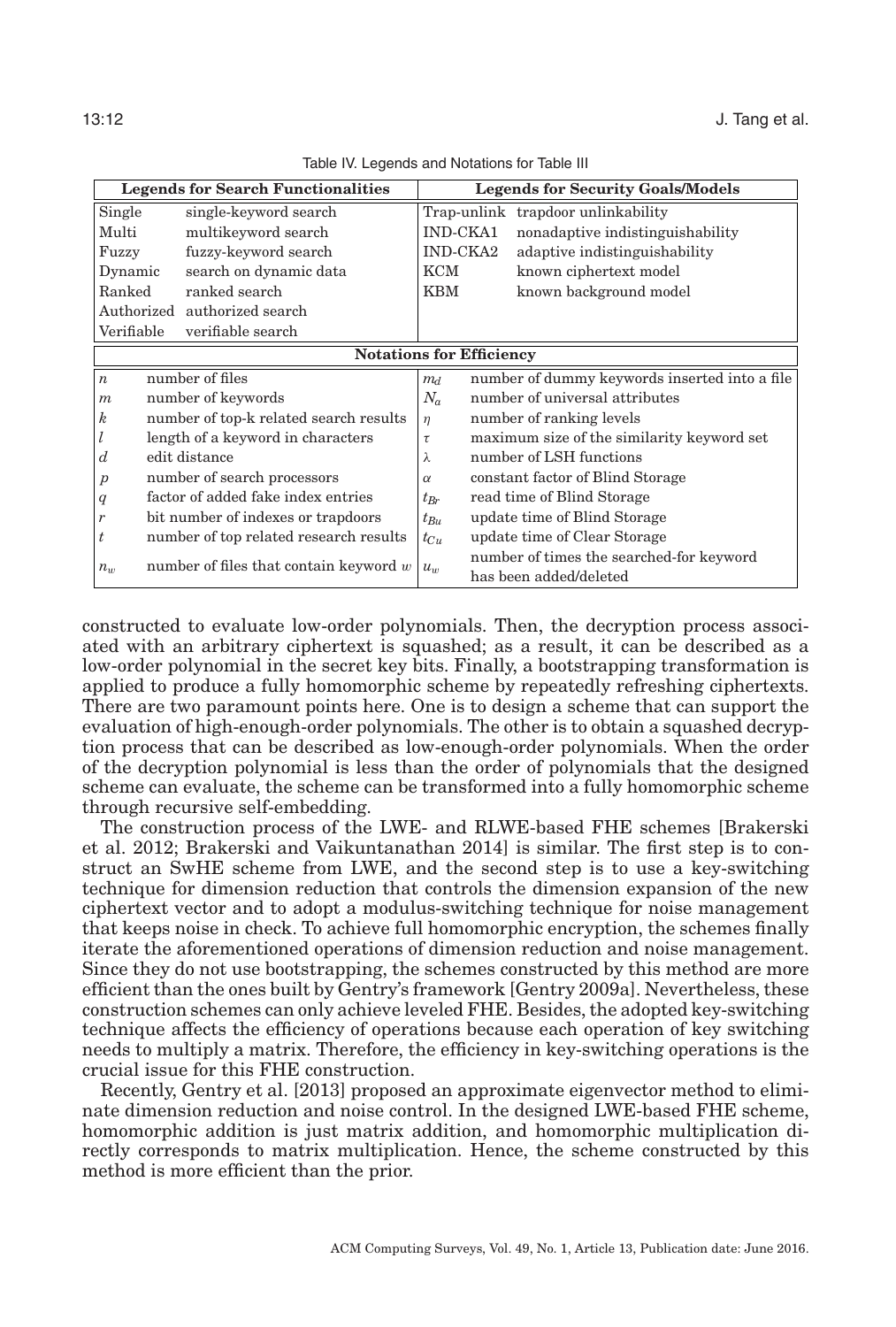3.2.2. Optimization and Implementation of FHE. The efficiency of FHE schemes can be improved by controlling ciphertext size, optimizing key generation, or reducing calculation dimensions. According to the elementary theory of algebraic number fields, Smart and Vercauteren [\[2010\]](#page-37-9) present an FHE scheme that has relatively small ciphertext and key size. Their FHE construction is still produced from an SwHE scheme. In comparison with Gentry's original scheme [Gentry [2009b\]](#page-34-0), this construction has smaller message expansion and key size. To optimize the key generation in Gentry's scheme [Gentry [2009b\]](#page-34-0), Gentry and Halevi [\[2011\]](#page-34-6) design a new faster algorithm for computing secret keys. They also present many simplifications and optimizations to improve the FHE efficiency, including a batching technique for encryption and a tradeoff between space and time overhead. Moreover, a ring-switching operation is used to lower ring dimensions in order to speed up further homomorphic computation in FHE over polynomial rings [Gentry et al. [2012c\]](#page-34-7).

SwHE schemes are building blocks for FHE schemes; hence, it is crucial to optimally realize an SwHE scheme. Naehrig et al. [\[2011\]](#page-36-9) implement the SwHE scheme based on the RLWE assumption [Brakerski and Vaikuntanathan [2011,](#page-33-12) [2014\]](#page-33-11) in the computer algebra system MAGMA and further optimize the implementation by adopting the specific message-encoding techniques. In the FHE system, homomorphic evaluation of arithmetic circuits can be accomplished with only polylogarithmic overhead [Gentry et al. [2012b\]](#page-35-8). To reduce the overhead, the scheme uses a batch homomorphic evaluation technique to pack ciphertexts. Moreover, it introduces permutating/routing techniques to move data elements in plaintext slots arbitrarily. Therefore, the scheme implements a general arithmetic circuit in a batched mode without ever unpacking plaintext vectors.

The Single Instruction Multiple Data (SIMD) parallel processing technique can be used to improve the efficiency of FHE systems. Gentry et al. [\[2012a\]](#page-35-9) and Smart and Vercauteren [\[2014\]](#page-37-15) attempt to enable the SIMD operations for speeding up the homomorphic computation. To achieve efficient bootstrapping, Gentry et al. [\[2012a\]](#page-35-9) perform homomorphic operations in an SIMD fashion. Smart and Vercauteren [\[2014\]](#page-37-15) show how to select parameter settings to obtain the advantage of SIMD operations and get a SwHE scheme supporting SIMD operations. Their SwHE system can perform re-encryption operations in parallel, thus resulting in substantial speedup.

## **4. OWNER-CONTROLLED CLOUD DATA SHARING**

Data sharing is another fundamental data service in the cloud. This service should support secure and efficient access to the shared data among a large number of users with differentiated access privileges. Traditionally, the primary method of enforcing such selective data access is by utilizing a trusted storage server to enforce access policies and manage data users. Nevertheless, the traditional access control mechanism depending on the trusted server is no longer applicable in the open cloud environment, because cloud servers are not in the trusted domain of data owners. To address this issue and achieve owner-controlled cloud data sharing, access control based on selective encryption and ABE are proposed [De Capitani di Vimercati et al. [2014;](#page-34-8) De Capitani di Vimercati et al. [2013;](#page-34-9) Yu et al. [2010;](#page-38-8) Li et al. [2013\]](#page-35-10).

## **4.1. Selective Encryption-Based Access Control**

Access control based on selective encryption is a novel approach that uses cryptography for authorizations. It allows selective access to encrypted outsourced data by effective key management. Different keys can be distributed to different users who have visibility on the corresponding resources. The crucial issues in these schemes are how to successfully translate an authorization policy into an equivalent encryption policy and how to efficiently manage keys used to encrypt different data.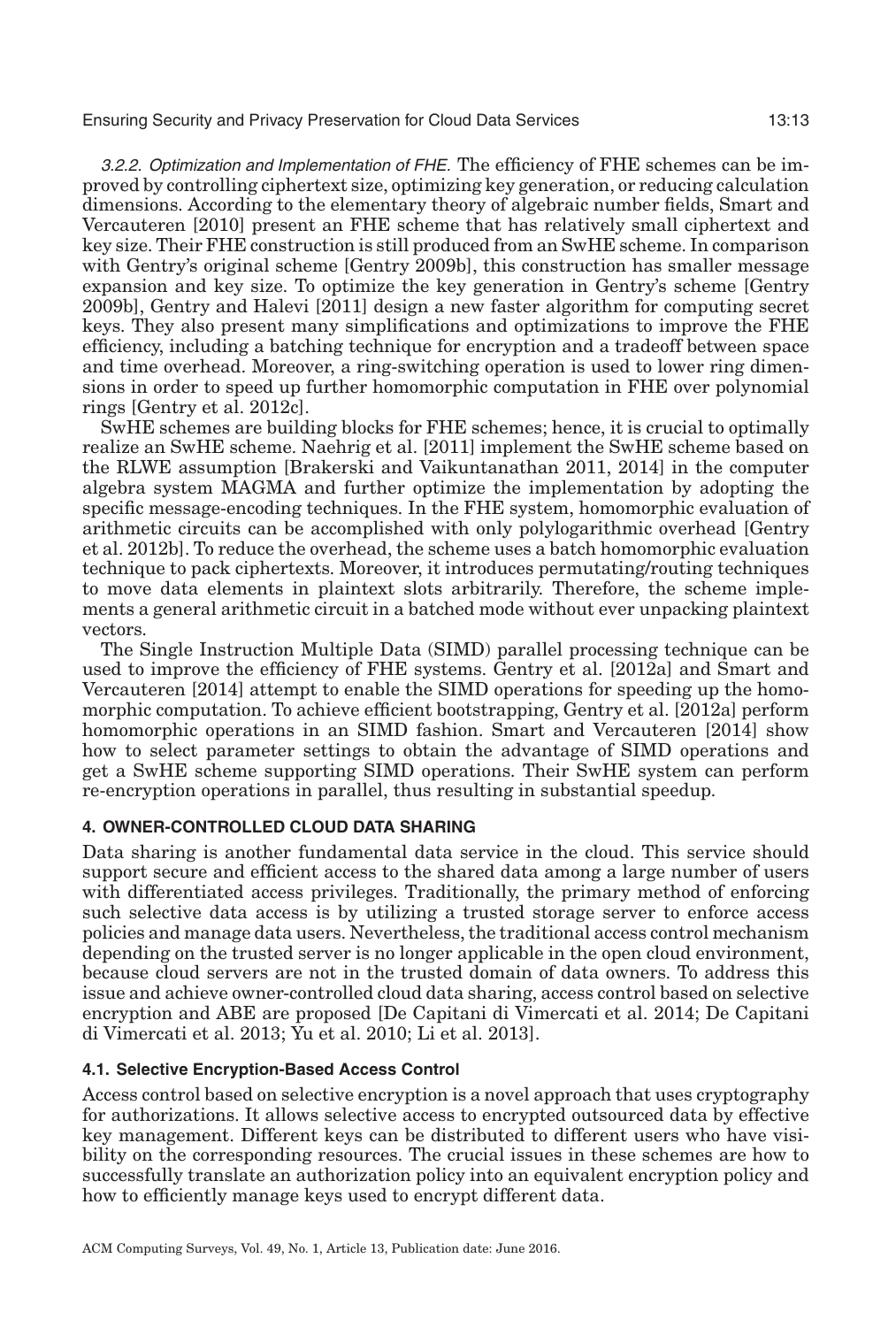4.1.1. Privilege Control. There are two basic access privileges on outsourced data, that is, read privilege and write privilege. To enforce read privilege, De Capitani di Vimercati et al. [\[2010\]](#page-34-1) present an authorization policy model by using an equivalent encryption policy based on graph theory. They present a proof that obtaining an optimal encryption policy is an NP-hard problem and further introduce a heuristic algorithm to solve it. They also adopt a key derivation algorithm based on symmetric cryptography for efficient key management. Aiming at the scenario where the data is controlled by multiple owners, De Capitani di Vimercati et al. [\[2010\]](#page-34-10) exploit two cryptographic techniques to control data access. One is a key agreement algorithm that is based on the Diffie-Hellman key agreement. The other is a key derivation algorithm that enables a key to be derived from another key and a public token. The combination of these two algorithms is able to correctly convert access policies defined by data owners into encryption policies.

Enforcing write access control is more challenging. Raykova et al. [\[2012\]](#page-36-10) present an access control scheme that supports both read and write privileges. The scheme proposes a combination of a coarse-grained access control and a fine-grained access control. The former is enforced by the data owners, while the latter is enforced by the CSP. To differentiate read and write privileges, a public-private key pair for each document is provided at the fine-grained level. Further, two token trees are built to distribute the private and public keys, respectively used to enforce read and write privileges. De Capitani di Vimercati et al. [\[2012b\]](#page-34-11) present another approach to allowing the write access to encrypted cloud data. The basic idea of this approach is to associate each resource with a write tag. The cloud server allows a user to perform a write operation on a file if he or she can correctly show the corresponding write tag. The crucial point of this scheme is that the keys used to encrypt write tags have to be shared between authorized users and the server. To achieve efficient management of the shared keys, a new key derivation structure is presented based on the set-based key derivation graph. As an extension to their previous scheme, De Capitani di Vimercati et al. [\[2013\]](#page-34-9) present a proposal that enables write privilege updates (i.e., grant and revoke write operations). In this proposal, these operations can be implemented by inserting tokens and keys into the key derivation structure. A main advantage of the proposal is that updates on write access control policies are delegated to cloud servers, thus relieving the burden of the data owner.

4.1.2. Policy Update and Management. To enable an encryption policy update, the following operations can be applied: (1) user insertion or deletion, (2) resource insertion or deletion, and (3) permission grant or revocation. Inserting or deleting a user means that the involved user is granted or revoked all the access permissions, respectively. Similarly, inserting or deleting a resource means that the involved resource is granted or revoked all the authorizations, respectively. It can be seen that the first two policy updates are in essence the same as the third one. Based on this result, De Capitani di Vimercati et al. [\[2010\]](#page-34-1) concentrate on the permission grant and revocation operations. They translate these authorization policy operations into proper update operations on an encryption policy graph. Moreover, policy change can be implemented by only updating parts of the graph associated with the grant or revocation operations.

If a data owner enforces the Access Control Policy (ACP) by him- or herself, high communication and computation costs will be incurred for data re-encrypting and reuploading when user credentials are changed. To address this issue, ACP enforcement delegation to a cloud could be an efficient approach. De Capitani di Vimercati et al. [\[2010\]](#page-34-1) propose a two-layer encryption approach to enabling ACP enforcement delegation. With this approach, a cloud can directly enforce policy changes requested by the data owners, which avoids resource transfer and re-encryption. A similar approach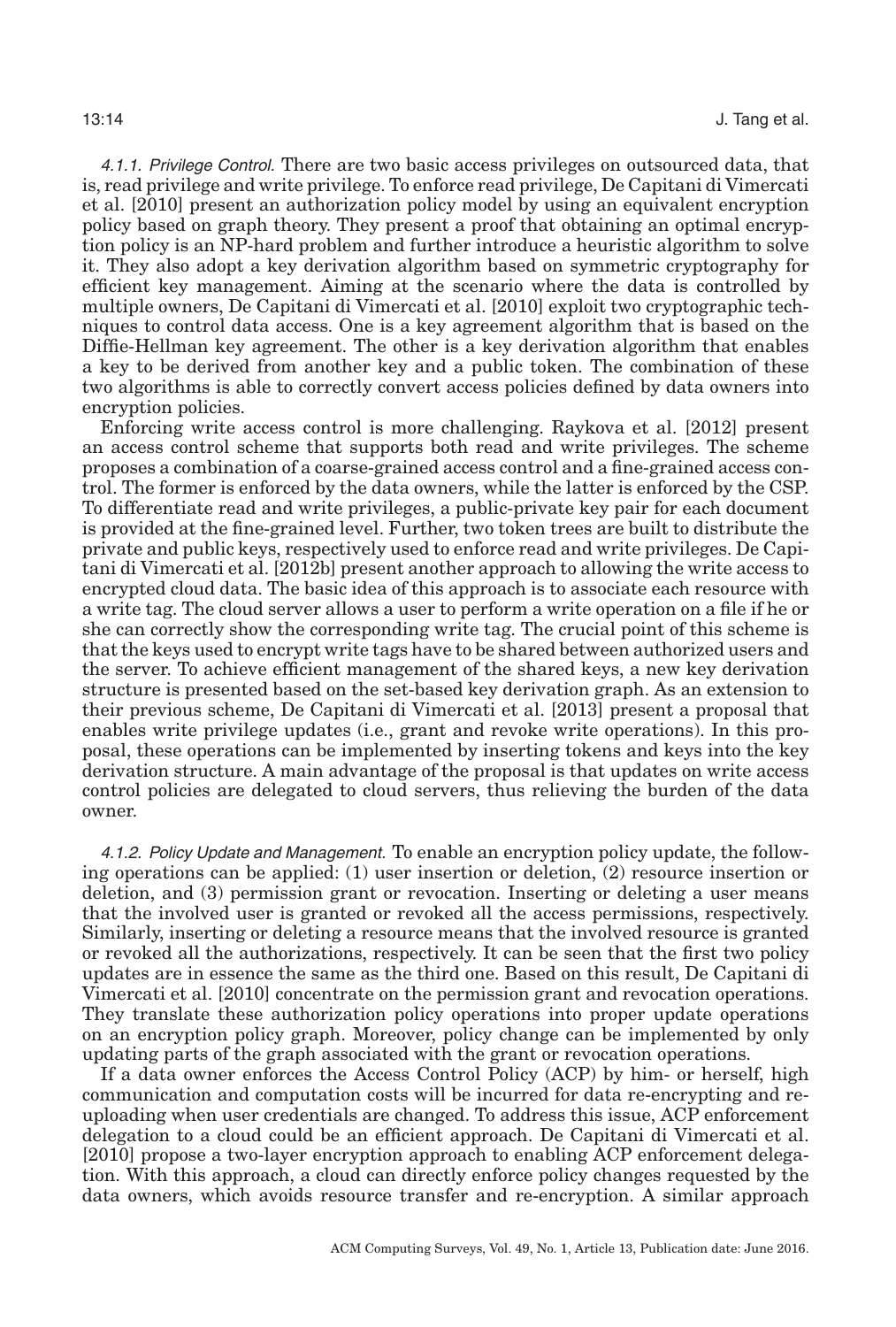<span id="page-14-0"></span>

(b) CP-ABE illustration

Fig. 3. KP-ABE and CP-ABE illustration.

is presented in De Capitani di Vimercati et al. [\[2010\]](#page-34-10), which supports delegation of ACP enforcement to a semitrusted cloud so that it offers an efficient policy update performed by the cloud. Nabeel and Bertino [\[2014\]](#page-36-11) and Raykova et al. [\[2012\]](#page-36-10) borrow the idea of two-layer encryption and construct delegated access control schemes. In their schemes, each ACP is decomposed into two sub-ACPs, which are enforced by the two-layer encryption; that is, data owners first encrypt the data based on one sub-ACP and the cloud re-encrypts the encrypted data using the other sub-ACP.

## **4.2. ABE-Based Access Control**

ABE [Sahai and Waters [2005\]](#page-36-2) is a cryptographic technique that can offer flexible expressions of user access policies and support fine-grained access control on outsourced data in a cloud. ABE can be divided into Key-Policy Attribute-Based Encryption (KP-ABE) [Goyal et al. [2006\]](#page-35-11) and Ciphertext-Policy Attribute-Based Encryption (CP-ABE) [Bethencourt et al. [2007\]](#page-33-13).

Normally, an ABE scheme has four core algorithms: *Setup*, *KeyGen*, *Encrypt*, and *Decrypt*, as shown in Figure [3.](#page-14-0) First, the AA runs *Setup* to produce public parameters *P K* and a master key *MK* (step 1), and then generates a private key *SK* for a user by operating *KeyGen* (step 2). Next, an owner encrypts his or her data *M* with the algorithm *Encrypt* and outputs a ciphertext *CT* (step 3). Finally, a user uses *Decrypt* to decrypt the ciphertext *CT* with his or her private key *SK* and attempts to get the plaintext *M* (step 4). In the process of running these algorithms, there are differences between KP-ABE and CP-ABE. In a KP-ABE scheme (see Figure [3\(](#page-14-0)a)), the private key *SK* of a user is created with a specific access structure *Au*−*KP*. The ciphertext *CT* is produced based on a set of attributes  $A_c$ . The ciphertext  $CT$  can be decrypted by a user as long as the attributes *Ac* embedded in the *CT* meet the access structure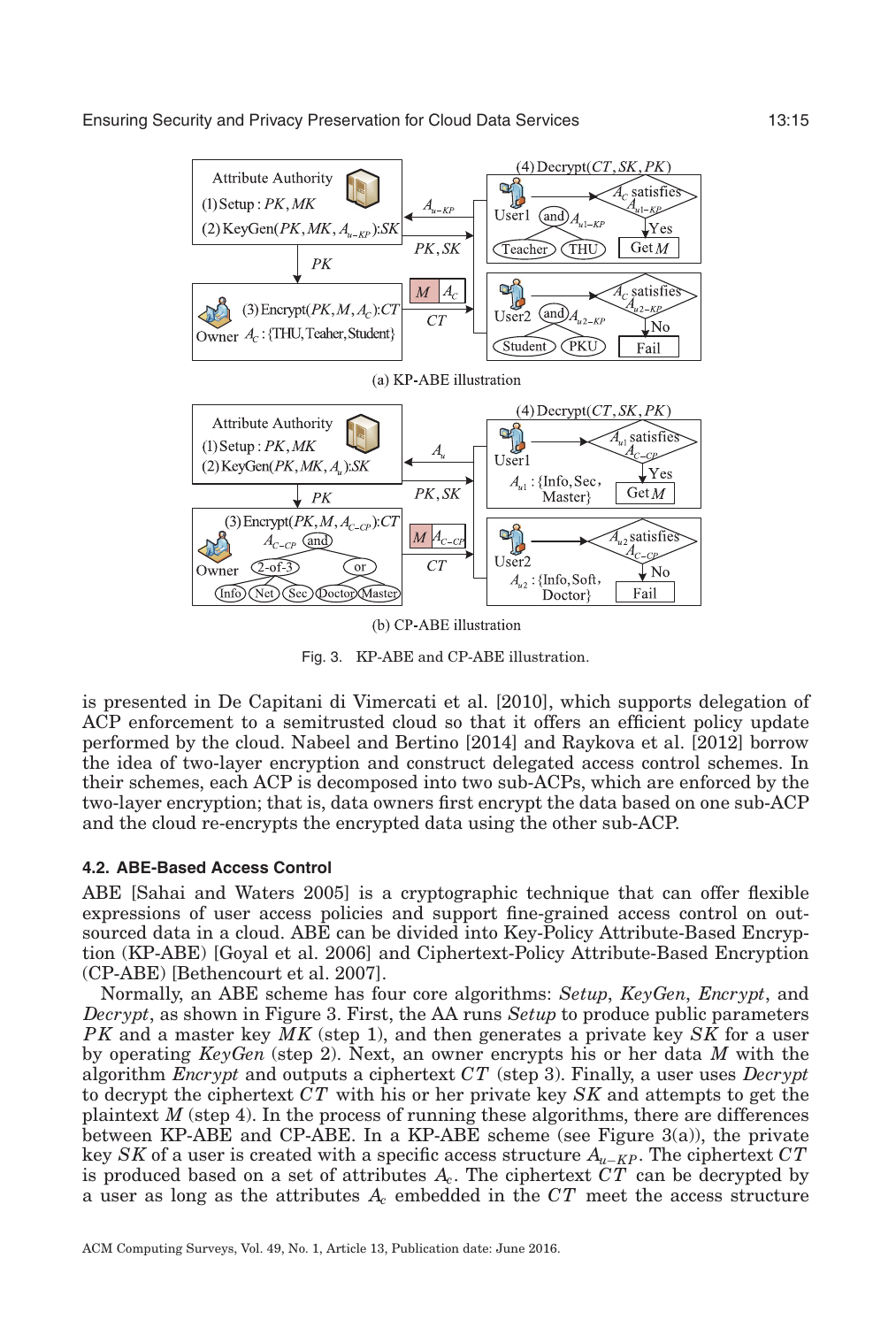*Au*−*KP* specified in his or her private key *SK*. On the contrary, in a CP-ABE scheme (see Figure [3\(](#page-14-0)b)), the attributes  $A_{\mu}$  of a user are used to compute his or her private key, and an access structure *Ac*−*C P* is attached to the ciphertext *CT*. Analogously, as long as the attributes  $A_u$  in the user's private key meet the access structure  $A_{c-C}$  implied in the *CT*, he or she can achieve successful decryption.

4.2.1. Access Structure. The power of access control policy expression mainly depends on the access structures of ABE. There are two typical access structures: tree-based structure [Goyal et al. [2006;](#page-35-11) Bethencourt et al. [2007;](#page-33-13) Ostrovsky et al. [2007;](#page-36-12) Goyal et al. [2008;](#page-35-12) Ibraimi et al. [2009\]](#page-35-13) and LSSS-matrix-based structure [Waters [2011;](#page-38-9) Green et al. [2011;](#page-35-14) Lewko et al. [2010\]](#page-35-15).

Goyal et al. [\[2006\]](#page-35-11) present a tree-based access structure in their KP-ABE scheme. The tree-based structure is monotonic. In the tree, each leaf is labeled with an attribute, and all the interior nodes are threshold gates. This design supports "AND" and "OR" gates. Ostrovsky et al. [\[2007\]](#page-36-12) further enrich the expressibility of an access tree by adding the Boolean operation of "NOT." Similarly, the CP-ABE systems [Bethencourt et al. [2007;](#page-33-13) Ibraimi et al. [2009\]](#page-35-13) also build a monotonic access tree with enabling "AND," "OR," and general threshold operations. By transforming a big access tree into smaller access subtrees, they further enforce more expressive access policies, such as access control based on numeric ranges. Goyal et al. [\[2008\]](#page-35-12) further propose a bounded access tree structure, which allows a data owner to choose a threshold value, the depth of the access tree, and the cardinality of each node in the tree for data encryption. The access structure can express nonmonotonic access policies and support any access formula with a bounded-width polynomial size, including nonmonotonic access policies.

Unlike the aforementioned access structures, access policies in a CP-ABE system [Waters [2011\]](#page-38-9) are expressed by an LSSS matrix [Beimel [1996\]](#page-33-14) over attributes. This technique enables a more succinct representation of access policies than tree-based structures, while not losing operation efficiency. In the constructed system, both the ciphertext size and the time of encrypting/decrypting operations are in proportion to the complexity of the access expressions. Lewko et al. [\[2010\]](#page-35-15) and Green et al. [\[2011\]](#page-35-14) leverage the LSSS matrix to present an access structure as well and construct several secure ABE systems, respectively.

4.2.2. User/Attribute Revocation. Generally, there are two levels of revocation in an ABEbased access control system: user revocation and attribute revocation. User revocation means all of the attributes owned by revoked users are invalid in the system, while attribute revocation revokes access of all users who hold the attribute. Either data owners or attribute authorities can perform the revocation operations.

In Yu's scheme [Yu et al. [2010\]](#page-38-8), user revocation is efficiently achieved based on the proxy re-encryption (PRE) [Blaze et al. [1998\]](#page-33-15) technique. When the revocation of a user is required, the data owner specifies the minimal set of attributes that can disable the access permissions of the user. Then, he or she regenerates a master key and a public key for the involved attributes and computes the corresponding PRE keys. After that, the data owner sends the PRE keys and a revocation message to the cloud server. In the end, the revoked user is removed from the system user list and secret key elements of the remaining users are updated, and the cloud data are also updated by re-encrypting them with the new PRE keys.

To offer automatic attribute revocation, a time-based approach is presented in Bethencourt et al. [\[2007\]](#page-33-13). In this approach, an authority appends an expiration date to each attribute. Meanwhile, each ciphertext also associates a validity period. Only if the valid time of a ciphertext is before the expiration date of a user's attributes can the user decrypt the ciphertext. However, this mechanism requires interaction between users and the authority for revocation, and thus does not realize immediate attribute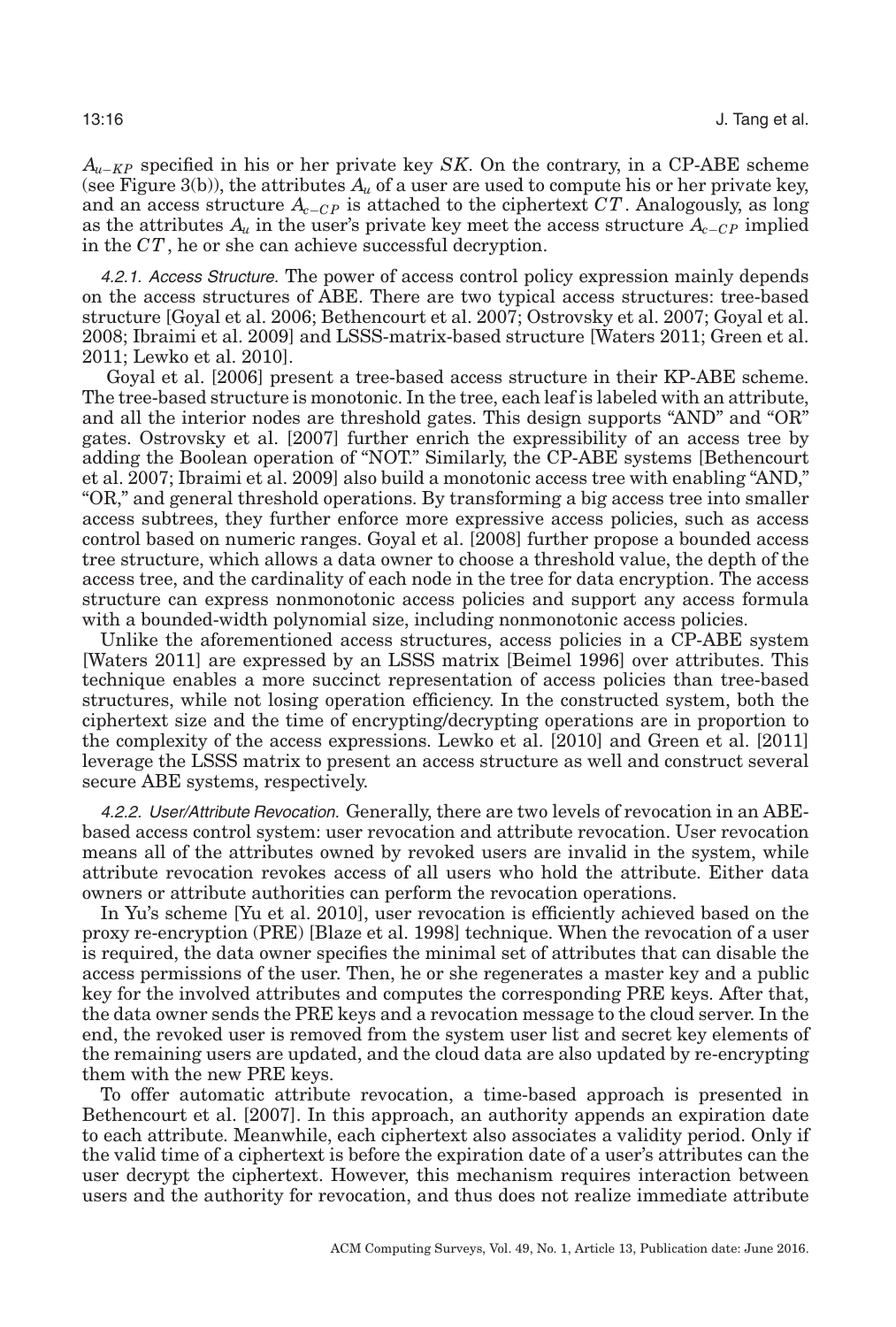revocation. Hur and Noh [\[2011\]](#page-35-3) take advantage of the CP-ABE and the group key distribution mechanism to construct an access control scheme, which efficiently supports both attribute revocation and user revocation. In their construction of ABE, a trusted attribute authority takes charge of the release, revocation, and update of users' attribute keys, while the cloud server conducts the operations of group user revocation and the data re-encryption after revocation. Wu [\[2014\]](#page-38-10) proposes a CP-ABE construction supporting the attribute revocation. In this scheme, the revocation list is embedded in the ciphertexts, and none of the users' private keys will be affected by the revocation process.

Yang et al. [\[2013a\]](#page-38-1) design an access control framework for cloud storage systems based on a CP-ABE scheme. In the framework, each attribute is assigned with a version number. When an attribute of a user is disabled, the authority generates a new version key and an update key for this revoked attribute such that all the remaining users update their secret keys with the update key. The components associated with the revoked attribute are also updated to the latest version. Since privilege revocation can be performed efficiently at the attribute level, the scheme achieves fine-grained access control and allows dynamic changes of user access privileges. A similar revocation mechanism for the multiauthority cloud storage scenario is presented in Yang et al. [\[2013b\]](#page-38-11).

4.2.3. System Efficiency. In essence, an ABE system is a public-key cryptography system. The security of ABE constructions still depends on a variety of mathematical problems. Most schemes based on mathematical assumptions involve complex computation of bilinear maps, resulting in high computation costs. In addition, ciphertext size and encryption/decryption time in these schemes increase with the increase of access structure complexity. In order to improve the efficiency of ABE in cloud storage, researchers started utilizing the idea of outsourcing computation operations [Green et al. [2011;](#page-35-14) Yang et al. [2013b;](#page-38-11) Li et al. [2012,](#page-35-2) [2013;](#page-35-10) Yu et al. [2010;](#page-38-8) Sahai et al. [2012;](#page-36-13) Yang et al. [2013a,](#page-38-1) [2013b\]](#page-38-11). In these schemes, large amounts of calculations, such as encryption/decryption, key generation, and attribute/user revocation operations, are delegated to external clouds.

Green et al. [\[2011\]](#page-35-14) construct an ABE scheme based on an outsourcing decryption technique. The core idea behind the scheme is to use the PRE technique, in which two keys are produced to achieve the goal. The first one is a short key that has to be kept secret by the user, and the second one, called the transformation key, is shared with a proxy. When decrypting data, the proxy uses the transformation key to transform the original ciphertext into a compact El Gamal ciphertext, which can be easily decrypted by the user with his or her private key. In this transformation way, the decryption time of users is significantly reduced. In DAC-MACS [Yang et al. [2013b\]](#page-38-11), a token-based decryption outsourcing approach is proposed. During data decryption, a user sends his or her secret keys to a cloud server and requests the server to generate a token for the decryption. Next, the ciphertext can be decrypted by the user with the decryption token retrieved from the cloud server and the global secret key. This outsourcing decryption technique greatly reduces the communication and decryption overhead.

Li et al. [\[2012\]](#page-35-2) propose an outsourced ABE construction with delegated encryption. The construction is able to delegate encryption for any access policy, instead of a special hybrid access policy, such that the computation overhead at the user side for data encryption is sharply reduced. Further, Li et al. [\[2013\]](#page-35-10) present an ABE-based access control scheme that adopts outsourcing techniques for key generation and data encryption. More specifically, two CSPs are introduced in this scheme. One is the key generation CSP that is in charge of performing key distribution on behalf of the attribute authority. The other is the decryption CSP that is delegated by users to conduct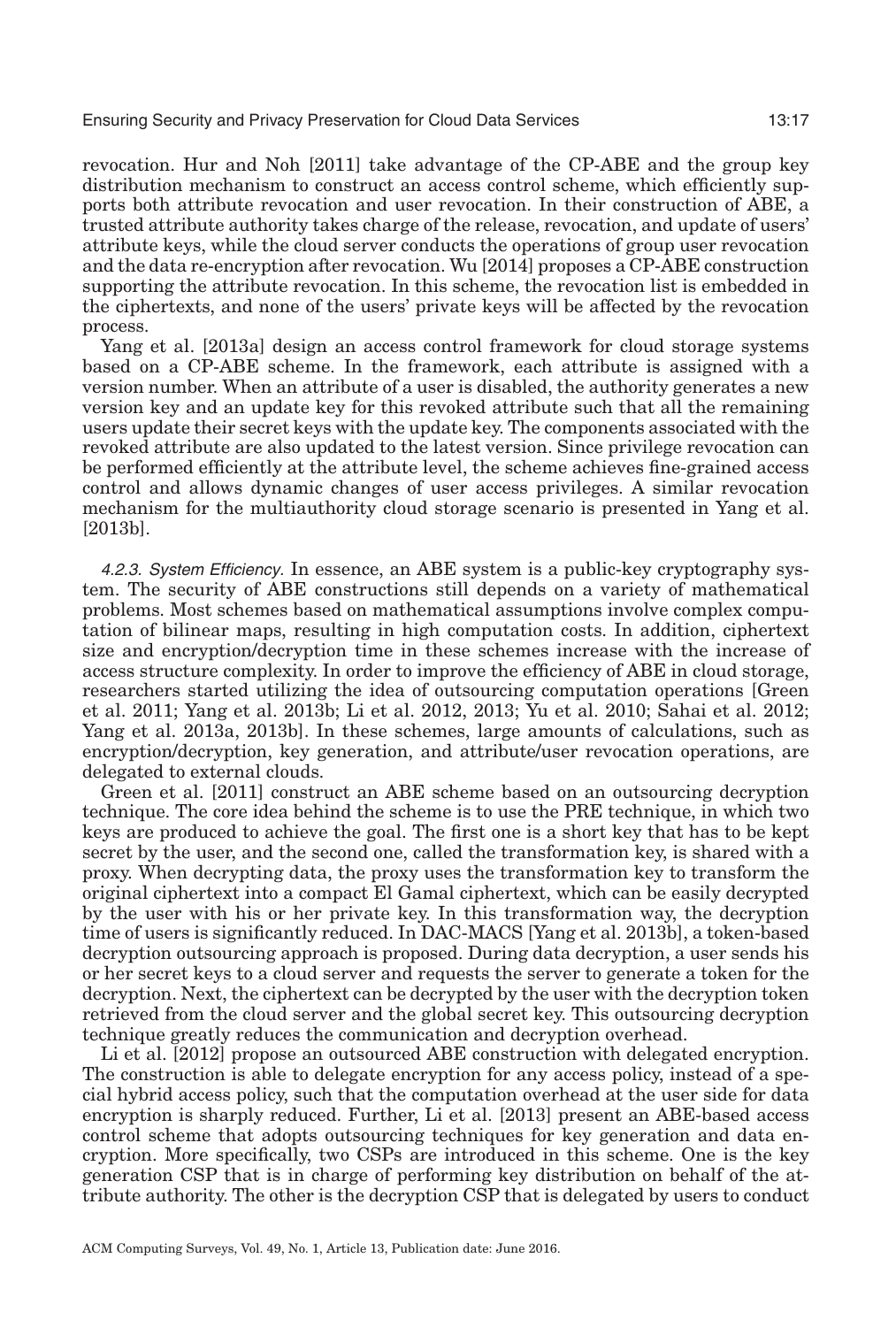<span id="page-17-0"></span>

Fig. 4. Protocol for Provable Data Possession.

data decryption operations. With the two CSPs' help, it is obvious that the computation cost of the attribute authority and users is relieved.

Moreover, user revocation introduces a large amount of computational cost to a data owner, since it inevitably requires re-encrypting outsourced data to prevent the revoked users from unauthorized access of them. To address this challenging issue, Yu et al. [\[2010\]](#page-38-8) present an access control proposal based on the PRE technique, which enables most of the intensive computation tasks to be outsourced to the cloud. Furthermore, the proposal makes full use of the lazy re-encryption technique to improve the system efficiency. The ciphertext delegation technique [Sahai et al. [2012\]](#page-36-13), which allows a cloud server to update the ciphertexts periodically, is introduced to support dynamic revocation of users. The techniques of PRE and lazy re-encryption are similarly used to deal with the expensive computation issue resulting from attribute revocation [Yang et al. [2013a,](#page-38-1) [2013b\]](#page-38-11).

## **5. INTEGRITY-GUARANTEED CLOUD DATA STORAGE**

Although outsourcing data storage alleviates the owners' burden of heavy operational management, it also deprives owners' physical control of storage dependability. Under untrusted cloud environments, it is necessary to guarantee that the outsourced data are correctly stored in the cloud servers. Traditional data integrity protection schemes combine message authentication code and digital signature techniques. In these schemes, a local data duplication is required for the integrity checking, which means that a user needs to retrieve all outsourced data back before verifying if the data are corrupted. Nevertheless, with limited network bandwidth and storage on the user side, it is painful for a user to download a huge amount of cloud data. Therefore, these schemes are not suitable for integrity verification in cloud scenarios. To cope with this issue, Ateniese et al. [\[2007\]](#page-33-3) propose blockless verifiability, that can remotely verify data integrity in a cloud. This approach allows users to check whether a server faithfully possesses the specified data even when they have no access to the data content. Different improvements [Erway et al. [2009;](#page-34-12) Chen and Curtmola [2012;](#page-33-16) Xiao et al. [2012;](#page-38-12) Wang et al. [2013,](#page-37-2) [2015;](#page-37-3) Dodis et al. [2009;](#page-34-13) Shacham and Waters [2013;](#page-36-14) Stefanov et al. [2012;](#page-37-16) Cash et al. [2013\]](#page-33-17) have been proposed for better performance and usability of data integrity verification based on the blockless verifiability technique. Generally, these schemes can be divided into two classifications: PDP and POR.

## **5.1. Provable Data Possession**

Provable Data Possession enables a user who outsources his or her data storage into a cloud to check if the cloud servers really store the correct data. The primary process of PDP is depicted in Figure [4](#page-17-0) [Ateniese et al. [2007\]](#page-33-3). A user computes tags for each data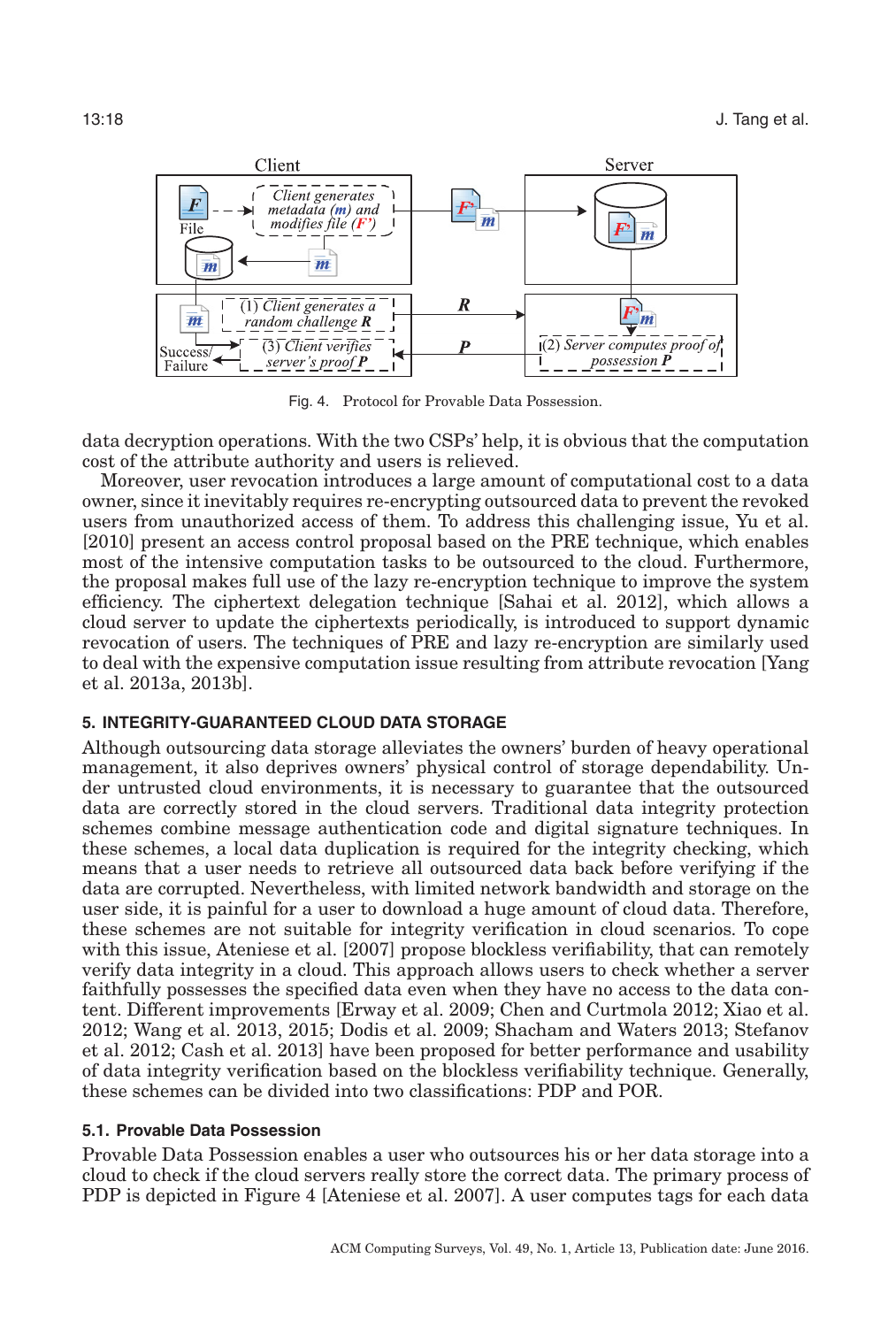block in advance and generates a metadata file to specify the data block information. Then, the user sends the data block along with its tags to a server and stores the metadata file locally. When the user needs to verify the data in the cloud, he or she generates a random challenge that corresponds to a set of arbitrarily selected data blocks and submits it to the cloud. The server generates a proof of possession as a response with the queried blocks and the corresponding tags. Finally, the user can verify data possession according to the response returned from the server.

In a PDP scheme, only a small amount of metadata is stored on the user side, and the server only accesses small portions of the data to compute the verification proof. Moreover, only a limited amount of data is transferred over the network during the running of the challenge-response protocol. Therefore, the scheme significantly relieves storage overhead on the user side, I/O and computing cost on the server side, and communication overhead between of them.

5.1.1. Data Dynamics. To allow users to frequently insert new data or modify outsourced data, a PDP scheme should be able to handle data integrity verification on changed data, which is quite challenging [Wang et al. [2010,](#page-37-5) [2013\]](#page-37-2).

Ateniese et al. [\[2008\]](#page-33-18) construct a scalable PDP scheme based on symmetric key cryptography. In contrast to the basic PDP scheme [Ateniese et al. [2007\]](#page-33-3), this construction algorithm supports the operations of modifying, deleting, and appending on a file block level. However, the scheme only provides limited dynamism, since the number of update operations and verification challenges is preset and limiting, and only allows append operations while not enabling insert operations. Erway et al. [\[2009\]](#page-34-12) extend the PDP model to support update operations, and present two construction algorithms for dynamic provable data possession (DPDP) based on public-key cryptography. By using a rank-based authenticated dictionary that is constructed upon a skip list or an RSA tree, the schemes realize general update operations on data (e.g., inserting a new block, modifying an existing block, and deleting any existing data block). Its drawback is that involved RSA modular computation is very expensive, which will introduce a significant processing delay. Tan et al. [\[2014\]](#page-37-17) propose a scheme to support fully dynamics operations based on an improved index hash table. The hash index table would no longer be stored on the verifier side, but stored on the cloud side so as to decrease the burden of the verifier.

To mitigate the impact by data corruption, particularly against a small part of data corruption, Chen and Curtmola [\[2012\]](#page-33-16) propose a robust dynamic PDP scheme with Reed-Solomon codes [Reed and Solomon [1960\]](#page-36-15) that can dynamically update any data and only requires small and constant storage on the user side. Another approach is to leverage an algebraic signature in Chen [\[2013\]](#page-33-19). The algebraic property of signatures is able to efficiently support random update operations in a large-scale cloud storage system. The drawback of the scheme lies in that it only provides a probabilistic security; that is, it may not be able to verify if data is corrupted without accessing all blocks.

According to Xiao's observation [Xiao et al. [2012\]](#page-38-12), typical data updates to cloud storage are not inserting, modifying, or deleting operations on partial content in a file, but adding or removing an entire file. In other words, a file on a cloud is relatively stable, while the number of files on the cloud is often changing. To address data verification with this update pattern in cloud storage, Xiao et al. [\[2012\]](#page-38-12) propose a remote data checking method, that is, Multiple-File Remote Data Checking (MF-RDC), and present two specific MF-RDC constructions. The proposed constructions utilize virtual block indices and homomorphic authenticators to enable ensured data possession in a cloud.

5.1.2. Public Verifiability. Public verifiability in cloud storage systems is important for users who have constrained computing resources [Wang et al. [2010,](#page-37-5) [2013\]](#page-37-2). It allows users to delegate data audit tasks to an independent TPA. This TPA-based mode can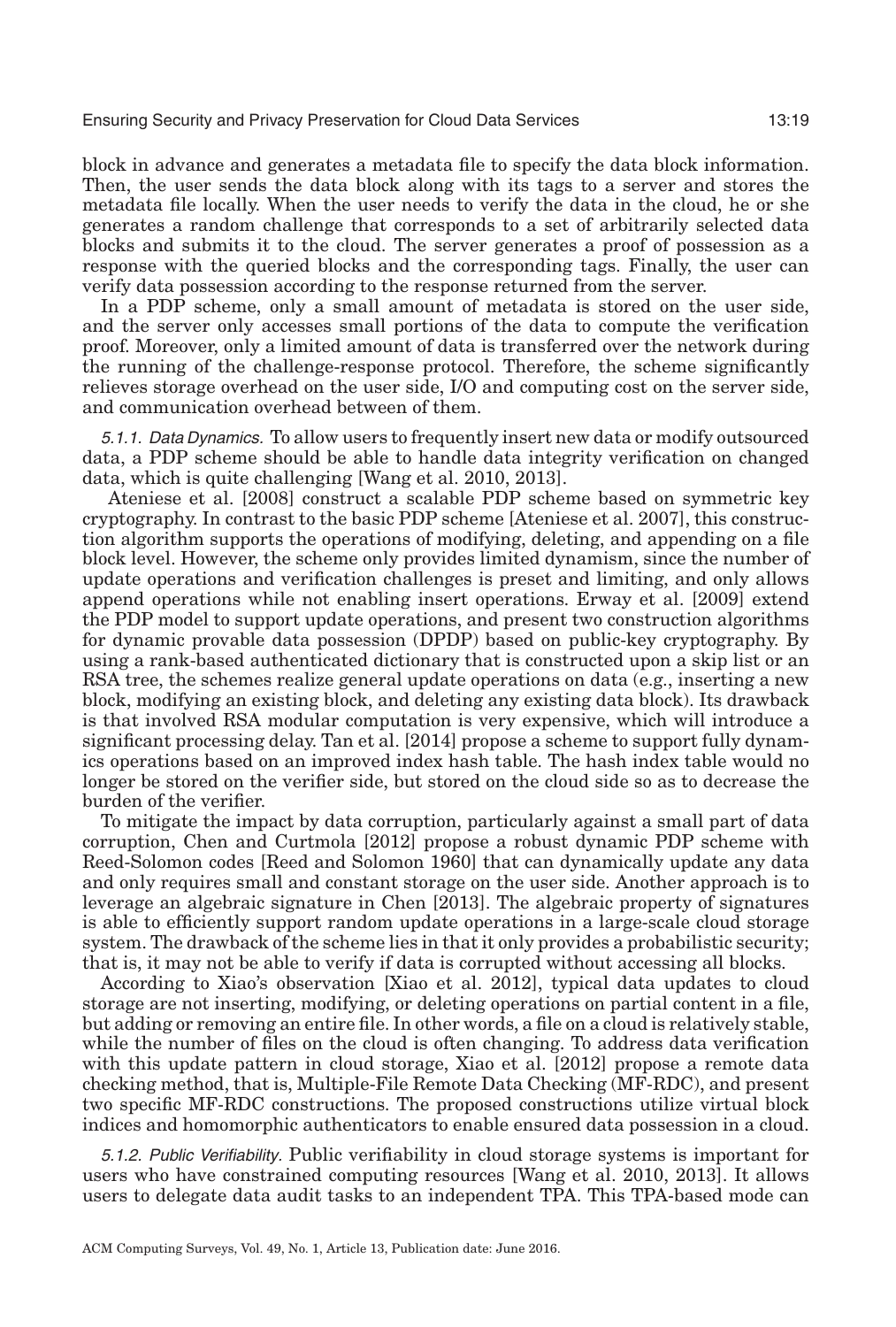provide an efficient way to guarantee the correctness of users' outsourced data, since a TPA possesses enough resources and professional skills. Moreover, audit results from a TPA can serve independent arbitration purposes, which would also be beneficial for CSPs to improve their cloud-based service platform. Wang et al. [\[2013\]](#page-37-2) develop a privacy-preserving public auditing scheme by integrating a public key-based homomorphic linear authenticator and random masking. The scheme resorts to a TPA to perform audit operations without disclosing any knowledge about data contents to the TPA. It can achieve batch auditing tasks that are requested by multiple users, and thus, the auditing efficiency for multiuser scenarios is improved.

To handle the case when a user cannot access a cloud but wants to verify data, data possession checking can be delegated to a proxy. Wang [\[2013\]](#page-37-18) introduces the concept of proxy-provable data possession (PPDP) and design a PPDP protocol to enable verification delegation by using proxy cryptography. In the design, a user can delegate this task to a proxy to perform remote data possession checking by warrant. The proxy can enforce verification on behalf of the user when it satisfies the conditions of the warrant.

5.1.3. Multiuser Modification and User Revocation. In order to allow a group of users to modify shared data, Wang et al. [\[2012b\]](#page-37-8) propose a privacy-preserving public auditing scheme by constructing a homomorphic authenticator with ring signatures. The scheme adopts index hash tables to manage different data blocks. An identifier in the index hash table consists of two elements: one is a virtual index of a data block, which ensures that each block of shared data is in the right order, and the other is a random number generated by a collision-resistance hash function, which ensures that each block has a unique identifier. In this sense, the scheme allows a user to efficiently perform a dynamic operation on a single data block and avoid recomputation on other blocks. However, this scheme does not consider the case of user revocation. To overcome this shortcoming, Panda [Wang et al. [2014\]](#page-37-3) is proposed to ensure shared data integrity in the presence of user revocation. In Panda, besides a block identifier and a signature, each block is also encoded with a signer identifier. Signer identifiers in data blocks allow a verifier to select correct keys for data verification and enable a cloud to determine which keys are needed for user revocation. Nevertheless, Panda suffers from heavy computational overhead that is linear to the group size and the number of checking tasks. Moreover, user revocation relies on the assumption that no collusion occurs between revoked users and cloud servers. However, in real practice, the assumption may not always hold. Yuan and Yu [\[2013a\]](#page-38-2) try to solve these problems by using two novel designs. One is polynomial-based authentication tags, which allow aggregation of tags of different data blocks, and the other is secure proxy tag update operations, which can resist cloud servers' collusion with unauthorized users.

5.1.4. Multireplica Verification. Verification of multireplicas can be handled by extending the cryptographic primitives of PDP. Curtmola et al. [\[2008\]](#page-34-14) first proposed an MR-PDP protocol. Establishing the existence of different replicas is crucial to making PDP usable. In the solution, they suggest making a replica unique and differentiable by first encrypting the file and then masking the encrypted version with some randomness generated from a pseudo-random function (PRF). This solution removes the server's ability to cheat when a client verifies the copies of an outsourced file. As a consequent improvement, Barsoum and Hasan [\[2010\]](#page-33-20) propose two Efficient Multi-Copy PDP (EMC-PDP) protocols: deterministic EMC-PDP and probabilistic EMC-PDP. In the first version, the CSP has to access all the blocks of the data file, while the second version depends on spot checking by validating a random subset of the file blocks. Both of them resort to the diffusion property of any secure encryption scheme for generating distinct copies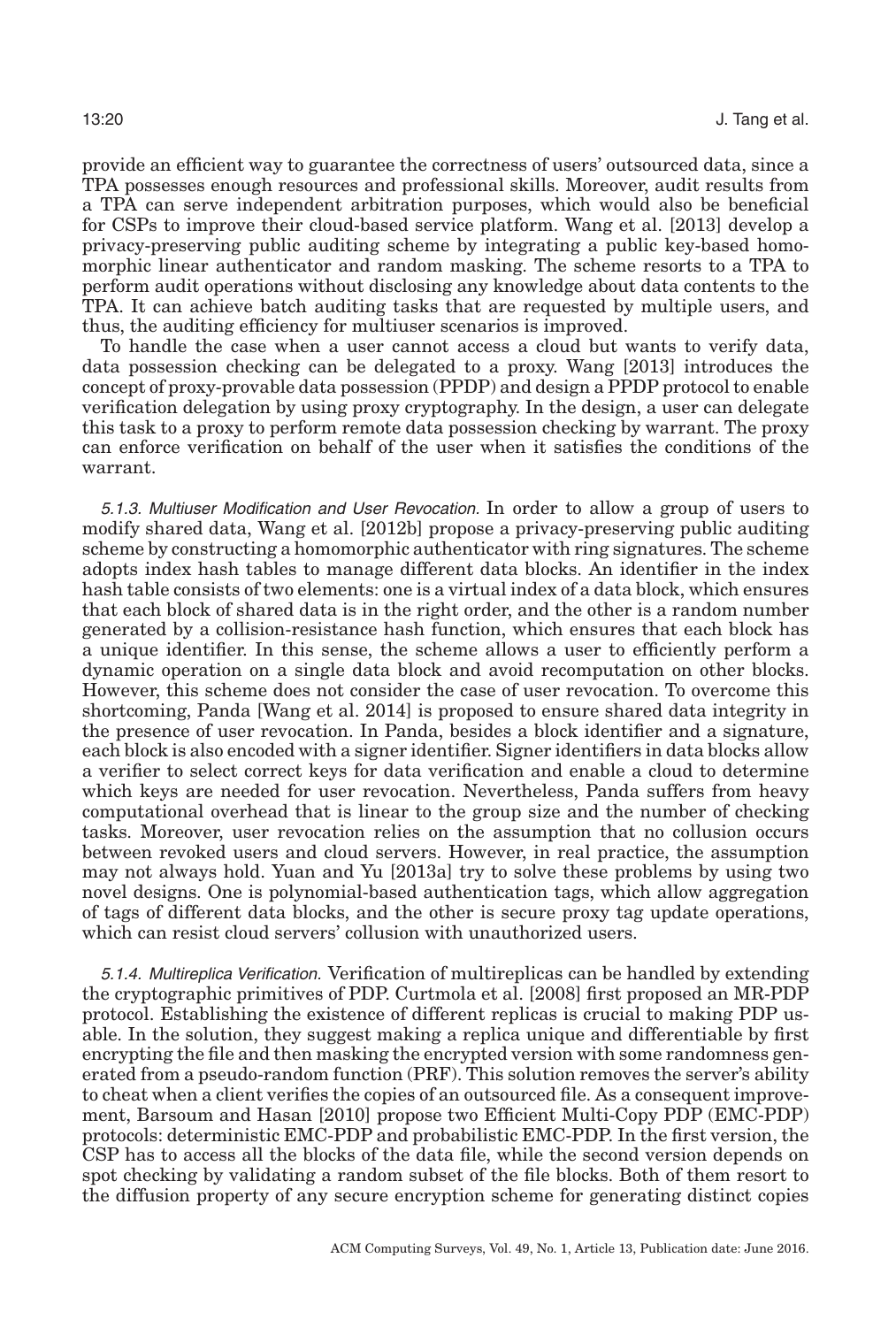<span id="page-20-0"></span>

Fig. 5. Protocol for Proof of Retrievability.

and utilize the BLS homomorphic linear authenticators to offer public verifiability and unforgeable verification.

Open architectures and interfaces of the cloud storage environment enable multiple CSPs to store and manage the users' data in a cooperative way. To check the integrity of data outsourced to multiple clouds, Zhu et al. [\[2012\]](#page-38-13) propose a cooperative verification framework. In this proposal, two fundamental techniques are applied: hash index hierarchy and homomorphic verifiable response. Wang [\[2015\]](#page-37-19) also focuses on data integrity checking in multicloud storage and proposes an Identity-Based Distributed PDP (ID-DPDP), which eliminates the complicated certificate management. The proposed ID-DPDP scheme can achieve private auditing, delegated auditing, and public auditing under the user's authorization. The DMRDPC scheme [He et al. [2012\]](#page-35-16) highlights how to reduce the communication time for multiple-replica data possession checking in geographically dispersed clouds. The idea for addressing this issue is to choose a better route to check replicas in multiple clouds instead of reducing the size of transmitted data. He et al. [\[2012\]](#page-35-16) observe that network link capacities have geographical diversity on different links of different replicas and the bandwidths are asymmetric between two replicas. They use a Complete Bidirectional Directed Graph (CBDG) to describe the observation. The efficiency goal of multireplica verification is achieved by finding an optimal spanning tree to define the partial order of scheduling multiple-replica data possession checking.

#### **5.2. Proof of Retrievability**

Proof of Retrievability is a challenge-response audit protocol first introduced in Juels and Kaliski [\[2007\]](#page-35-4) that can prove for a user whether a target file is intact. Using POR, a user can retrieve all file blocks from the server with high probability.

5.2.1. Basic POR Scheme. Juels and Kaliski [\[2007\]](#page-35-4) construct a sentinel-based POR scheme, as shown in Figure [5.](#page-20-0) In the scheme, a file is carved into multiple blocks with error-correcting code, and then the encoded file is encrypted by applying a symmetrickey cipher. A set of check blocks with random values called sentinels are randomly embedded into the file. When needing data verification, a verifier challenges the prover by randomly selecting some positions of the sentinels. As the response, the prover must correctly return the corresponding sentinels back to the verifier. Finally, the verifier checks the correctness of the response. If the file is maliciously corrupted or deleted, a number of sentinels will be suppressed with high probability. In this case, it is impossible to respond correctly to the verifier. A defect of this construction is that the verification capability is limited, since the number of responses is determined by the number of sentinels.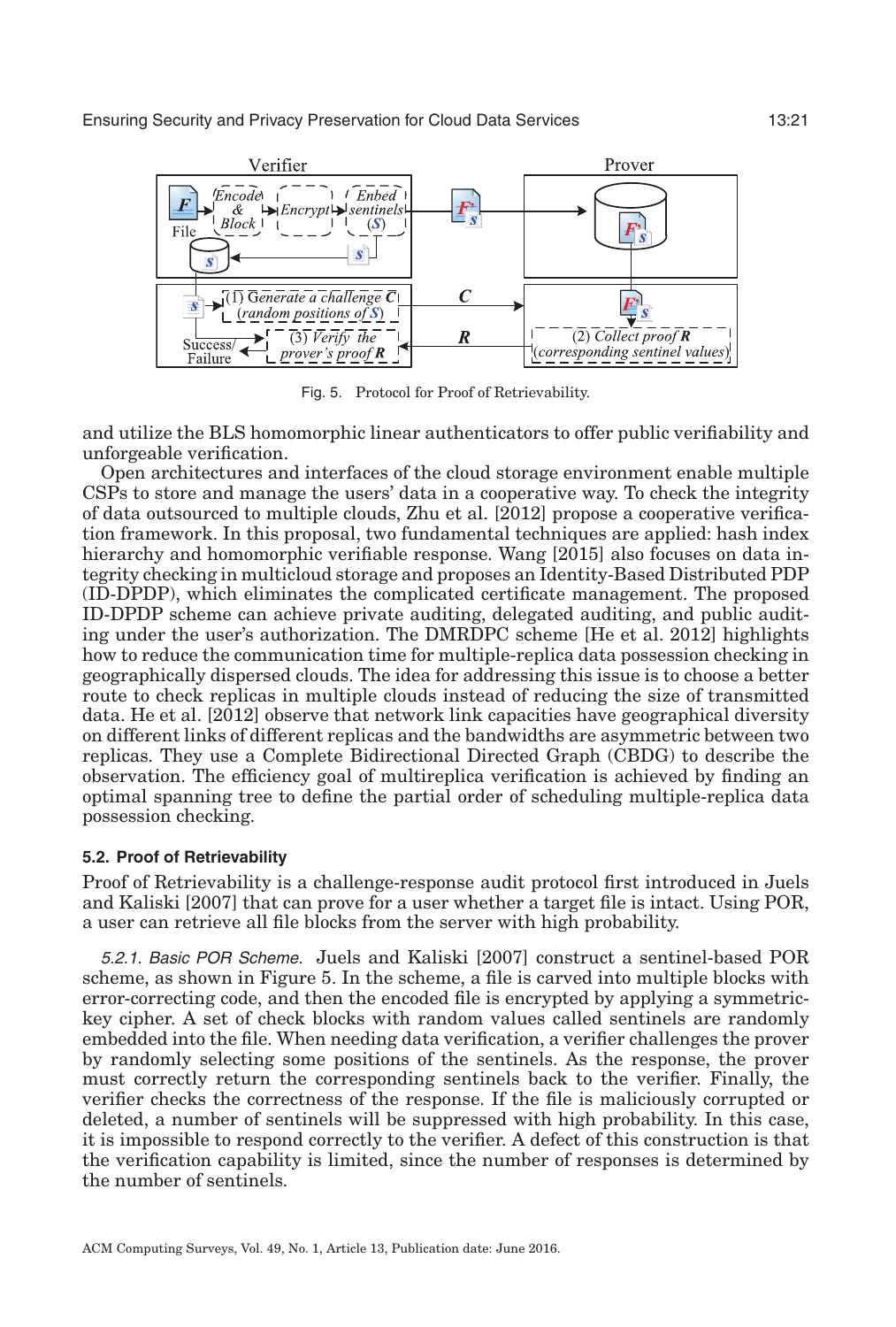5.2.2. Dynamic and Public Verification. With redundant coding in POR, even a single-bit modification in original data will result in a large fraction of changes in file blocks stored in a cloud server. However, this feature makes updating files more difficult. Moreover, a POR scheme should provide public verifiability in order to allow data verification delegation to a TPA.

Wang et al. [\[2011\]](#page-38-3) propose an efficient BLS-based [Boneh et al. [2004\]](#page-33-21) construction for remote data integrity verification. It supports both public auditability and data dynamics. This construction algorithm utilizes the classic Merkle hash tree technique [Merkle [1980\]](#page-36-16) to achieve efficient data dynamics and offers secure public auditability with a TPA. Furthermore, the authors explore the technique of bilinear aggregate signature to enable multiple auditing requests of multiple users to be handled simultaneously. Shacham and Waters [\[2013\]](#page-36-14) also provide a POR solution with public verification by using homomorphic authenticators and BLS signatures.

To prevent a dishonest user from accusing an honest cloud storage server of manipulating his or her data, Zheng and Xu [\[2011\]](#page-38-14) introduce the concept of fair and dynamic proof of retrievability (FDPOR). The FDPOR scheme is built upon two new building blocks. The first building block is a novel authenticated data structure called rangebased 2-3 tree. Dynamic maintenance of this tree only incurs logarithmic complexity; thus, it efficiently supports verification of dynamic data. The other one is a new incremental signature scheme named hash-compress-and-sign. It ensures the fairness of the proposed scheme. The lack of public verifiability is a drawback of this scheme; hence, it does not resort to a TPA to verify the retrievability of data.

Stefanov et al. [\[2012\]](#page-37-16) present a dynamic POR construction algorithm. The proposed scheme employs a two-layer authentication architecture. In the lower layer, a messageauthentication code (MAC) and a version of every file block are used to enable data integrity verification and ensure freshness, respectively. The upper layer is a Merkle tree structure that can be used to verify the integrity of file-block version counters. Cash et al. [\[2013\]](#page-33-17) split data into small blocks and redundantly encode each block of data individually in order to support dynamic data. In the scheme, a user is allowed to perform arbitrary read and write operations on data at any location. The user can also initiate an audit protocol to ensure that the server maintains the latest version of data.

To further enhance efficiency and practicability of dynamic POR schemes, Shi et al. [\[2013\]](#page-36-17) propose a lightweight dynamic POR construction scheme based on special erasure coding. Bandwidth overhead, client-side storage, and computation overhead in this scheme are comparable with the scheme using Merkle hash trees. Aiming to reduce the communication cost incurred by public verification, the POR scheme developed by Yuan and Yu [\[2013b\]](#page-38-15) achieves public verifiability with constant communication overhead. By tailoring a specific polynomial commitment and designing a novel proof generation algorithm, proof information can be aggregated into a polynomial. The size of the proof is constant and independent of the number of elements in data blocks. Moreover, the message of verification request is also reduced to a constant level with the idea of homomorphic linear authenticators.

## **6. PRIVACY-PRESERVING CLOUD DATA ACCESS**

Privacy refers to sensitive information about one person or a group that is expected to be secluded or hidden from others (e.g., identity, address, health, and hobbies). When users access cloud data and use cloud data services, it is necessary to preserve their privacy. In cloud data services, expectation of privacy protection exists everywhere (e.g., in sensitive outsourced data, authorized certificate, query keywords, and user access pattern). Direct sensitive data protection is normally treated as confidentiality protection, which is achieved by utilizing various encryption techniques. This section discusses privacy preservation techniques and focuses on protection of other privacy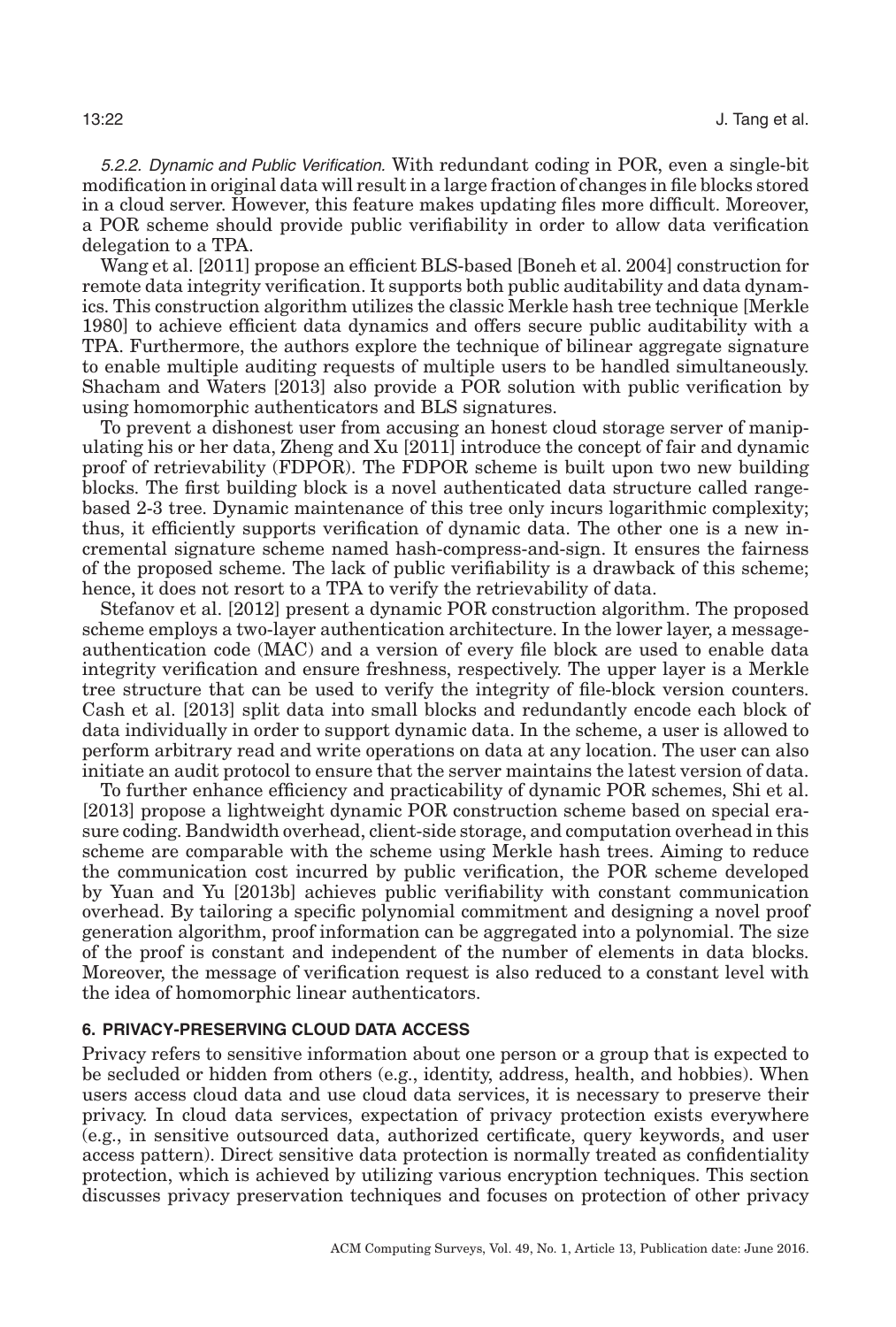<span id="page-22-0"></span>

Fig. 6. ORAM mechanism illustration.

issues, including access pattern protection, query privacy protection, and user identity protection.

### **6.1. Access Pattern Protection**

The access pattern is the sequence of accesses to a cloud system [Pinkas and Reinman [2010\]](#page-36-18). By observing the access pattern, an adversary possibly deduces various kinds of sensitive user information, including but not limited to access privilege, access frequency, and visiting habits. Access pattern protection can prevent CSPs or other malicious adversaries from inferring user access behavior according to user access requests and the corresponding server responses. To hide access patterns, different types of accesses (e.g., read and write) would be indistinguishable. In addition, adversaries cannot distinguish accesses to different data locations. Private Information Retrieval (PIR) [Chor et al. [1998;](#page-33-4) Yekhanin [2010\]](#page-38-16), Oblivious RAM (ORAM) [Williams et al. [2008\]](#page-38-17), and dynamically allocated data structure [De Capitani di Vimercati et al. [2011;](#page-34-15) Yang et al. [2011\]](#page-38-5) are proposed to achieve these goals.

6.1.1. Private Information Retrieval. PIR is a protection approach for user access behavior in a cloud [Chor et al. [1998\]](#page-33-4). This technique primarily protects retrieved content and retrieval entrance. There are two kinds of PIR techniques: information theoretic PIR and computational PIR [Yekhanin [2010\]](#page-38-16).

Information theoretic PIR depends on data copies that are stored in different distributed servers that cannot communicate with each other. It provides an absolute guarantee that each server participating in PIR protocol execution gets no information about what users access. It can be implemented by constructing locally decodable codes and converting the codes to PIRs. Shah et al. [\[2013\]](#page-36-19) propose an erasure-coded PIR that reduces replica storage and communication overhead. Different from the information theoretic PIR approach, computational PIR is based on a certain computationally hard problem to protect user access privacy. Computational PIR does not require complete data copies so that it saves the communication bandwidth for data retrieval. This approach can effectively prevent collusion attacks among multiple servers. Unfortunately, it introduces high computational overhead [Yekhanin [2010\]](#page-38-16).

6.1.2. Oblivious RAM. ORAM stores user data with some dummy data and changes its physical allocation after each visit. This approach implements independence between data and physical blocks, and achieves the goal of hiding the true access provider and access pattern [Samarati [2014\]](#page-36-0). The process of ORAM consists of two phases, *Storage* and *Access*, as shown in Figure [6.](#page-22-0) In the *Storage* phase, data is divided into several data items of equal size, mixed together with the same size of dummy items. All the items are encrypted on a client side and then are sent to a remote server. The server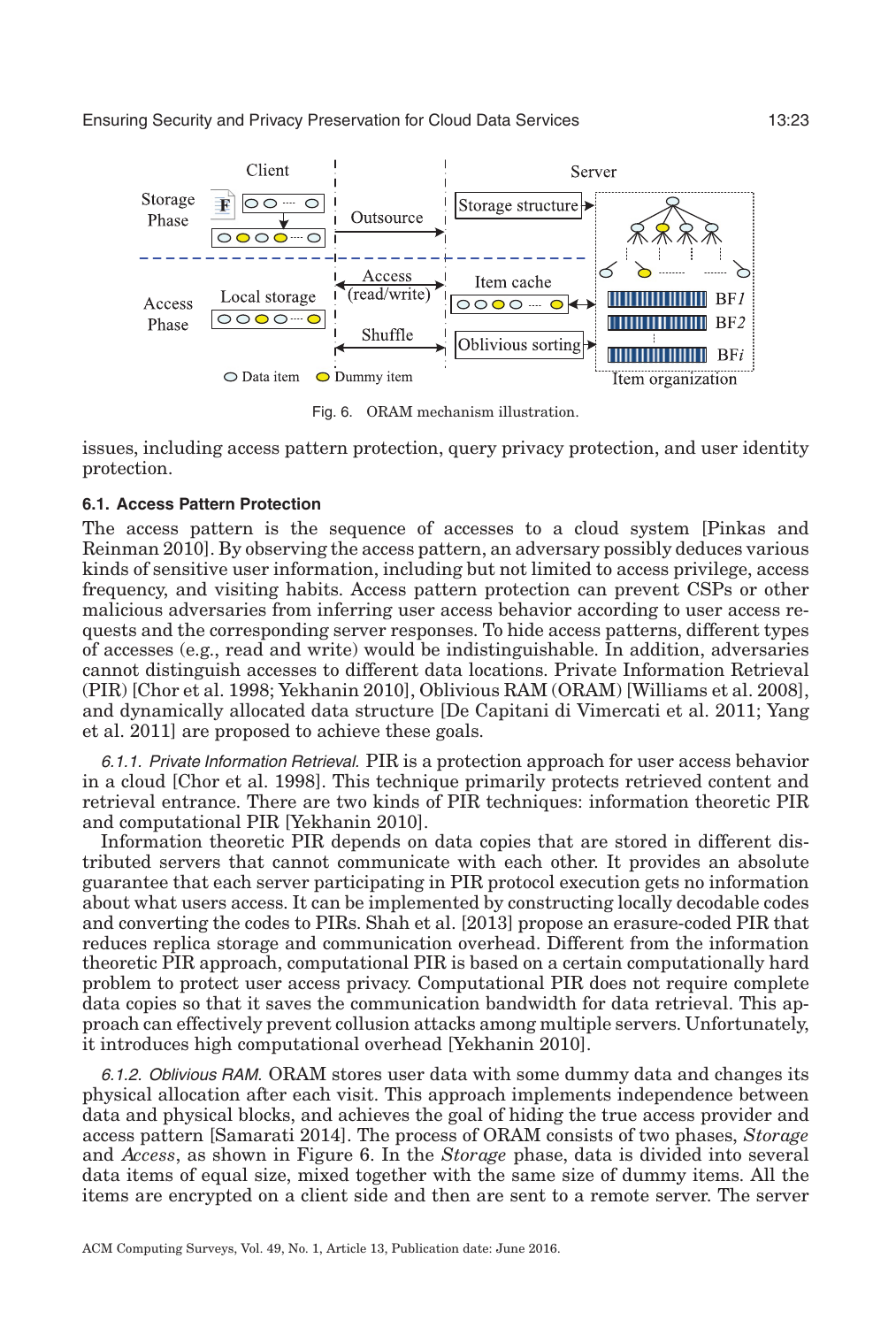stores them in a hierarchical data structure. In the *Access* phase, when the client needs to access a data item, he or she will run a multiround ORAM protocol with the server. To hide access types, a data access, whether reading or writing, is always treated as a read-and-then-write operation. After receiving a *read* request, the server will read some data items in each level of the hierarchical structure to respond. But only one data item is the target data, and others may be dumb data items. The target data item is added to the client's local storage and then is re-encrypted and placed back to the server's cache. Note that the first level functions as the cache in some schemes [Pinkas and Reinman [2010\]](#page-36-18). The w*rite* is performed identically to the *read*, with the exception that the new value is encrypted and inserted into the server's cache. Once the cache is full, it will be emptied into the hierarchical structure from the top to the bottom. This process is called *shuffle*, which is a complex operation and involves oblivious sorting algorithms. After the *shuffle* operation, data items will be dynamically altered in the server's storage locations. It means that the real storage location may vary corresponding to multiple accesses to the same data [Williams and Sion [2012\]](#page-38-18).

Williams et al. [\[2008\]](#page-38-17) first used ORAM for access pattern privacy. They construct an ORAM protocol that offers access pattern protection by combining a pyramid-shaped ORAM layout and Bloom filters. To reduce access costs, the scheme uses an improved sort algorithm when a higher level is emptied into the adjacent level below. Nevertheless, the response time of a query is still linear with the increase in the size of the dataset during the reordering of the bottom level. Many approaches are proposed to improve the ORAM efficiency, such as limiting shuffle operations on a portion of data (e.g., partial-shuffle ORAM [Ding et al. [2011\]](#page-34-2)), reducing the number of user-server round trips (e.g., constant-round-trip ORAM [Goodrich et al. [2012a\]](#page-35-17) and single-roundtrip ORAM [Williams and Sion [2012\]](#page-38-18)), and creating multiple threads to operate data simultaneously (e.g., parallel ORAM [Williams et al. [2012;](#page-38-19) Goodrich et al. [2012b\]](#page-35-18)).

*Partial-Shuffle ORAM*. The shuffle operation is one of the efficiency bottlenecks of an ORAM algorithm. Reducing the number of shuffle operations can greatly improve the performance of an ORAM scheme. Ding et al. [\[2011\]](#page-34-2) propose a partial shuffle algorithm that only shuffles and re-encrypts all *black* records when the cache is full, with no operation on any w*hite* records. In this way, partial shuffles can remove the correlations across query sessions and also reduce the number of re-encryption operations. Stefanov et al. [\[2013\]](#page-37-20) introduce a path ORAM with required small client storage. The implementation of each ORAM access does not need to perform experienced deamortized oblivious sorting and construct an oblivious cuckoo hash table, but only requires simply fetching and storing a single path in the tree. Path ORAM achieves asymptotic efficiency due to smaller client-side storage and no shuttle operations.

*Constant/Single-Round-Trip ORAM*. Generally, an ORAM interactive protocol requires lots of client-server round trips. Nevertheless, these interactions result in great communication costs. In particular, with network delays, a large online query will incur significant latency. Goodrich et al. [\[2012a\]](#page-35-17) address the issue by using constant amortized rounds of communications between users and servers for each data access. In this protocol, the number of round trips is decided by the amount of client-side storage. Moreover, with the help of a Bloom filter and a randomized shell sort, SR-ORAM [Williams and Sion [2012\]](#page-38-18) enables a user to fold an entire interactive sequence of ORAM requests into a single query object without sacrificing privacy. It can achieve better efficiency for a storage-free user even without interactivity between users and servers.

*Parallel ORAM*. To further improve ORAM performance, Williams et al. [\[2012\]](#page-38-19) propose a new parallel ORAM scheme called PrivateFS. It enables multiple users to access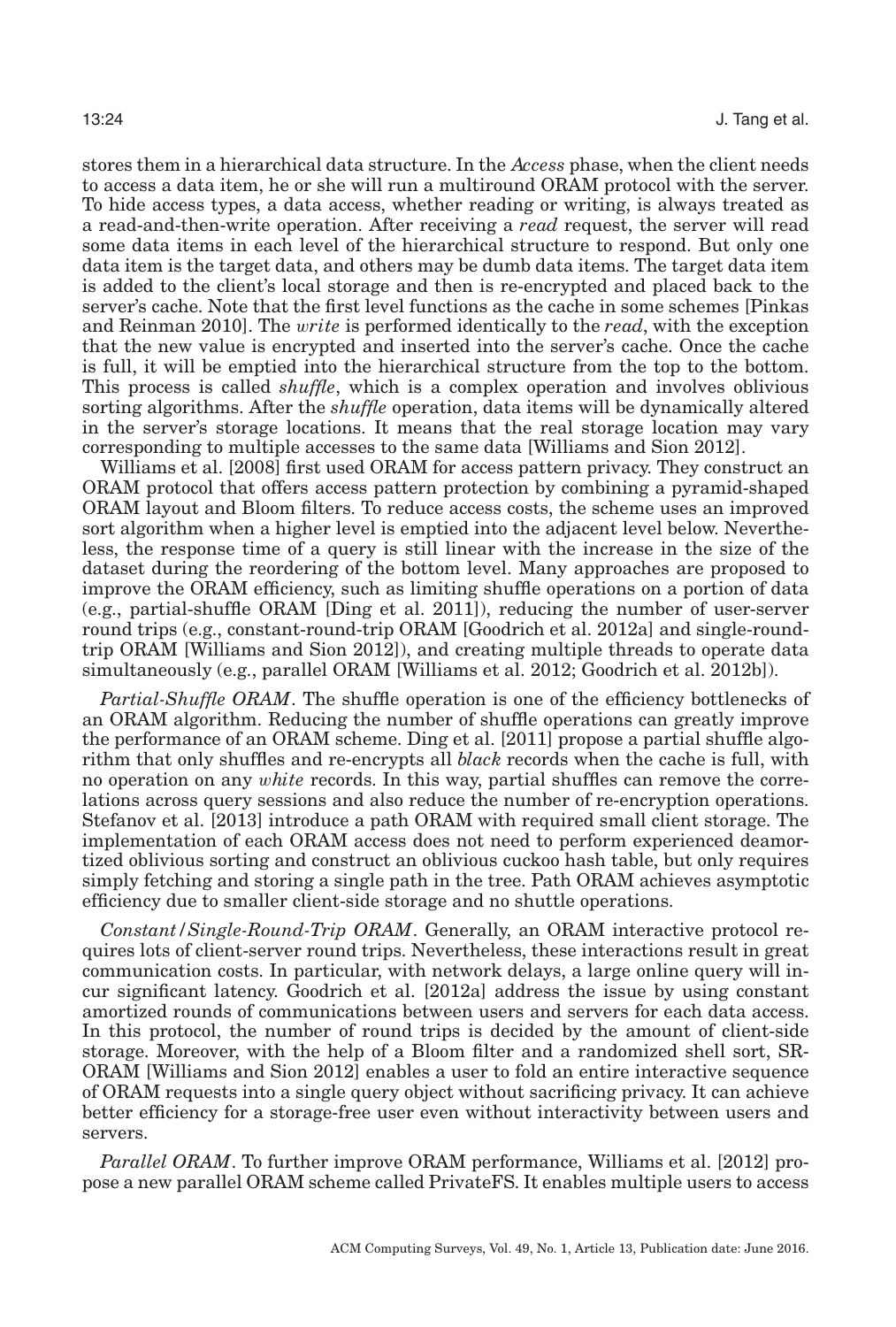remote storage simultaneously, while preventing both data information and user access patterns from reveal. In PrivateFS, a new deamortization construction is introduced to process concurrent queries with data reshuffling. This scheme loosens multiquery synchronization and guarantees low client latencies. By leveraging probabilistic encryption and stateless ORAM simulation, Goodrich et al. [\[2012b\]](#page-35-18) construct another parallel ORAM scheme that ensures access pattern privacy under arbitrary operations on the outsourced data triggered by multiple users in a group.

6.1.3. Dynamically Allocated Data Structure. This line of work [De Capitani di Vimercati et al. [2013;](#page-34-16) De Capitani di Vimercati et al. [2011,](#page-34-15) [2013;](#page-34-17) Yang et al. [2011;](#page-38-5) Pang et al. [2013\]](#page-36-20) provides access pattern confidentiality by exploiting dynamic data allocation. These approaches aim at destroying the correlation of physical blocks and the real contents. In general, they are implemented on a dynamically allocated index structure  $(e.g., a B<sup>+</sup>-tree, a hash table, or a flat index) that guarantees private and efficient access$ to cloud data.

A shuffle index is introduced as a dynamic data allocation structure [De Capitani di Vimercati et al. [2011\]](#page-34-15). This approach provides pattern confidentiality by combining cover searches, cached searches, and data shuffling: (1) cover searches hide the target of an access within a set of other potential targets, (2) cached searches enable repeated access to node content to be indistinguishable from nonrepeated access for a server; and (3) data shuffling breaks the correlation of tree nodes and data blocks. The scheme is extended in De Capitani di Vimercati et al. [\[2013\]](#page-34-17) to support concurrent accesses to data and searches over multiple indexes. Several distinguishing versions of the data index are used to achieve the concurrency. These versions are coordinated and applied to the main data structure at regular intervals.

Multiple indexes are supported by defining secondary shuffle indexes that are combined with the primary index in a single data structure. Using such differential versions and a combined index structure, the extended solution guarantees access pattern privacy. Another extension of the shuffle index [De Capitani di Vimercati et al. [2013\]](#page-34-16) is given for addressing the access confidentiality in a distributed scenario. The proposal introduces a new protection technique, namely, shadow. This technique provides each server with the view that it is the sole data store server. Compared with the use of a single server, the protection measure of the distributed index will be stronger.

Yang et al. [\[2011\]](#page-38-5) propose a lightweight scheme to preserve the privacy of a long-term data access pattern. The goal is achieved by combining three protection techniques: adopting dummy data items, swapping, and repeated patterns. The combination makes each data access indistinguishable from servers. Pang et al. [\[2013\]](#page-36-20) propose a privacyenhanced  $PB<sup>+</sup>$ -tree index that ensures there is high uncertainty in accessed data. The scheme hides the order of leaves in an encrypted  $B^+$ -tree. Particularly, it binds all the tree nodes and puts them into buckets, and exploits homomorphic encryption techniques to stop the malicious users from locating the correct tree nodes found out by range queries.

#### **6.2. Query Privacy Protection**

Recent research focuses on query privacy preservation over ciphertexts outsourced to a cloud. Query privacy includes index privacy, keyword privacy, and trapdoor unlinkability [Sun et al. [2013;](#page-37-4) Li et al. [2013;](#page-36-4) Cao et al. [2014;](#page-33-5) Wang et al. [2014\]](#page-37-11). Index privacy demands that index information of original sensitive data is not leaked; keyword privacy means that any query keyword cannot be deduced from trapdoors of query requests; and trapdoor unlinkability means that relationships of trapdoor cannot be deduced from multiple query trapdoors, which implies that it is not decidable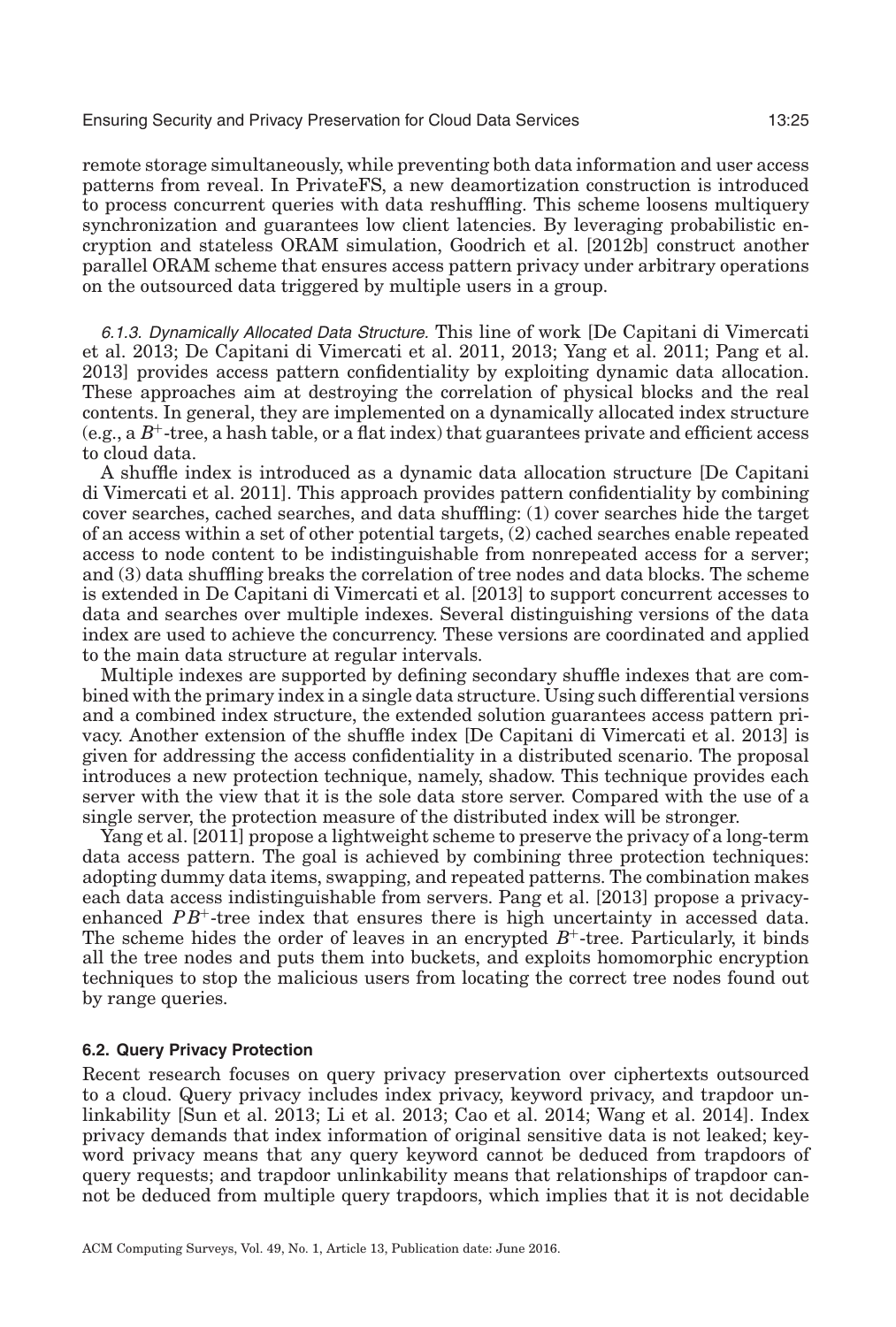no matter whether different trapdoors of query requests are originated from the same keywords [Wang et al. [2014\]](#page-37-11).

6.2.1. Index Privacy. It is essential to construct a secure indexing function to map indexes to data. With a secure indexing function, relationships between original data and indexes could be hidden such that sensitive data leakage is prevented during data search and outsourcing. There are three main mapping modes [De Capitani di Vimercati et al. [2011,](#page-34-3) [2013\]](#page-34-18): (1) one-to-one mapping mode, that is, direct index, in which each plaintext is mapped to a different index and each index corresponds to a different plaintext; (2) one-to-many mapping mode, that is, flattened index [Wang and Lakshmanan [2006\]](#page-37-21), in which each plaintext is mapped into a set of index values, while each index is mapped to a unique plaintext; and (3) many-to-one mapping mode, that is, bucket index [Ceselli et al. [2005\]](#page-33-22), in which different plaintexts are mapped to the same index value, but each plaintext is mapped to only one index. Unfortunately, these three index modes still face potential leakage problems by exploiting additional horizontal knowledge and vertical knowledge [De Capitani di Vimercati et al. [2013\]](#page-34-18). Obviously, the more accurate indexes are, the greater the risks of private information disclosure are. Therefore, in order to completely prevent information leakage raised by indexes, a combination of the flattened index and bucket index may be helpful.

6.2.2. Keywords Protection and Trapdoor Unlinkability. In general, a trapdoor generation function is required to transform query keywords into special trapdoors before searching on encrypted data. To enable keyword privacy protection and trapdoor unlinkability, a large quantity of schemes are proposed, for example, using virtual keywords and random numbers during keyword search [Sun et al. [2013;](#page-37-4) Örencik and Savas [2014\]](#page-36-5), expanding query scopes, and randomizing query results.

In order to effectively protect query keywords and trapdoor, Sun et al. [\[2013\]](#page-37-4) adopts a variety of techniques, for example, adding virtual keywords in queries, using a separated query vector, and introducing random factors to calculate the similarity of query results. By introducing a random number into the trapdoor function, the same query keywords will produce two different query trapdoors [Cao et al. [2014;](#page-33-5) Sun et al. [2014\]](#page-37-10). Moreover, optional parameters used in the search will generate confusing results so as to prevent clouds from learning relationships between trapdoors and keywords [Cao et al. [2014\]](#page-33-5). A combined approach with kNN encryption technology and random numbers is proposed to guarantee the unlinkability between index privacy and query trapdoors [Wang et al. [2014\]](#page-37-11). Other confusion methods leverage the dumb keyword query and response randomization method [Orencik and Savas [2014\]](#page-36-5).

For secure search on key-value stores, Hu et al. [\[2014\]](#page-35-19) propose an oblivious index traversal framework and integrate various techniques in the framework, for example, database indexing techniques, conditional oblivious transfer, and homomorphic encryption. Within this framework, a secure search protocol is developed based on *B*<sup>+</sup> tree and *R* tree indexes. The protocol can resist traceablility from service providers during query processing, and hence it provides keyword privacy preservation.

### **6.3. User Identity Protection**

When using a cloud data service, a user always hopes to become authorized while keeping his or her identity secret from other parties, including CSPs and TPAs. To achieve this goal, several signature and anonymity schemes are proposed [Wang et al. [2012a,](#page-37-7) [2012b,](#page-37-8) [2013;](#page-37-22) Li and Li [2006;](#page-35-20) Nabeel and Bertino [2014;](#page-36-11) Nabeel et al. [2013;](#page-36-21) Shang et al. [2010;](#page-36-22) Jung et al. [2013\]](#page-35-21).

6.3.1. Ring/Group Signature. Ring signature and group signature techniques can be adopted to conceal user identity information. In the proposed integrity verification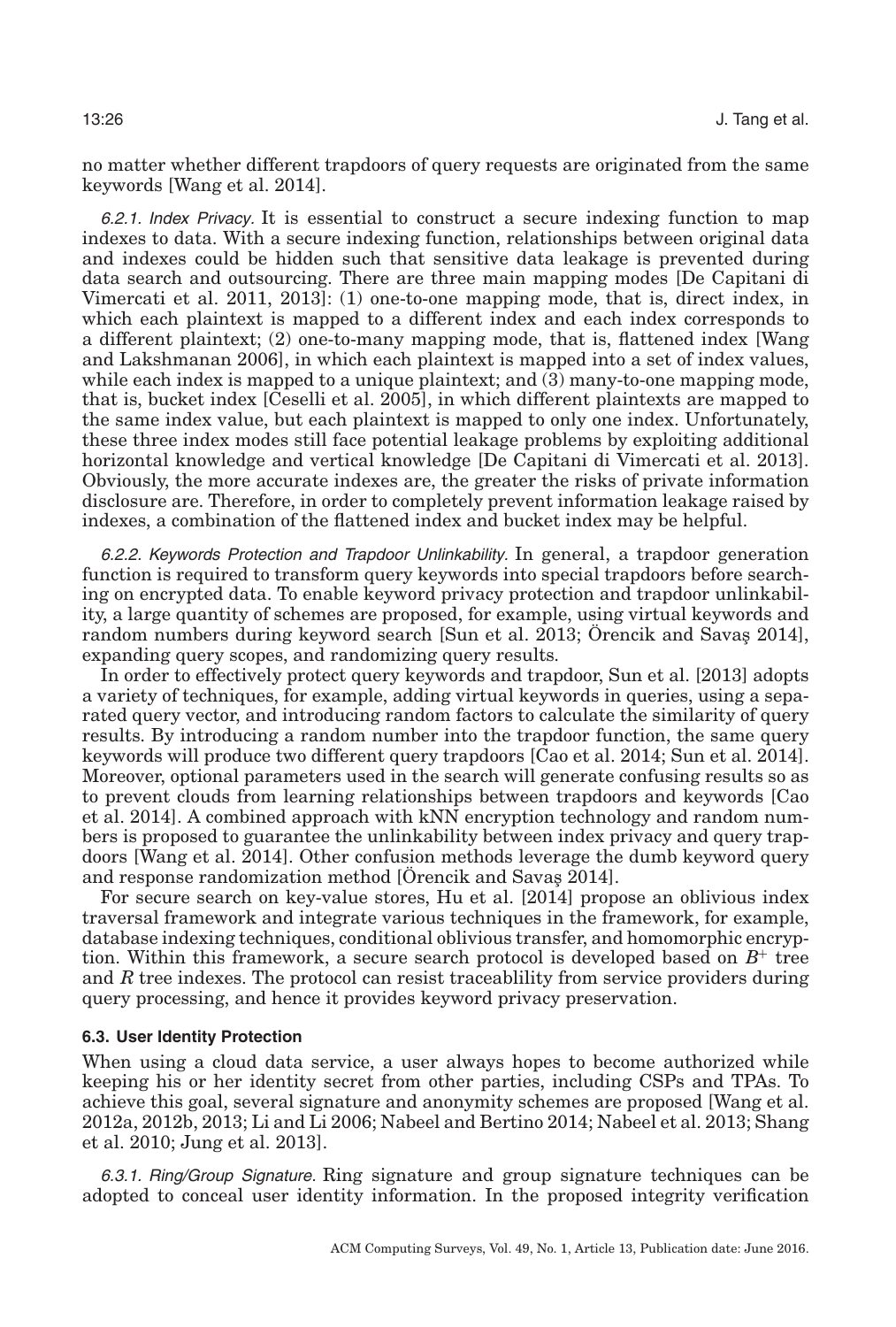schemes [Wang et al. [2012a,](#page-37-7) [2012b\]](#page-37-8), the authors use the two signature techniques to prevent a TPA from obtaining any user information during signature verification. However, these schemes do not scale well if users in a group frequently change or a user group becomes larger. These schemes adopt public-key cryptography. As long as a group member changes (e.g., joining or leaving the group), the private key to generate signatures has to be reproduced and delivered to each authorized member of the group, and the public key needs to be updated accordingly. To address this problem, Wang et al. [\[2013\]](#page-37-22) propose a privacy-preserving public verification scheme for shared cloud data. In the scheme, a shared group private key is used to facilitate cloud data sharing. It utilizes dynamic broadcast encryption [Delerablee et al. [2007\]](#page-34-19) to securely distribute ´ the group private key to existing users, and outsources the recomputation of signatures on shared data to the cloud by exploiting proxy resignatures [Blaze et al. [1998\]](#page-33-15). Therefore, the scheme achieves privacy-preserving updates and is efficient to handle secure updates in a large-scale group.

6.3.2. Anonymous Access. It is more challenging to enable identity protection when enforcing data access control by an untrusted server. Oblivious attribute certificates (OACerts) are proposed to implement a server access control policy [Li and Li [2006\]](#page-35-20). The main idea is to use the attribute value in an OACert certification instead of a user identity to perform access control, while not disclosing any attribute values to a CSP. Oblivious Commitment-Based Envelope (OCBE) [Li and Li [2006\]](#page-35-20) is a new cryptographic protocol that provides a way to obliviously deliver a message to users. Based on the OCBE protocol, a secure cloud storage scheme [Nabeel et al. [2011\]](#page-36-3) implements fine-grained and flexible access control, while ensuring that the CSP learns nothing about user identity attributes. Similarly, Nabeel and Bertino [\[2014\]](#page-36-11) and Nabeel et al. [\[2013\]](#page-36-21) adopt Pedersen commitments [Pedersen [1992\]](#page-36-23) and the OCBE protocol to enable user identity privacy protection. The proposed schemes use user tokens, instead of user identity, to enforce access control. To preserve privacy during data upload, Shang et al. [\[2010\]](#page-36-22) design a selective content distribution scheme that adopts ABE-based fine-grained access control policies and OCBE protocols. In the scheme, the data publisher will not learn anything about user identity attributes and the choice of access control policies. Jung et al. [\[2013\]](#page-35-21) present an anonymous access control scheme based on ABE. By decomposing a center attribute authority to multiple ones while preserving tolerance to compromise attacks on the authorities, it effectively solves the problem of identity privacy preservation.

## <span id="page-26-0"></span>**7. SUMMARY AND OPEN ISSUES**

In this section, we will briefly summarize the research advances of data and privacy protection solutions in the cloud and further point out a few challenging issues for more secure and efficient cloud data services. Also, several important issues are discussed.

## **7.1. Confidentiality-Assured Cloud Data Service**

SE and HE techniques can efficiently enable secure searching and computing over outsourced data in the cloud, respectively. The primary concern of an SE scheme is how to build secure keyword indexes and achieve various search functionalities on encrypted data, such as multikeyword search, fuzzy-keyword search, search on dynamic data, ranked search, authorized search, and verifiable search. The hot research aspects of HE include FHE construction, optimization, and implementation. Table [V](#page-27-0) summarizes the research topics of SE and HE surveyed in previous sections.

A fewopen issues of this field that remain for future research are as follows:

*Flexible and Verifiable Search over Ciphertexts*. Users always expect that a cloud system is able to perform flexible search over encrypted data just like it does over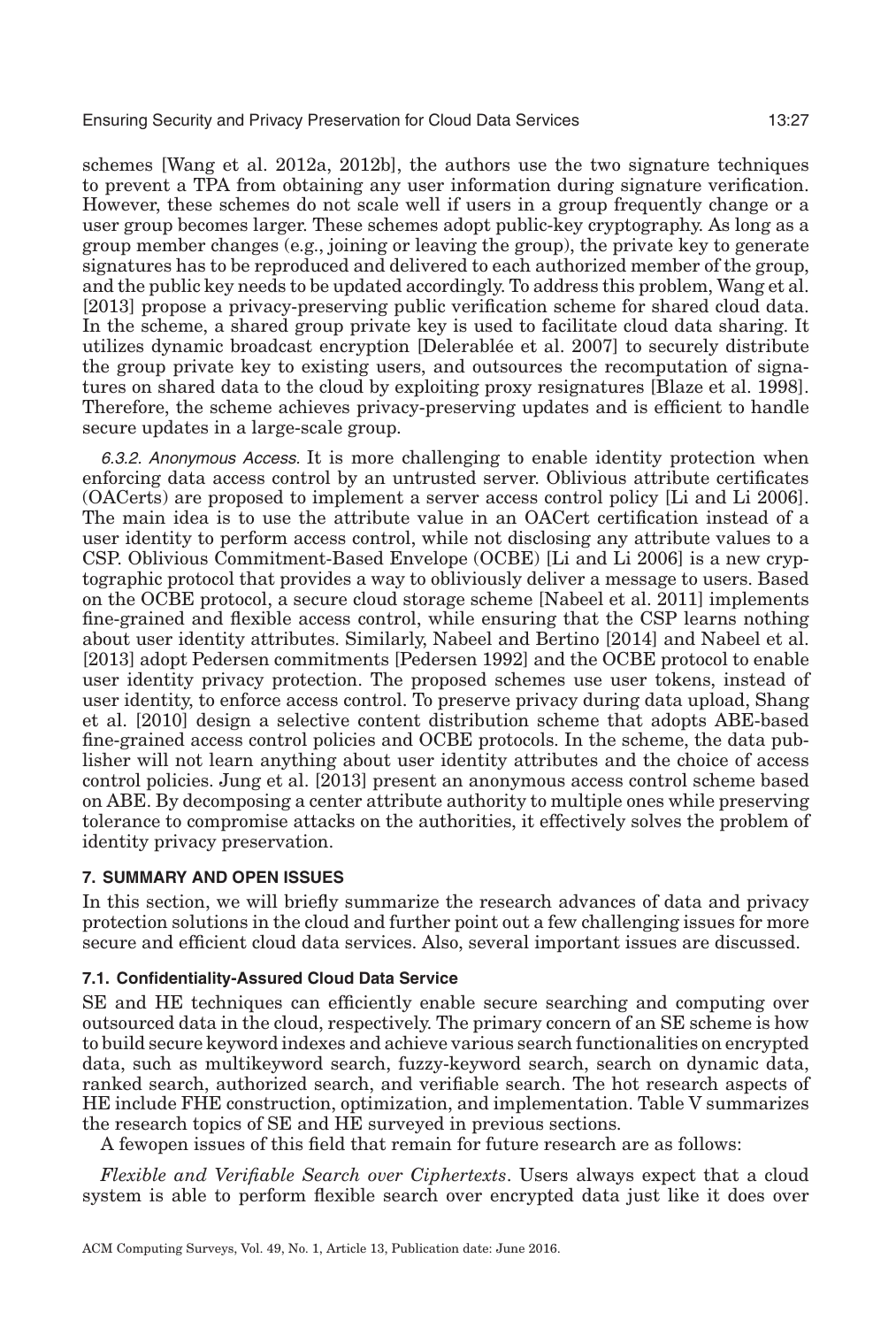<span id="page-27-0"></span>

| <b>Techniques</b>         | <b>Research Aspects</b>    |                                    | <b>Representative Schemes</b>                                      |
|---------------------------|----------------------------|------------------------------------|--------------------------------------------------------------------|
|                           |                            | Keyword-based index                | Wang et al. [2012] and Kamara et al.<br>[2012]                     |
|                           | Secure index               | Document-based index               | Wang et al. [2014] and Örencik and Savaş<br>[2014]                 |
|                           |                            | Tree-based index                   | Lu et al. [2012] and Sun et al. [2013]                             |
| Searchable                |                            | Single-keyword search              | Boneh et al. [2004]                                                |
| encryption                |                            | Multikeyword search                | Wang et al. [2014] and Örencik and Savaş<br>[2014]                 |
|                           | Search                     | Fuzzy-keyword search               | Kuzu et al. [2012] and Wang et al. [2014]                          |
|                           | functionality              | Search on dynamic data             | Naveed et al. [2014] and Cash et al. [2014]                        |
|                           |                            | Ranked search                      | Cao et al. [2014] and Örencik and Savaş<br>[2014]                  |
|                           |                            | Authorized search                  | Zheng et al. [2014] and Sun et al. [2014]                          |
|                           |                            | Verifiable search                  | Zheng et al. [2014]                                                |
|                           | <b>FHE</b><br>construction | Based on<br>ideal lattices         | Gentry [2009b] and Smart and<br>Vercauteren [2010]                 |
|                           |                            | Over the integers                  | Van Dijk et al. [2010] and Cheon et al.<br>[2013]                  |
|                           |                            | Based on LWE or RLWE               | Brakerski et al. [2012] and Brakerski and<br>Vaikuntanathan [2014] |
| Homomorphic<br>encryption | <b>FHE</b><br>optimization | Ciphertext-size control            | Smart and Vercauteren [2010]                                       |
|                           |                            | Key-generation<br>optimization     | Gentry and Halevi [2011]                                           |
|                           |                            | Calculation-dimension<br>reduction | Gentry et al. [2012c]                                              |
|                           |                            | Message encoding                   | Naehrig et al. [2011]                                              |
|                           | <b>FHE</b>                 | Batch mode                         | Gentry et al. [2012b]                                              |
|                           | implementation             | <b>SIMD</b>                        | Gentry et al. [2012a] and Smart and<br>Vercauteren [2014]          |

Table V. A Summary of Confidentiality-Assured Cloud Data Services

plain data. It not only supports complex queries of multikeyword Boolean calculation but also provides range queries of a subset or an interval. Moreover, it should even offer arithmetic queries of summation or averaging. The current SE solutions [Li et al. [2014;](#page-37-11) Cao et al. 2014; Wang et al. 2014; Örencik and Savas  $2014$ ] cannot meet these requirements. Moreover, ensuring the correctness, completeness, and freshness [Samarati [2014\]](#page-36-0) of the query results is another important issue.

*Efficient Design and Implementation of Homomorphic Encryption*. Gentry's bootstrapping technique [Gentry [2009a\]](#page-34-5) is the only known scheme to obtain a pure FHE scheme [Gentry et al. [2012a\]](#page-35-9). This construction algorithm requires homomorphic decryption to control noise growth. Nevertheless, the computational complexity is very high. To enhance the practicability of this FHE scheme, it is essential to construct more efficient homomorphic decryption circuits. SIMD enables an efficient way to implement an FHE scheme. However, most of the schemes cannot be directly implemented with SIMD. Moreover, in some scenarios (e.g., medical or financial applications [Naehrig et al. [2011\]](#page-36-9)), the number of operation types is limited. Therefore, the operation efficiency could be greatly improved if an SwHE implementation only enables some special operation on ciphertexts.

## **7.2. Owner-Controlled Cloud Data Sharing**

Access control based on selective encryption and ABE can effectively achieve ownercontrolled data sharing in an untrusted cloud environment. Nonetheless, their access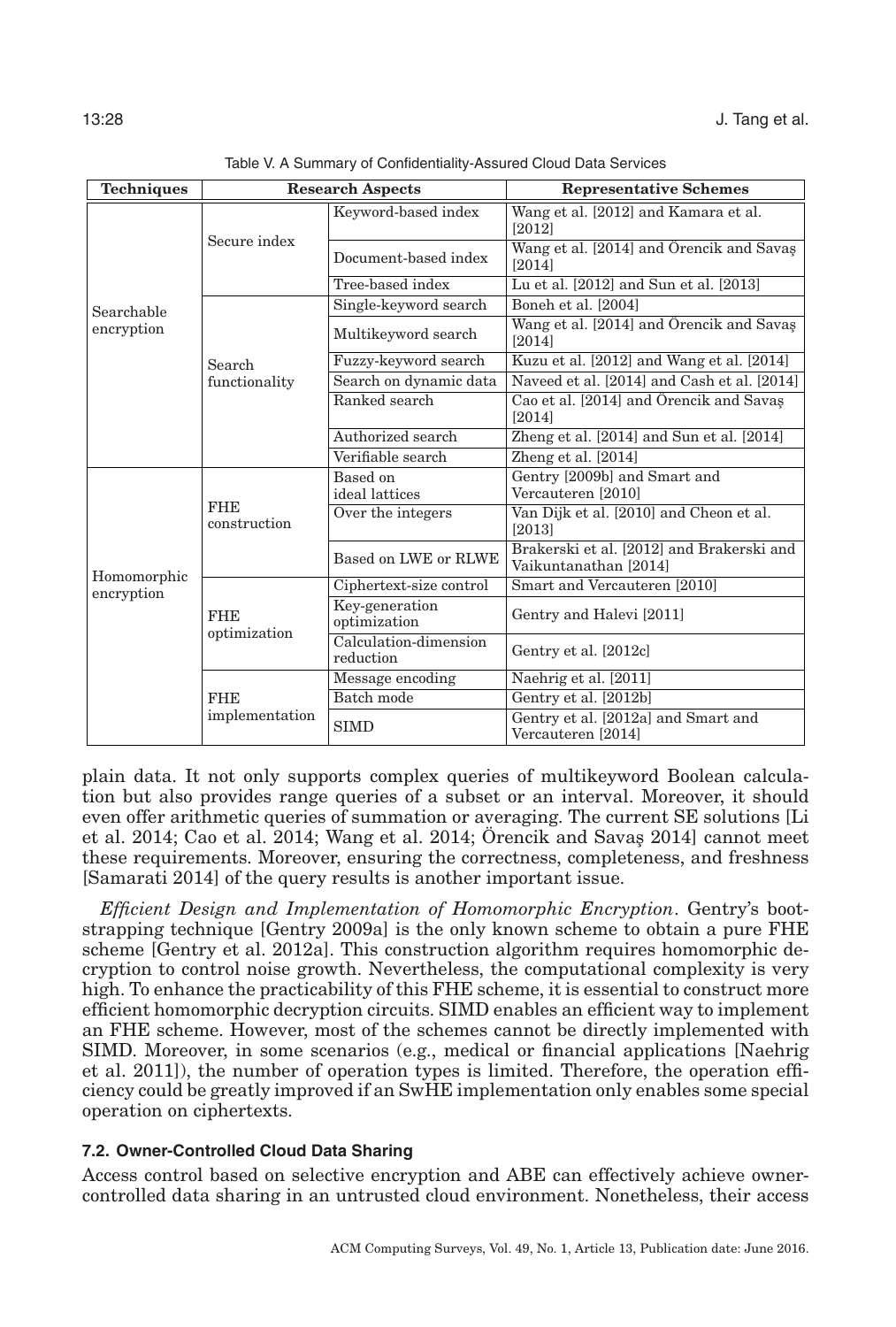<span id="page-28-0"></span>

| <b>Techniques</b>                      |                            | <b>Research Aspects</b>          | <b>Representative Schemes</b>                                                           |
|----------------------------------------|----------------------------|----------------------------------|-----------------------------------------------------------------------------------------|
| Selective-                             | Privilege<br>control       | Read access                      | De Capitani di Vimercati et al. [2010]<br>and De Capitani di Vimercati et al.<br>[2010] |
| encryption-<br>based access<br>control |                            | Write access                     | Raykova et al. [2012] and De Capitani<br>di Vimercati et al. [2013]                     |
|                                        | Policy update              | Two-layer encryption             | De Capitani di Vimercati et al. [2010]<br>and Nabeel and Bertino [2014]                 |
|                                        |                            | Proxy technique                  | De Capitani di Vimercati et al. [2010]                                                  |
|                                        | Access<br>structure        | Tree-based structure             | Goyal et al. [2008] and Ibraimi et al.<br>[2009]                                        |
|                                        |                            | LSSS matrix                      | Green et al. [2011] and Lewko et al.<br>[2010]                                          |
| ABE-based                              |                            | Outsourcing encryption           | Li et al. [2012]                                                                        |
| access                                 | Outsourcing<br>computation | Outsourcing decryption           | Yang et al. [2013b] and Li et al. [2013]                                                |
| control                                |                            | Outsourcing key generation       | Li et al. [2013]                                                                        |
|                                        |                            | Outsourcing ciphertext<br>update | Yang et al. [2013a] and Sahai et al.<br>[2012]                                          |
|                                        | Revocation                 | User revocation                  | Yu et al. [2010]                                                                        |
|                                        |                            | Attribute revocation             | Yang et al. [2013a, 2013b]                                                              |

Table VI. A Summary of Owner-Controlled Cloud Data Sharing

control mechanisms are different. Selective-encryption-based access control is enforced by using equivalent encryption policies and key derivation techniques. Authorized access in an ABE-based scheme depends on whether the attributes attached to a user's key (ciphertexts) meet the access policy embedded into ciphertexts (a user's key). As summarized in Table [VI,](#page-28-0) a few selective-encryption-based schemes address *read* and w*rite* privilege control and access policy update issues. Existing ABE-based schemes attempt to achieve expressive access structure, efficient user/attribute revocation, and secure outsourcing computation.

Several issues related to access control in untrusted cloud environments that need to be further explored are as follows:

*Access Policy Enforcement and Update*. Different applications have different requirements for access authorization. For instance, in an online resource subscription scenario [De Capitani di Vimercati et al. [2012a\]](#page-34-20), subscribers' access privileges should be automatically controlled according to their subscribed periods. Another instance is in multiowner situations [De Capitani di Vimercati et al. [2010\]](#page-34-10), where users' access permissions depend on different owners' authorization policies. Besides, some applications need not only to authorize the read operation but also to control the write privilege. Nevertheless, none of the existing schemes [Nabeel and Bertino [2014;](#page-36-11) De Capitani di Vimercati et al. [2013;](#page-34-9) De Capitani di Vimercati et al. [2010;](#page-34-1) De Capitani di Vimercati et al. [2010\]](#page-34-10) can fully achieve the aforementioned goals for these applications. Hence, it is helpful to have an access control scheme based on selective encryption such that flexible access control policies and efficient policy updates can be enabled according to diversified application requirements.

*Secure Outsourcing Computation and Efficient Revocation in ABE*. The main drawback in ABE is that the enforcement of complex access policies is extremely expensive [Li et al. [2012,](#page-35-2) [2013\]](#page-35-10) and policy enforcement becomes a performance bottleneck in an ABE-based access control system. Some ABE-based solutions introduce outsourcing techniques to address this challenge. However, most of the existing solutions are built upon certain security assumptions, which may not hold in real practice. Therefore, it will be interesting to design a secure ABE-based scheme that relaxes these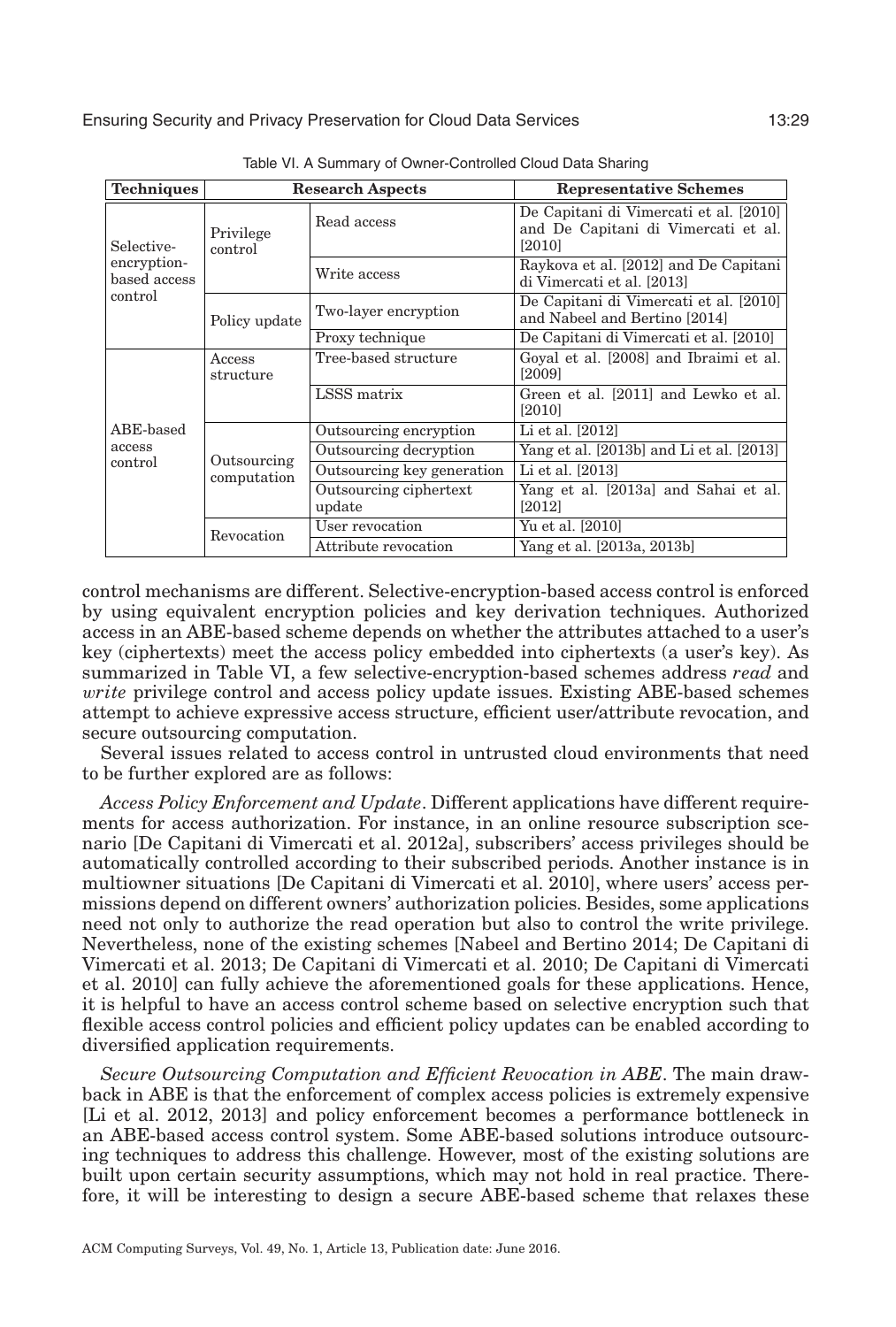<span id="page-29-0"></span>

| <b>Techniques</b> | <b>Research Aspects</b>      |                             | <b>Representative Schemes</b>                       |
|-------------------|------------------------------|-----------------------------|-----------------------------------------------------|
|                   | Data dynamics                | Skip list                   | Erway et al. [2009]                                 |
|                   |                              | Hash table                  | Wang et al. [2012b]                                 |
|                   | Public                       | TPA-based pattern           | Wang et al. [2013]                                  |
|                   | verifiability                | Proxy PDP                   | Wang [2013]                                         |
| <b>PDP</b>        | User                         | Proxy resignature           | Wang et al. [2015]                                  |
|                   | revocation                   | Proxy tag update            | Yuan and Yu [2013a]                                 |
|                   | Multireplica<br>verification | MR-PDP                      | Curtmola et al. [2008]                              |
|                   |                              | <b>EMC-PDP</b>              | Barsoum and Hasan [2010]                            |
|                   |                              | <b>ID-DPDP</b>              | Wang [2015]                                         |
|                   |                              | <b>DMRDPC</b>               | He et al. [2012]                                    |
| <b>POR</b>        | Data<br>dynamics             | Merkle hash tree            | Wang et al. [2011]                                  |
|                   |                              | Range-based 2-3 tree        | Zheng and $Xu$ [2011]                               |
|                   |                              | <b>Balanced Merkle tree</b> | Stefanov et al. [2012]                              |
|                   | Public                       | <b>BLS</b> signature        | Shacham and Waters [2013] and Wang<br>et al. [2011] |
|                   | verifiability                | Polynomial commitment       | Yuan and Yu [2013b]                                 |

Table VII. A Summary of Integrity-Guaranteed Cloud Data Storage

assumptions. Another issue in ABE is how to efficiently revoke attribute and/or user. Existing schemes may not be able to achieve efficiency, flexibility, and security during revocation. For instance, some schemes need users to interact online with the authority [Bethencourt et al. [2007\]](#page-33-13), and some cannot support instant revocation [Yu et al. [2010\]](#page-38-8). In particular, a multiauthority case [Jung et al. [2013\]](#page-35-21) cannot resist the collusion attacks between the revoked users and the authority.

## **7.3. Integrity-Guaranteed Cloud Data Storage**

PDP and POR are two popular data verification techniques in cloud storage systems. Both of them can enable a user to understand whether outsourced data is lost or corrupted by leveraging a challenge-response protocol. The main differences between them lie in two aspects [Cash et al. [2013\]](#page-33-17). First, a POR audit guarantees that a server maintains knowledge of all of the client data, while a PDP audit only ensures that a server stores most of the client data. With PDP, a server may lose a small portion of data but it can still have a high probability of passing an audit. Second, a POR scheme enables data retrievability from a cloud by redundantly encoding the data stored on servers. However, a PDP scheme only checks if data is intact and does not offer data recoverability. The main research aspects and representative schemes of PDP and POR are shown in Table [VII.](#page-29-0)

In order to achieve practical verification schemes, some issues still need to be further investigated:

*Efficiency and Scalability of PDP Schemes*. An integrity verification scheme should be able not only to enable an efficient data audit with data modification from multiple clients but also to provide user revocation and public verifiability. The costs of computation complexity, communication bandwidth, and storage overhead with existing schemes [Wang et al. [2015;](#page-37-3) Yuan and Yu [2013a\]](#page-38-2) are still very high. Although the TPA-based schemes [Wang et al. [2013,](#page-37-2) [2015\]](#page-37-3) enable dynamic verification with data change or user revocation in a large-scale cloud, it increases the system complexity because it involves more operations being performed by a TPA in a cloud storage system and requires a more sophisticated audit protocol. The construction schemes based on public-key cryptography also bring significant computation costs. Therefore, it is worth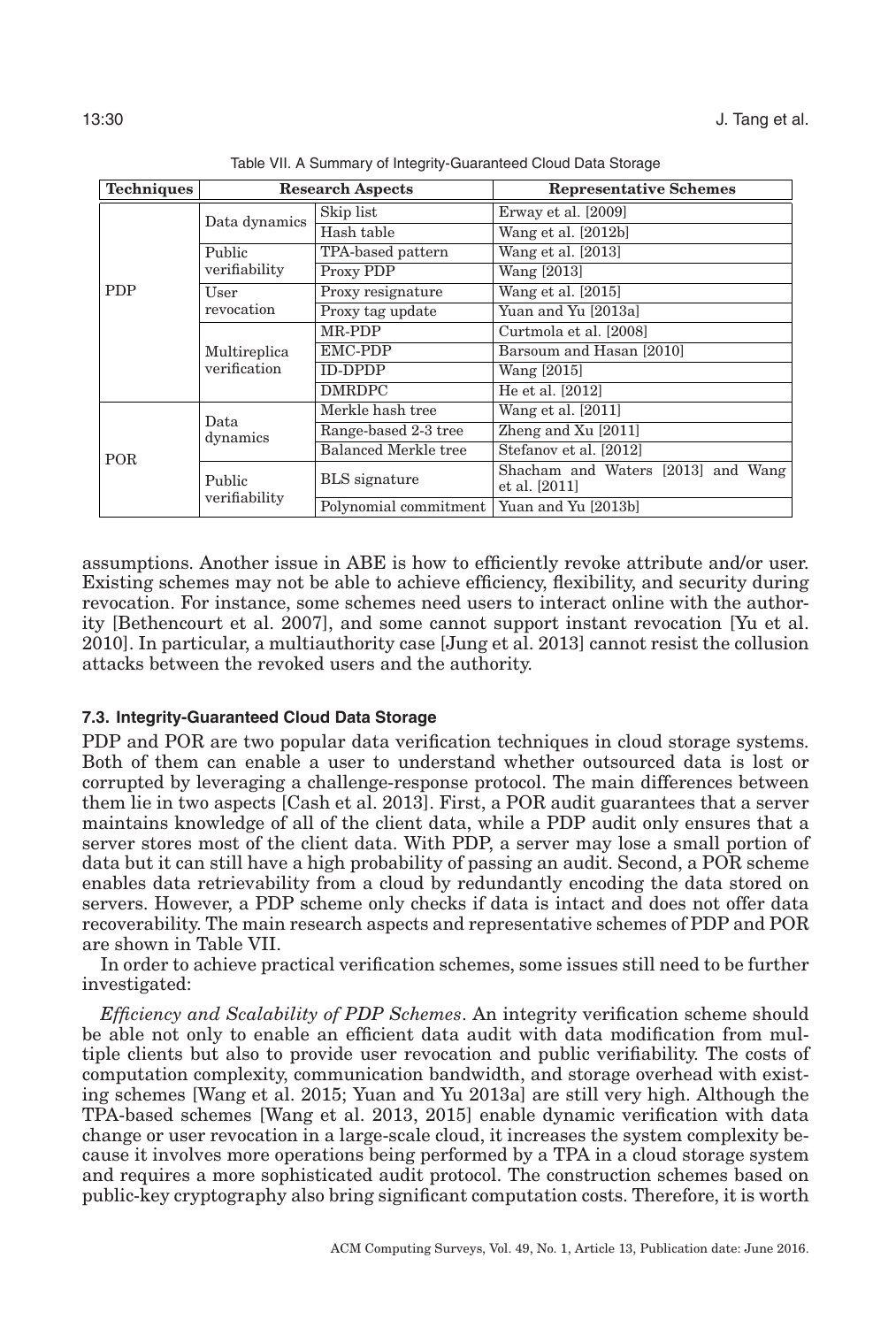<span id="page-30-0"></span>

| Privacy           | <b>Research Aspects</b>                    |                                      | <b>Representative Schemes</b>                                    |
|-------------------|--------------------------------------------|--------------------------------------|------------------------------------------------------------------|
|                   | <b>PIR</b>                                 | Information-theoretic PIR            | Shah et al. [2013]                                               |
|                   |                                            | Computational PIR                    | Yekhanin [2010]                                                  |
|                   |                                            | Partial shuffle ORAM                 | Ding et al. $[2011]$                                             |
|                   |                                            | Path ORAM                            | Stefanov et al. [2013]                                           |
| Access<br>pattern | <b>ORAM</b>                                | Parallel ORAM                        | Williams et al. [2012] and Goodrich et al.<br>[2012b]            |
|                   |                                            | Constant/single-round<br><b>ORAM</b> | Goodrich et al. [2012a] and Williams and<br>Sion [2012]          |
|                   | Dynamically<br>allocated data<br>structure | Shuffle index with $B^+$ -tree       | De Capitani di Vimercati et al. [2013] and<br>Pang et al. [2013] |
|                   | Index privacy                              | Flattened index                      | Wang and Lakshmanan [2006]                                       |
|                   |                                            | Bucket index                         | Ceselli et al. [2005]                                            |
| Query             | Keyword                                    | Virtual keywords                     | Sun et al. [2013]                                                |
| privacy           | privacy                                    | Dummy keywords                       | Örencik and Savaş [2014]                                         |
|                   | Trapdoors<br>unlinkability                 | Nondeterministic<br>trapdoor         | Cao et al. [2014] and Orencik and Savas<br>[2014]                |
| User              | Ring/group                                 | Ring signature                       | Wang et al. [2012b]                                              |
|                   | signature                                  | Group signature                      | Wang et al. [2012a]                                              |
| identity          | Anonymous                                  | OCBE                                 | Nabeel et al. [2013] and Shang et al. [2010]                     |
|                   | access                                     | Attributes decomposed                | Jung et al. [2013]                                               |

Table VIII. A Summary of Privacy-Preserving Cloud Data Access

exploring new verification techniques to build more efficient and scalable PDP schemes with public verification.

*Efficiency of POR Schemes with Dynamic Data*. A POR scheme should support data integrity verification for dynamic data. Nevertheless, the redundant coding mechanism in a POR scheme makes data updating difficult. In addition, a practical POR scheme should enable data verification with the help of a third party and incur a constant communication cost during the verification process. Unfortunately, most of the existing schemes cannot achieve this goal. Some schemes [Juels and Kaliski [2007;](#page-35-4) Bowers et al. [2009\]](#page-33-23) constructed by symmetric cryptography do not support public verification, while others [Wang et al. [2011;](#page-38-3) Shacham and Waters [2013;](#page-36-14) Yuan and Yu [2013b\]](#page-38-15), which built upon public-key cryptography (e.g., BLS signature) introduce high computational costs. Hence, there is still a long way to go to construct more efficient POR schemes with dynamic data and public verification.

*Cost Reduction by Jointly Considering Data Verification and Repair*. Remote integrity verification allows users to periodically check if outsourced data is damaged, while data coding aims to efficiently achieve data retrieval by introducing data redundancy or inexpensively repairing corrupt data blocks. POR enables both remote data verification and data retrieval with a high probability. Unfortunately, it incurs a high cost to repair corrupted data. In a practical cloud storage system, it would reduce the overall cost by jointly considering the expense in data verification, repair, and retrieval operations. However, how to design an efficient scheme to achieve both data integrity and availability with a low cost is still quite challenging.

#### **7.4. Privacy-Preserving Cloud Data Access**

A few protection approaches are proposed to provide specific privacies, that is, access pattern, query privacy, and user identity. As shown in Table [VIII,](#page-30-0) PIR, ORAM, and a dynamically allocated data structure are used for access pattern protection. Flattened/bucket index, virtual/dummy keyword, and nondeterministic trapdoor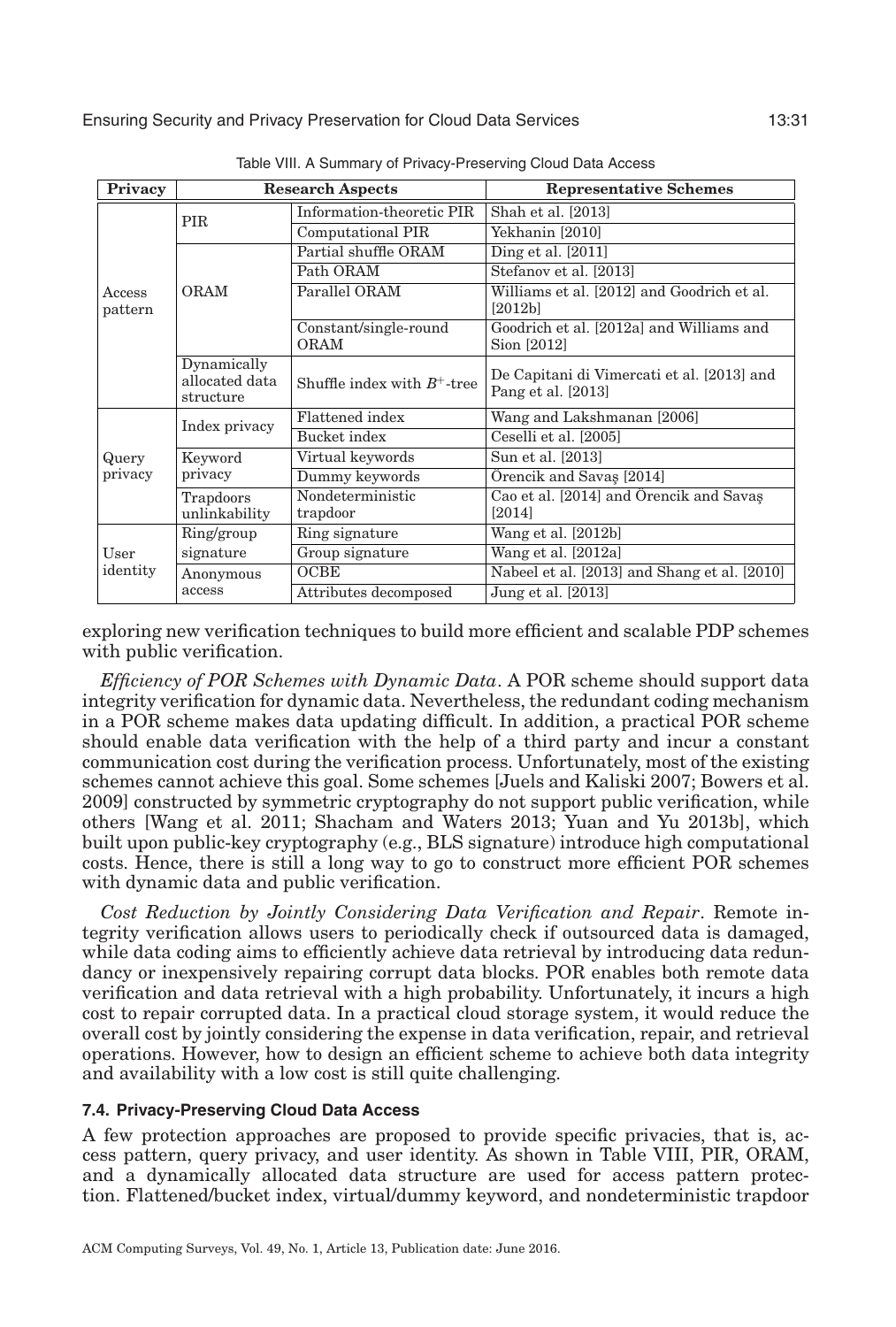techniques are adopted to provide query privacy. Ring/group signature and anonymous access techniques are utilized to protect user identity.

Different cloud users have different privacy protection requirements. When considering privacy protection for a cloud service, the following tradeoffs need to be well addressed:

*Tradeoff Between Privacy and Accountability*. To some extent, privacy and accountability are two opposite issues. On one hand, a cloud user is always reluctant to disclose his or her private information when using a cloud storage service. On the other hand, to prevent outsourced data abuse, data owners should trace unauthorized access by using operation logs. It is not easy to achieve both goals for a cloud. Most existing schemes only concentrate on privacy protection. An attribute-based anonymous access approach [Jung et al. [2013\]](#page-35-21) is usually used to hide the user identities. However, it makes accountability more difficult. Group signatures [Wang et al. [2012a\]](#page-37-7) provide anonymity for signers from the same group while simultaneously enabling the group manager to reveal the identity of a signer when needed. Unfortunately, if group members frequently change, the efficiency of these schemes will be very low because of key updating and resigning. It is necessary to explore an efficient approach to achieve both privacy and accountability goals.

*Tradeoff Between Privacy and Query Accuracy*. In general, search over ciphertexts is implemented through a secure index that is previously built upon plaintext keywords. The more accurate the provided indexes are, the more efficient the search execution is. However, exposure to possible privacy violations will occur [Samarati and De Capitani di Vimercati [2010\]](#page-36-24). On the contrary, more confusing indexes enable fewer leakage risks of sensitive information, which suffers from higher query overhead and inaccurate query results. Existing research [Sun et al. [2013;](#page-37-4) Orencik and Savas [2014\]](#page-36-5) enhances query privacy by adding virtual keywords or dummy keywords to query requests, which will incur more undesired results returned to a user. Hence, it is quite challenging to make a tradeoff between privacy and accuracy.

*Tradeoff Between Privacy and Access Efficiency*. Compared to protecting user static information (e.g., user identity, query keywords, query response), it is more challenging to protect users' dynamic information (e.g., access pattern). The existing approaches defend against privacy leakage by using PIR, ORAM, and a dynamically allocated data structure. However, these techniques result in inefficient data access. For example, to access data a user wants, the user needs to touch a whole dataset outsourced to the servers [Sun et al. [2013;](#page-37-4) Cao et al. [2014\]](#page-33-5) or bear expensive computation [Williams et al. [2008;](#page-38-17) De Capitani di Vimercati et al. [2011\]](#page-34-15). Many schemes [Sun et al. [2013;](#page-37-4) Cao et al. [2014\]](#page-33-5) don't protect access patterns for efficiency concerns. Consequently, some challenges will be faced en route to effectively addressing the dynamic access pattern protection.

## **7.5. Discussions**

*Key Management*. To ensure data security for cloud data services, various encryption schemes are proposed, as we have surveyed in Section [3](#page-6-0) and 4. These new cryptographic schemes can fall into two broad categories: symmetric cryptography and asymmetric cryptography. When an encryption scheme is based on asymmetric cryptography, its key management is comparatively simple. The keys can be generated through an existing Public Key Infrastructure (PKI) or a trusted party, for example, a trusted AA in an ABE scheme. Key distribution also can be easily achieved, because only a private key should be protected while a public key can be published. By contrast, the key in a symmetric cryptosystem is usually produced by users, and it must be kept secret all the time;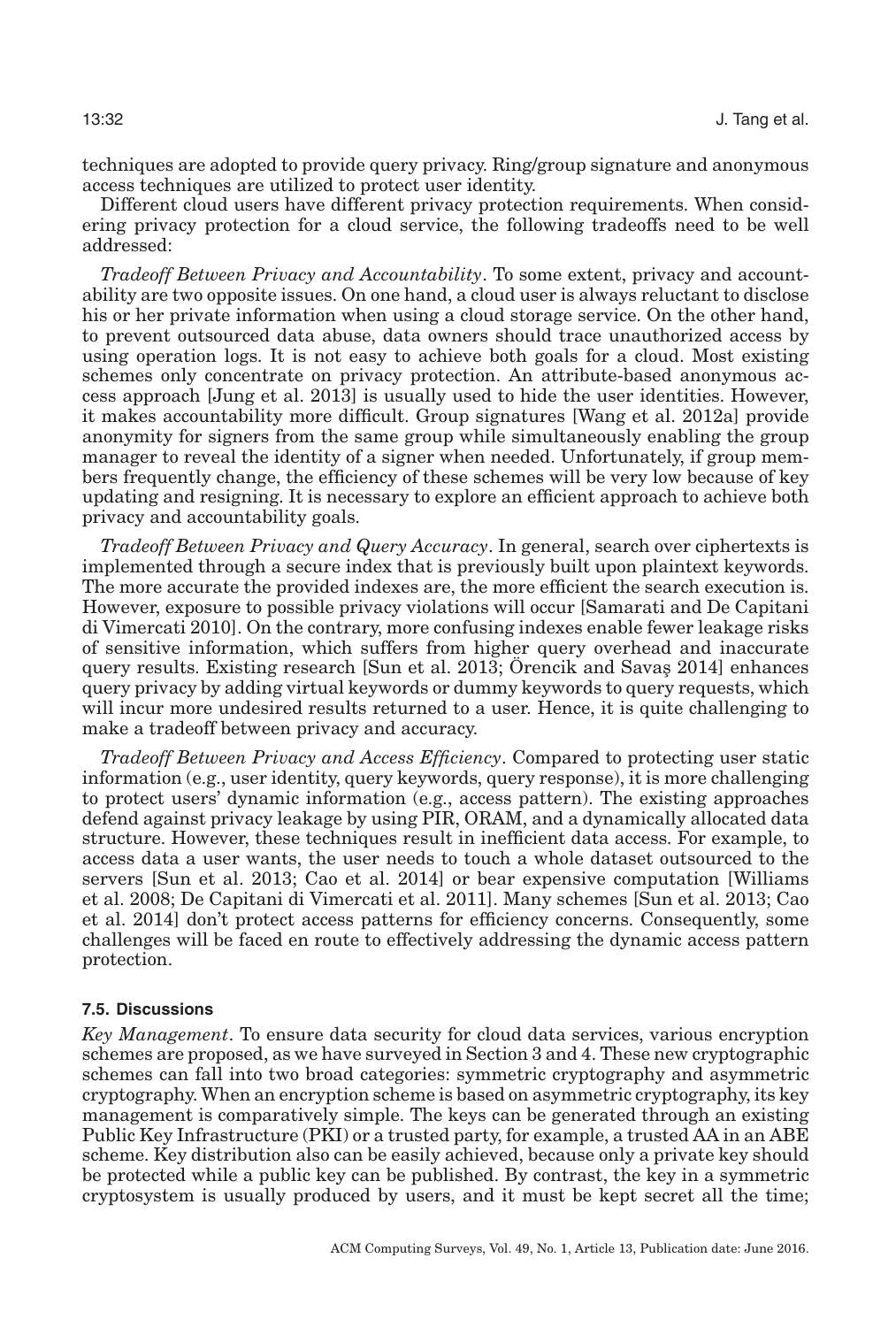thus, its distribution is more difficult and challenging. Fortunately, this issue can be addressed by using traditional key distribution methods, for example, key sharing, proxy re-encryption [Blaze et al. [1998\]](#page-33-15), and broadcast encryption [Fiat and Naor [1993\]](#page-34-21). In particular, the key derivation technique [De Capitani di Vimercati et al. [2010\]](#page-34-10) may be utilized to achieve efficient key distribution for large-scale cloud users in a selective encryption scheme. In addition, both the private key of asymmetric cryptography and secret key of symmetric cryptography must be securely saved on the user side.

*Comprehensive Security*. As discussed in previous sections, different schemes have been developed to achieve data confidentiality, data integrity, and privacy preservability for various cloud services. Unfortunately, most of them only aim at part of the security properties. As far as we know, there is no one comprehensive solution that can hold all desired security properties simultaneously. We can integrate existing techniques to achieve a comprehensive security scheme in the cloud. However, simple integration will incur usability and efficiency problems since different techniques may interfere with each other. Hence, a comprehensive security scheme for efficient cloud data services needs to be further explored.

*Security and Privacy Versus Efficiency*. Users expect that they can get secure and efficient cloud data services. However, security and privacy are never free. A secure scheme always affects the performance of cloud services. Moreover, the more secure a scheme, the lower its performance. For instance, in order to protect data, it is enough to use cryptographic techniques. This only adds some encryption/decryption time overhead of data services. If the access pattern needs to be hidden, another protection measure such as ORAM should be taken, and more overheads will be introduced, for example, storage costs of dummy data, additional communication overheads, and time consumption of shuffle operations. It will increase the response time of cloud services and deteriorate the service quality and user experience. Thus, in a real cloud service, a secure scheme should be constructed with a tradeoff between security, privacy, and efficiency according to actual requirements.

#### **8. CONCLUSIONS**

<span id="page-32-2"></span>Security and privacy are some of the most important issues of cloud data services. Several state-of-the-art security solutions have been proposed for protecting outsourced data and user privacy. In this survey, we systematically review these solutions in the literature. In particular, we discuss prominent schemes that provide data confidentiality, access control, data integrity, and privacy preservability for cloud data services.

We find that most schemes aim at achieving a tradeoff between security and functionality. We also notice the following trends in constructing a secure cloud data service. First, a security scheme gradually shifts from offering a single security attribute to providing multiple-dimension protection. Second, the state-of-the-art schemes for secure cloud data services enable rich application functions, which are more powerful to satisfy the requirements than earlier proposed solutions. Lastly, existing schemes aim to improve the efficiency by reducing the computation complexity, bandwidth cost, and storage overhead so as to enhance their practicability.

Furthermore, we proposed a few open issues in each category of solutions that need future research efforts. We hope our study will help to shape future research directions in this promising area of security and privacy preservation for cloud data services.

### **REFERENCES**

<span id="page-32-1"></span><span id="page-32-0"></span>Amazon. 2015a. AWS Security Center. (2015). [http://aws.amazon.com/security/.](http://aws.amazon.com/security/) Amazon. 2015b. Microsoft Azure Trust Center. (2015). [http://azure.microsoft.com/en-us/support/trust-center/.](http://azure.microsoft.com/en-us/support/trust-center/)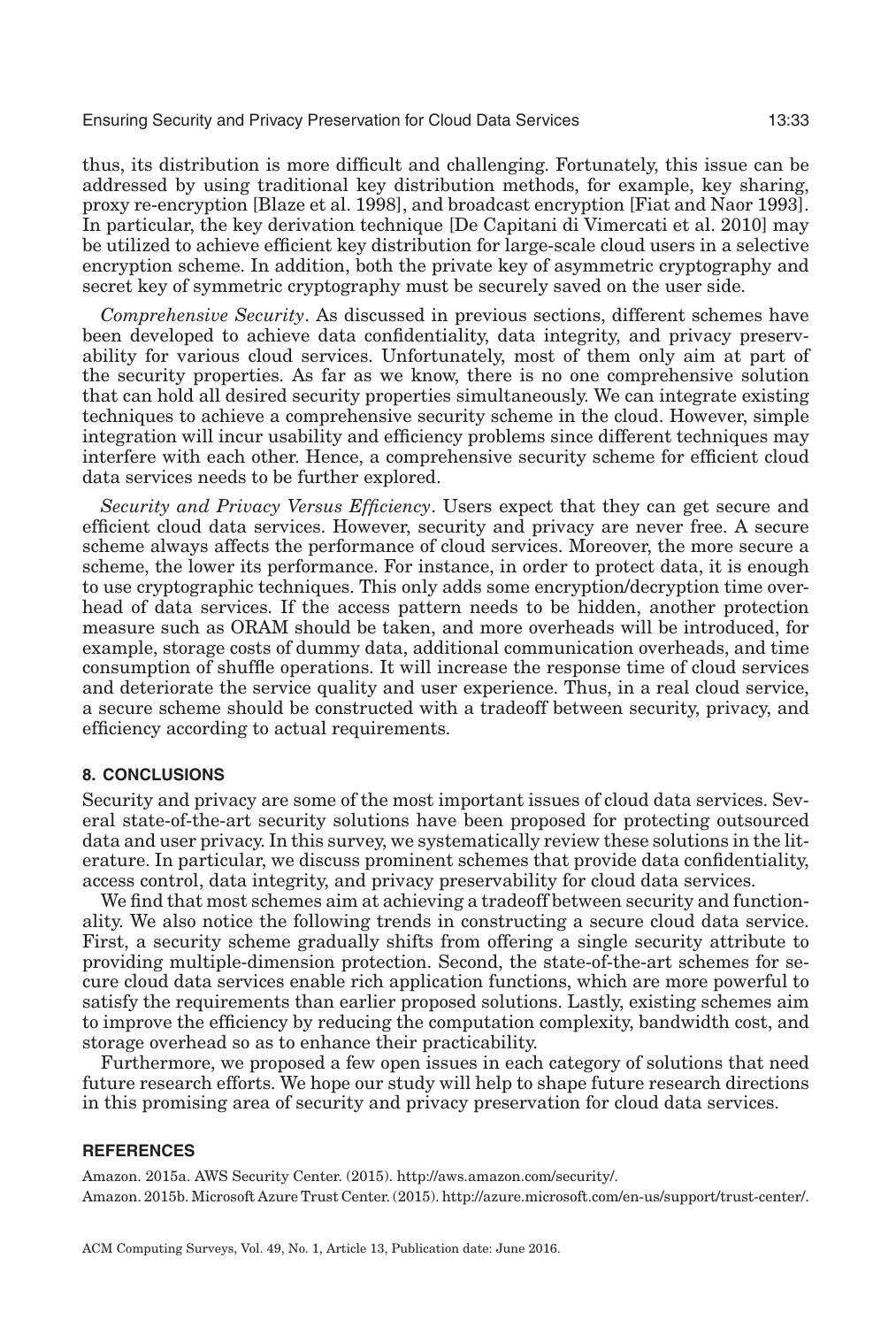- <span id="page-33-0"></span>Michael Armbrust, Armando Fox, Rean Griffith, Anthony D. Joseph, Randy Katz, Andy Konwinski, Gunho Lee, David Patterson, Ariel Rabkin, Ion Stoica, and Matei Zaharia. 2010. A view of cloud computing. *Communications of the ACM* 53, 4 (2010), 50–58.
- <span id="page-33-3"></span>Giuseppe Ateniese, Randal Burns, Reza Curtmola, Joseph Herring, Lea Kissner, Zachary Peterson, and Dawn Song. 2007. Provable data possession at untrusted stores. In *Proceedings of the 14th ACM Conference on Computer and Communications Security (CCS'07)*. ACM, 598–609.
- <span id="page-33-18"></span>Giuseppe Ateniese, Roberto Di Pietro, Luigi V. Mancini, and Gene Tsudik. 2008. Scalable and efficient provable data possession. In *Proceedings of the 4th International Conference on Security and Privacy in Communication Netowrks (SecureComm'08)*. ACM, 9.
- <span id="page-33-20"></span>Ayad F. Barsoum and M. Anwar Hasan. 2010. Provable possession and replication of data over cloud servers. *CACR, University of Waterloo* (March 2010).
- <span id="page-33-14"></span>Amos Beimel. 1996. *Secure Schemes for Secret Sharing and Key Distribution*. Ph.D. Dissertation. Technion-Israel Institute of Technology, Faculty of Computer Science.
- <span id="page-33-13"></span>John Bethencourt, Amit Sahai, and Brent Waters. 2007. Ciphertext-policy attribute-based encryption. In *Proceedings of IEEE Symposium on Security and Privacy (S&P)*. IEEE, 321–334.
- <span id="page-33-15"></span>Matt Blaze, Gerrit Bleumer, and Martin Strauss. 1998. Divertible protocols and atomic proxy cryptography. In *Advances in Cryptology (EUROCRYPT'98)*. Springer, 127–144.
- <span id="page-33-6"></span>Dan Boneh, Giovanni Di Crescenzo, Rafail Ostrovsky, and Giuseppe Persiano. 2004. Public key encryption with keyword search. In *Advances in Cryptology (Eurocrypt'04)*. Springer, 506–522.
- <span id="page-33-8"></span>Dan Boneh, Eu-Jin Goh, and Kobbi Nissim. 2005. Evaluating 2-DNF formulas on ciphertexts. In *Theory of Cryptography*. Springer, 325–341.
- <span id="page-33-21"></span>Dan Boneh, Ben Lynn, and Hovav Shacham. 2004. Short signatures from the Weil pairing. *Journal of Cryptology* 17, 4 (2004), 297–319.
- <span id="page-33-23"></span>Kevin D. Bowers, Ari Juels, and Alina Oprea. 2009. Proofs of retrievability: Theory and implementation. In *Proceedings of the 2009 ACM Workshop on Cloud Computing Security (SCC'09)*. ACM, 43–54.
- <span id="page-33-2"></span>Kevin D. Bowers, Marten van Dijk, Ari Juels, Alina Oprea, and Ronald L. Rivest. 2011. How to tell if your cloud files are vulnerable to drive crashes. In *Proceedings of the 18th ACM Conference on Computer and Communications Security (CCS'11)*. ACM, 501–514.
- <span id="page-33-10"></span>Zvika Brakerski, Craig Gentry, and Vinod Vaikuntanathan. 2012. (Leveled) fully homomorphic encryption without bootstrapping. In *Proceedings of the 3rd Innovations in Theoretical Computer Science Conference (ITCS'12)*. ACM, 309–325.
- <span id="page-33-12"></span>Zvika Brakerski and Vinod Vaikuntanathan. 2011. Fully homomorphic encryption from ring-LWE and security for key dependent messages. In *Advances in Cryptology (CRYPTO'11)*. Springer, 505–524.
- <span id="page-33-11"></span>Zvika Brakerski and Vinod Vaikuntanathan. 2014. Efficient fully homomorphic encryption from (standard) LWE. *SIAM Journal on Computing* 43, 2 (2014), 831–871.
- <span id="page-33-5"></span>Ning Cao, Cong Wang, Ming Li, Kui Ren, and Wenjing Lou. 2014. Privacy-preserving multi-keyword ranked search over encrypted cloud data. *IEEE Transactions on Parallel and Distributed Systems (TPDS)* 25, 1 (2014), 222–233.
- <span id="page-33-7"></span>David Cash, Joseph Jaeger, Stanislaw Jarecki, Charanjit Jutla, Hugo Krawczyk, Marcel-Catalin Rosu, and Michael Steiner. 2014. Dynamic searchable encryption in very large databases: Data structures and implementation. In *Proceedings of Network and Distributed System Security Symposium (NDSS'14)*. ISOC.
- <span id="page-33-17"></span>David Cash, Alptekin Küpçü, and Daniel Wichs. 2013. Dynamic proofs of retrievability via oblivious ram. In *Advances in Cryptology (EUROCRYPT'13)*. Springer, 279–295.
- <span id="page-33-22"></span>Alberto Ceselli, Ernesto Damiani, Sabrina De Capitani Di Vimercati, Sushil Jajodia, Stefano Paraboschi, and Pierangela Samarati. 2005. Modeling and assessing inference exposure in encrypted databases. *ACM Transactions on Information and System Security (TISSEC)* 8, 1 (2005), 119–152.
- <span id="page-33-16"></span>Bo Chen and Reza Curtmola. 2012. Robust dynamic provable data possession. In *Proceedings of 32nd International Conference on Distributed Computing Systems Workshops (ICDCSW'12)*. IEEE, 515–525.
- <span id="page-33-19"></span>Lanxiang Chen. 2013. Using algebraic signatures to check data possession in cloud storage. *Future Generation Computer Systems* 29, 7 (2013), 1709–1715.
- <span id="page-33-9"></span>Jung Hee Cheon, Jean-Sebastien Coron, Jinsu Kim, Moon Sung Lee, Tancrede Lepoint, Mehdi Tibouchi, and ´ Aaram Yun. 2013. Batch fully homomorphic encryption over the integers. In *Advances in Cryptology (EUROCRYPT'13)*. Springer, 315–335.
- <span id="page-33-4"></span>Benny Chor, Eyal Kushilevitz, Oded Goldreich, and Madhu Sudan. 1998. Private information retrieval. *Journal of the ACM (JACM)* 45, 6 (1998), 965–981.
- <span id="page-33-1"></span>CSA. 2013. The Notorious Nine: Cloud Computing Top Threats in 2013. [https://downloads.](https://downloads.cloudsecurityalliance.org/initiatives/topthreats/TheNotoriousNineCloudComputingTopThreatsin2013.pdf) [cloudsecurityalliance.org/initiatives/top\\_threats/The\\_Notorious\\_Nine\\_Cloud\\_Computing\\_Top\\_Threats\\_](https://downloads.cloudsecurityalliance.org/initiatives/topthreats/TheNotoriousNineCloudComputingTopThreatsin2013.pdf) [in\\_2013.pdf.](https://downloads.cloudsecurityalliance.org/initiatives/topthreats/TheNotoriousNineCloudComputingTopThreatsin2013.pdf) (Feb. 2013).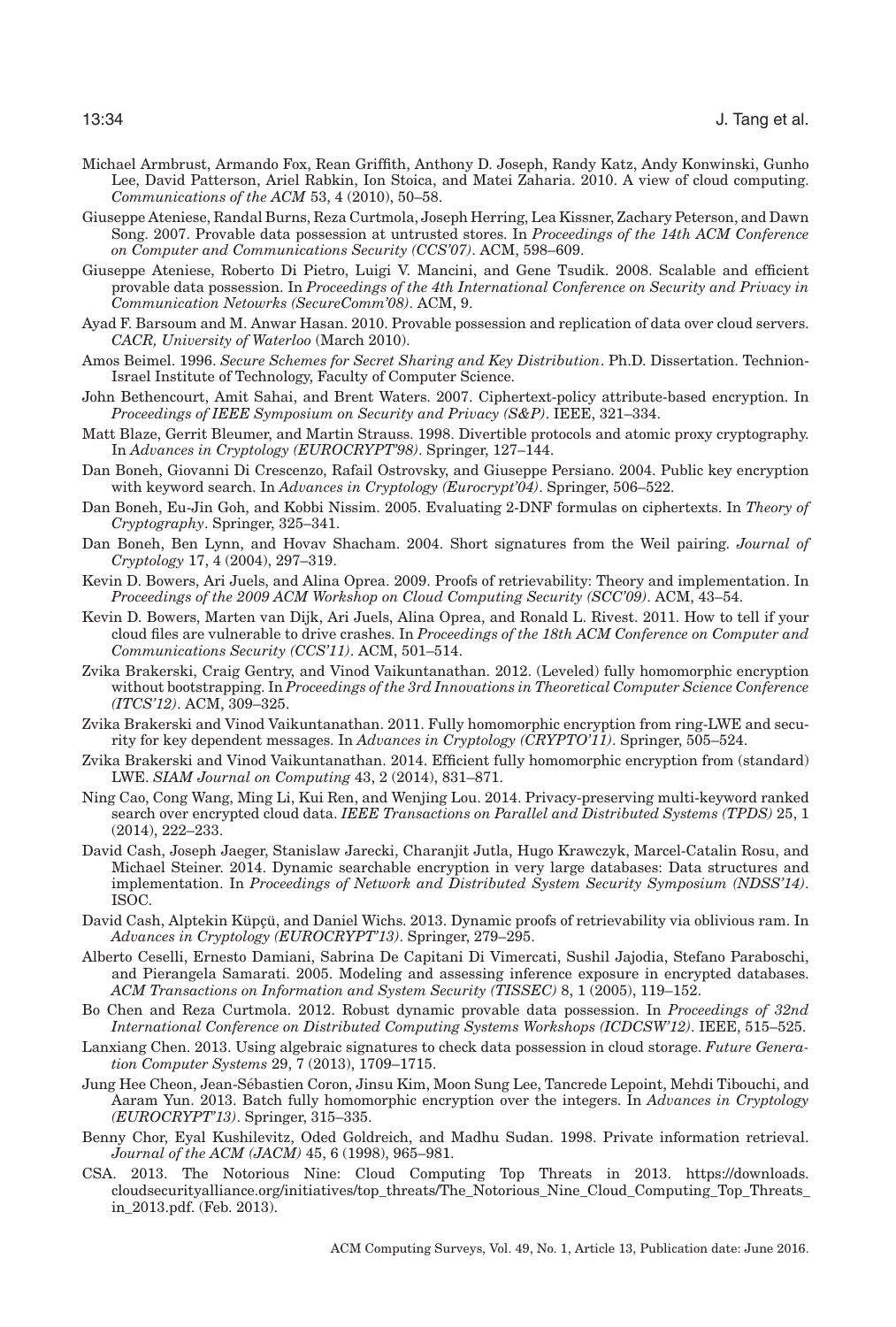- <span id="page-34-4"></span>Reza Curtmola, Juan Garay, Seny Kamara, and Rafail Ostrovsky. 2011. Searchable symmetric encryption: Improved definitions and efficient constructions. *Journal of Computer Security* 19, 5 (2011), 895–934.
- <span id="page-34-14"></span>Reza Curtmola, Osama Khan, Randal Burns, and Giuseppe Ateniese. 2008. MR-PDP: Multiple-replica provable data possession. In *Proceedings of the 28th International Conference on Distributed Computing Systems (ICDCS'08)*. IEEE, 411–420.
- <span id="page-34-1"></span>Sabrina De Capitani Di Vimercati, Sara Foresti, Sushil Jajodia, Stefano Paraboschi, and Pierangela Samarati. 2010. Encryption policies for regulating access to outsourced data. *ACM Transactions on Database Systems (TODS)* 35, 2 (2010), 12.
- <span id="page-34-9"></span>Sabrina De Capitani di Vimercati, Sara Foresti, Sushil Jajodia, Giovanni Livraga, Stefano Paraboschi, and Pierangela Samarati. 2013. Enforcing dynamic write privileges in data outsourcing. *Computers & Security* 39 (2013), 47–63.
- <span id="page-34-10"></span>Sabrina De Capitani di Vimercati, Sara Foresti, Sushil Jajodia, Stefano Paraboschi, Gerardo Pelosi, and Pierangela Samarati. 2010. Encryption-based policy enforcement for cloud storage. In *Proceedings of IEEE 30th International Conference on Distributed Computing Systems Workshops (ICDCSW'10)*. IEEE, 42–51.
- <span id="page-34-3"></span>Sabrina De Capitani di Vimercati, Sara Foresti, Sushil Jajodia, Stefano Paraboschi, and Pierangela Samarati. 2011. Private data indexes for selective access to outsourced data. In *Proceedings of the 10th Annual ACM Workshop on Privacy in the Electronic Society (WPES'11)*. ACM, 69–80.
- <span id="page-34-18"></span>Sabrina De Capitani di Vimercati, Sara Foresti, Sushil Jajodia, Stefano Paraboschi, and Pierangela Samarati. 2013. On information leakage by indexes over data fragments. In *Proceedings of the 29th IEEE International Conference on Data Engineering Workshops (ICDEW'13)*. IEEE, 94–98.
- <span id="page-34-15"></span>Sabrina De Capitani di Vimercati, Sara Foresti, Stefano Paraboschi, Gerardo Pelosi, and Pierangela Samarati. 2011. Efficient and private access to outsourced data. In *Proceedings of the 31st International Conference on Distributed Computing Systems (ICDCS'11)*. IEEE, 710–719.
- <span id="page-34-17"></span>Sabrina De Capitani di Vimercati, Sara Foresti, Stefano Paraboschi, Gerardo Pelosi, and Pierangela Samarati. 2013. Supporting concurrency and multiple indexes in private access to outsourced data. *Journal of Computer Security* 21, 3 (2013), 425–461.
- <span id="page-34-20"></span>Sabrina De Capitani di Vimercati, Sara Foresti, Sushil Jajodia, and Giovanni Livraga. 2012a. Enforcing subscription-based authorization policies in cloud scenarios. In *Data and Applications Security and Privacy XXVI*. Springer, 314–329.
- <span id="page-34-11"></span>Sabrina De Capitani di Vimercati, Sara Foresti, Sushil Jajodia, Stefano Paraboschi, and Pierangela Samarati. 2012b. Support for write privileges on outsourced data. In *Information Security and Privacy Research*. Springer, 199–210.
- <span id="page-34-16"></span>Sabrina De Capitani di Vimercati, Sara Foresti, Stefano Paraboschi, Gerardo Pelosi, and Pierangela Samarati. 2013. Distributed shuffling for preserving access confidentiality. In *Computer Security (ES-ORICS'13)*. Springer, 628–645.
- <span id="page-34-8"></span>Sabrina De Capitani di Vimercati, Sara Foresti, and Pierangela Samarati. 2014. Selective and fine-grained access to data in the cloud. In *Secure Cloud Computing*. Springer, 123–148.
- <span id="page-34-19"></span>Cécile Delerablée, Pascal Paillier, and David Pointcheval. 2007. Fully collusion secure dynamic broadcast encryption with constant-size ciphertexts or decryption keys. In *Pairing-Based Cryptography (Pairing'07)*. Springer, 39–59.
- <span id="page-34-2"></span>Xuhua Ding, Yanjiang Yang, and Robert H. Deng. 2011. Database access pattern protection without fullshuffles. *IEEE Transactions on Information Forensics and Security (TIFS)* 6, 1 (2011), 189–201.
- <span id="page-34-13"></span>Yevgeniy Dodis, Salil Vadhan, and Daniel Wichs. 2009. Proofs of retrievability via hardness amplification. In *Theory of Cryptography*. Springer, 109–127.
- <span id="page-34-12"></span>Chris Erway, Alptekin Küpçü, Charalampos Papamanthou, and Roberto Tamassia. 2009. Dynamic provable data possession. In *Proceedings of the 16th ACM Conference on Computer and Communications Security (CCS'09)*. ACM, 213–222.
- <span id="page-34-21"></span>Amos Fiat and Moni Naor. 1993. Broadcast encryption. In *Advances in Cryptology (CRYPTO'93)*. Springer, 480–491.
- <span id="page-34-5"></span>Craig Gentry. 2009a. *A Fully Homomorphic Encryption Scheme*. Ph.D. Dissertation. Stanford University.
- <span id="page-34-0"></span>Craig Gentry. 2009b. Fully homomorphic encryption using ideal lattices. In *Proceedings of ACM Symposium on Theory of Computing (STOC'09)*, Vol. 9. ACM, 169–178.
- <span id="page-34-6"></span>Craig Gentry and Shai Halevi. 2011. Implementing gentry's fully-homomorphic encryption scheme. In *Advances in Cryptology (EUROCRYPT'11)*. Springer, 129–148.
- <span id="page-34-7"></span>Craig Gentry, Shai Halevi, Chris Peikert, and Nigel P. Smart. 2012c. Ring switching in BGV-style homomorphic encryption. In *Security and Cryptography for Networks*. Springer, 19–37.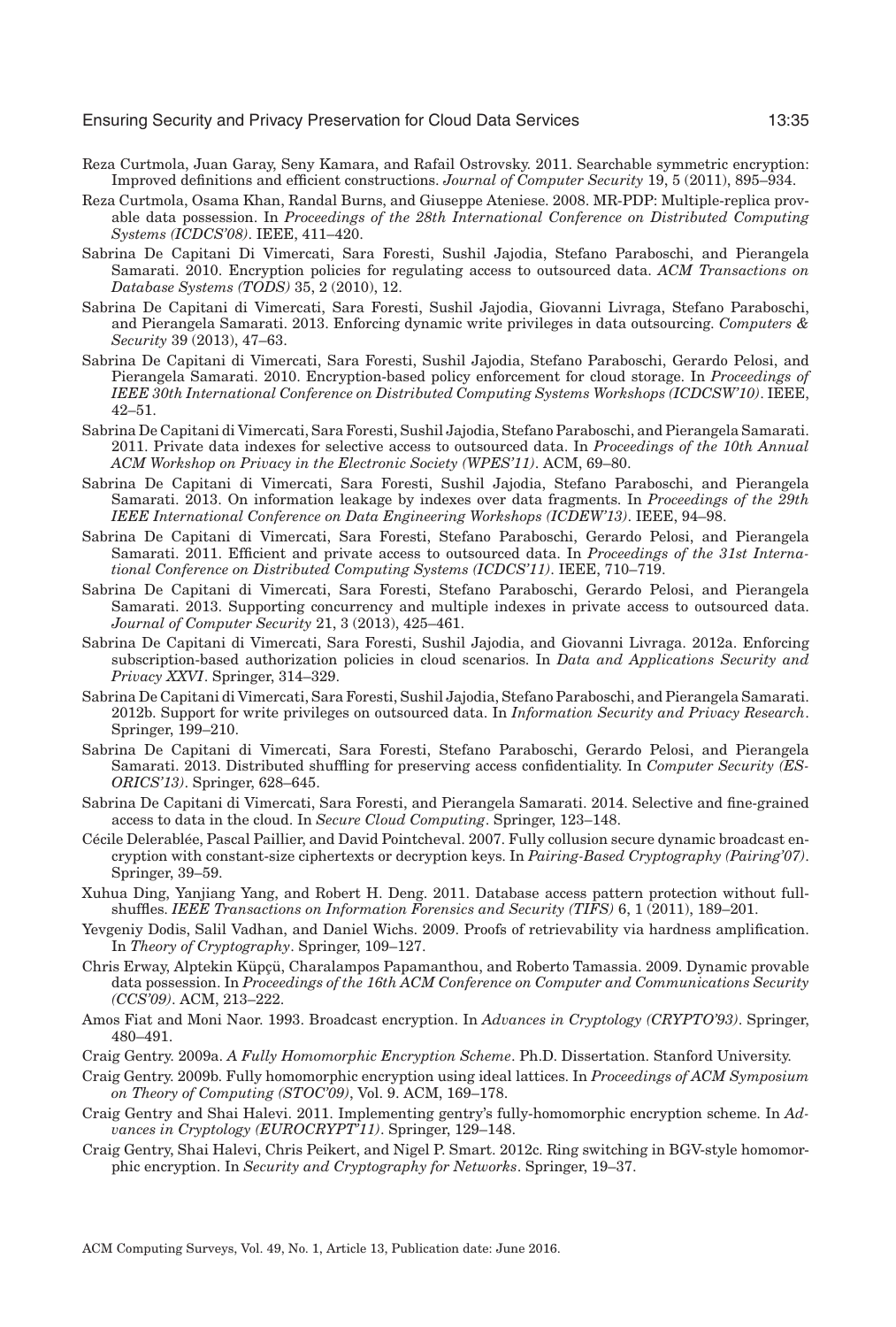- <span id="page-35-9"></span>Craig Gentry, Shai Halevi, and Nigel P. Smart. 2012a. Better bootstrapping in fully homomorphic encryption. In *Public Key Cryptography (PKC'12)*. Springer, 1–16.
- <span id="page-35-8"></span>Craig Gentry, Shai Halevi, and Nigel P. Smart. 2012b. Fully homomorphic encryption with polylog overhead. In *Advances in Cryptology (EUROCRYPT'12)*. Springer, 465–482.
- <span id="page-35-7"></span>Craig Gentry, Amit Sahai, and Brent Waters. 2013. Homomorphic encryption from learning with errors: Conceptually-simpler, asymptotically-faster, attribute-based. In *Advances in Cryptology (CRYPTO'13)*. Springer, 75–92.
- <span id="page-35-17"></span>Michael T. Goodrich, Michael Mitzenmacher, Olga Ohrimenko, and Roberto Tamassia. 2012a. Practical oblivious storage. In *Proceedings of the 2nd ACM Conference on Data and Application Security and Privacy (CODASPY'12)*. ACM, 13–24.
- <span id="page-35-18"></span>Michael T. Goodrich, Michael Mitzenmacher, Olga Ohrimenko, and Roberto Tamassia. 2012b. Privacypreserving group data access via stateless oblivious RAM simulation. In *Proceedings of the 23th Annual ACM-SIAM Symposium on Discrete Algorithms (SODA'12)*. SIAM, 157–167.
- <span id="page-35-1"></span>Google. 2015. Syncdocs Security and Privacy. (2015). [http://www.syncdocs.com/help/syncdocs-security-and](http://www.syncdocs.com/help/syncdocs-security-and-privacy/)[privacy/.](http://www.syncdocs.com/help/syncdocs-security-and-privacy/)
- <span id="page-35-12"></span>Vipul Goyal, Abhishek Jain, Omkant Pandey, and Amit Sahai. 2008. Bounded ciphertext policy attribute based encryption. In *Automata, Languages and Programming*. Springer, 579–591.
- <span id="page-35-11"></span>Vipul Goyal, Omkant Pandey, Amit Sahai, and Brent Waters. 2006. Attribute-based encryption for finegrained access control of encrypted data. In *Proceedings of the 13th ACM Conference on Computer and Communications Security (CCS'06)*. ACM, 89–98.
- <span id="page-35-14"></span>Matthew Green, Susan Hohenberger, and Brent Waters. 2011. Outsourcing the decryption of ABE ciphertexts. In *Proceedings of USENIX Security Symposium*, Vol. 2011. USENIX Association.
- <span id="page-35-16"></span>Jing He, Yanchun Zhang, Guangyan Huang, Yong Shi, and Jie Cao. 2012. Distributed data possession checking for securing multiple replicas in geographically-dispersed clouds. *Journal of Computer and System Sciences* 78, 5 (2012), 1345–1358.
- <span id="page-35-19"></span>Haibo Hu, Jianliang Xu, Xizhong Xu, Kexin Pei, Byron Choi, and Shuigeng Zhou. 2014. Private search on key-value stores with hierarchical indexes. In *Proceedings of the 30th IEEE International Conference on Data Engineering (ICDE'14)*. IEEE, 628–639.
- <span id="page-35-3"></span>Junbeom Hur and Dong Kun Noh. 2011. Attribute-based access control with efficient revocation in data outsourcing systems. *IEEE Transactions on Parallel and Distributed Systems (TPDS)* 22, 7 (2011), 1214–1221.
- <span id="page-35-13"></span>Luan Ibraimi, Qiang Tang, Pieter Hartel, and Willem Jonker. 2009. Efficient and provable secure ciphertextpolicy attribute-based encryption schemes. In *Information Security Practice and Experience*. Springer, 1–12.
- <span id="page-35-4"></span>Ari Juels and Burton S. Kaliski Jr. 2007. PORs: Proofs of retrievability for large files. In *Proceedings of the 14th ACM Conference on Computer and Communications Security (CCS'07)*. ACM, 584–597.
- <span id="page-35-21"></span>Taeho Jung, Xiang-Yang Li, Zhiguo Wan, and Meng Wan. 2013. Privacy preserving cloud data access with multi-authorities. In *Proceedings of IEEE International Conference on Computer Communications (IN-FOCOM'13)*. IEEE, 2625–2633.
- <span id="page-35-5"></span>Seny Kamara, Charalampos Papamanthou, and Tom Roeder. 2012. Dynamic searchable symmetric encryption. In *Proceedings of the 2012 ACM Conference on Computer and Communications Security*. IEEE, 965–976.
- <span id="page-35-0"></span>Ryan Ko, Stephen Lee, and Veerappa Rajan. 2013. Cloud computing vulnerability incidents: A statistical overview. [https://downloads.cloudsecurityalliance.org/initiatives/cvwg/CSA\\_Whitepaper\\_Cloud\\_](https://downloads.cloudsecurityalliance.org/initiatives/cvwg/CSAWhitepaperCloudComputingVulnerabilityIncidents.zip) [Computing\\_Vulnerability\\_Incidents.zip.](https://downloads.cloudsecurityalliance.org/initiatives/cvwg/CSAWhitepaperCloudComputingVulnerabilityIncidents.zip) (March 2013).
- <span id="page-35-6"></span>Mehmet Kuzu, Mohammad Saiful Islam, and Murat Kantarcioglu. 2012. Efficient similarity search over encrypted data. In *Proceedings of IEEE 28th International Conference on Data Engineering (ICDE'12)*. IEEE, 1156–1167.
- <span id="page-35-15"></span>Allison Lewko, Tatsuaki Okamoto, Amit Sahai, Katsuyuki Takashima, and Brent Waters. 2010. Fully secure functional encryption: Attribute-based encryption and (hierarchical) inner product encryption. In *Advances in Cryptology (EUROCRYPT'10)*. Springer, 62–91.
- <span id="page-35-10"></span>Jin Li, Xiaofeng Chen, Jingwei Li, Chunfu Jia, Jianfeng Ma, and Wenjing Lou. 2013. Fine-grained access control system based on outsourced attribute-based encryption. In *Computer Security (ESORICS'13)*. Springer, 592–609.
- <span id="page-35-2"></span>Jingwei Li, Chunfu Jia, Jin Li, and Xiaofeng Chen. 2012. Outsourcing encryption of attribute-based encryption with mapreduce. In *Information and Communications Security*. Springer, 191–201.
- <span id="page-35-20"></span>Jiangtao Li and Ninghui Li. 2006. OACerts: Oblivious attribute certificates. *IEEE Transactions on Dependable and Secure Computing (TDSC)* 3, 4 (2006), 340–352.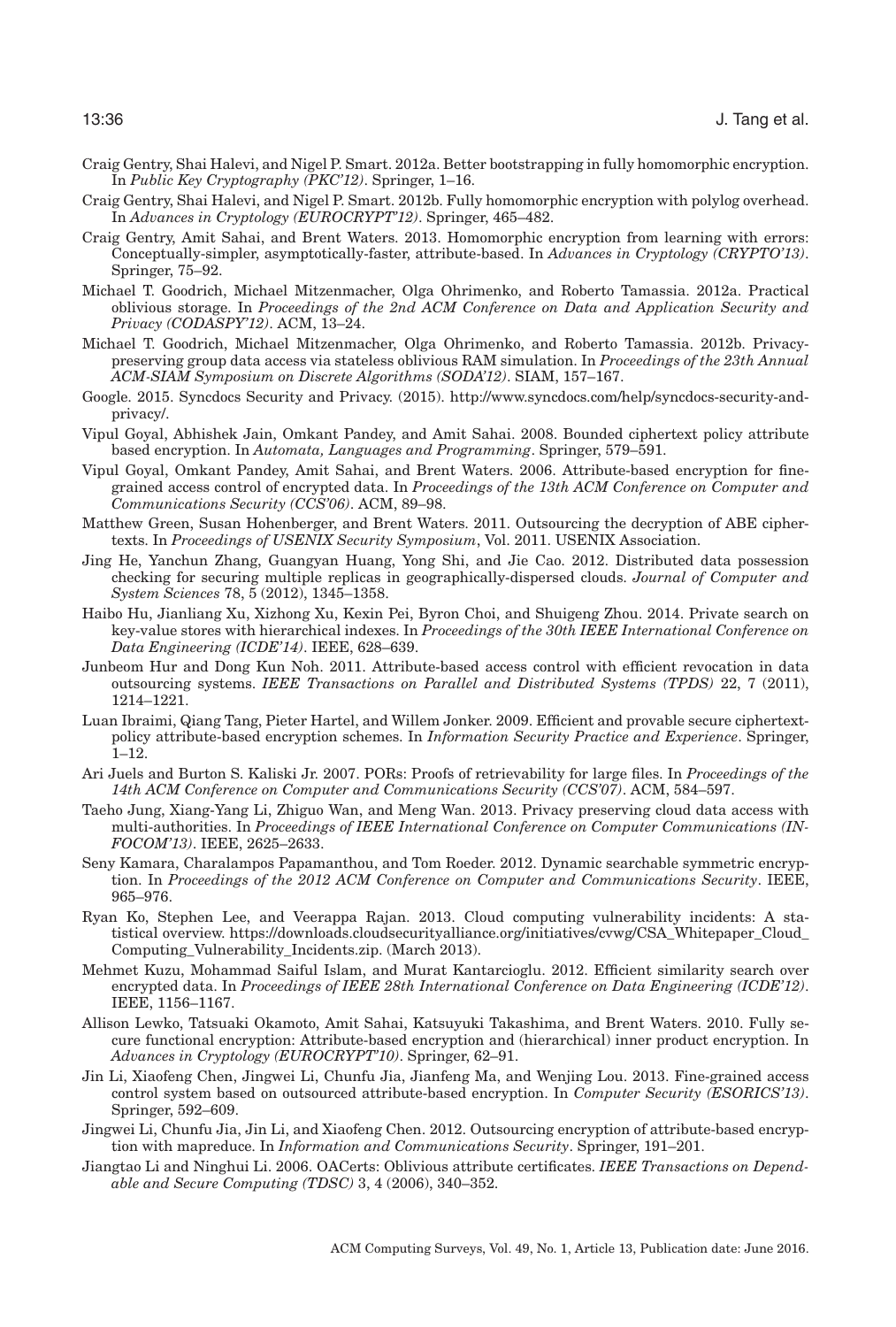- <span id="page-36-7"></span>Jin Li, Qian Wang, Cong Wang, Ning Cao, Kui Ren, and Wenjing Lou. 2010. Fuzzy keyword search over encrypted data in cloud computing. In *Proceedings of IEEE International Conference on Computer Communications (INFOCOM'10)*. IEEE, 1–5.
- <span id="page-36-4"></span>Ming Li, Shucheng Yu, Kui Ren, Wenjing Lou, and Y. Thomas Hou. 2013. Toward privacy-assured and searchable cloud data storage services. *IEEE Network* 27, 4 (2013), 56–62.
- <span id="page-36-1"></span>Ruixuan Li, Zhiyong Xu, Wanshang Kang, Kin Choong Yow, and Cheng-Zhong Xu. 2014. Efficient multikeyword ranked query over encrypted data in cloud computing. *Future Generation Computer Systems* 30 (2014), 179–190.
- <span id="page-36-6"></span>Yanbin Lu. 2012. Privacy-preserving logarithmic-time search on encrypted data in cloud. In *Proceedings of Network and Distributed System Security Symposium (NDSS'12)*. ISOC.
- <span id="page-36-16"></span>Ralph C. Merkle. 1980. Protocols for public key cryptosystems. In *Proceedings of IEEE Symposium on Security and Privacy (S&P'80)*. IEEE, 122–134.
- <span id="page-36-11"></span>Mohamed Nabeel and Elisa Bertino. 2014. Privacy preserving delegated access control in public clouds. *IEEE Transactions on Knowledge and Data Engineering (TKDE)* 26, 9 (2014), 2268–2280.
- <span id="page-36-3"></span>Mohamed Nabeel, Elisa Bertino, Murat Kantarcioglu, and Bhavani Thuraisingham. 2011. Towards privacy preserving access control in the cloud. In *Proceedings of the 7th International Conference on Collaborative Computing: Networking, Applications and Worksharing*. IEEE, 172–180.
- <span id="page-36-21"></span>Mohamed Nabeel, Ning Shang, and Elisa Bertino. 2013. Privacy preserving policy-based content sharing in public clouds. *IEEE Transactions on Knowledge and Data Engineering (TKDE)* 25, 11 (2013), 2602–2614.
- <span id="page-36-9"></span>Michael Naehrig, Kristin Lauter, and Vinod Vaikuntanathan. 2011. Can homomorphic encryption be practical? In *Proceedings of the 3rd ACM Cloud Computing Security Workshop (CCSW'11)*. ACM, 113–124.
- <span id="page-36-8"></span>Muhammad Naveed, Manoj Prabhakaran, and Carl A. Gunter. 2014. Dynamic searchable encryption via blind storage. In *Proceedings of IEEE Symposium on Security and Privacy (S&P'14)*. IEEE, 639–654.
- <span id="page-36-5"></span>Cengiz Örencik and Erkay Savaş. 2014. An efficient privacy-preserving multi-keyword search over encrypted cloud data with ranking. *Distributed and Parallel Databases (DPD)* 32, 1 (2014), 119–160.
- <span id="page-36-12"></span>Rafail Ostrovsky, Amit Sahai, and Brent Waters. 2007. Attribute-based encryption with non-monotonic access structures. In *Proceedings of the 14th ACM Conference on Computer and Communications Security (CCS'07)*. ACM, 195–203.
- <span id="page-36-20"></span>HweeHwa Pang, Jilian Zhang, and Kyriakos Mouratidis. 2013. Enhancing access privacy of range retrievals over *b*+-trees. *IEEE Transactions on Knowledge and Data Engineering (TKDE)* 25, 7 (2013), 1533–1547.
- <span id="page-36-23"></span>Torben Pryds Pedersen. 1992. Non-interactive and information-theoretic secure verifiable secret sharing. In *Advances in Cryptology (CRYPTO'91)*. Springer, 129–140.
- <span id="page-36-18"></span>Benny Pinkas and Tzachy Reinman. 2010. Oblivious RAM revisited. In *Advances in Cryptology (EURO-CRYPT'10)*. Springer, 502–519.
- <span id="page-36-10"></span>Mariana Raykova, Hang Zhao, and Steven M. Bellovin. 2012. Privacy enhanced access control for outsourced data sharing. In *Financial Cryptography and Data Security*. Springer, 223–238.
- <span id="page-36-15"></span>Irving S. Reed and Gustave Solomon. 1960. Polynomial codes over certain finite fields. *Journal of the Society for Industrial & Applied Mathematics* 8, 2 (1960), 300–304.
- <span id="page-36-13"></span>Amit Sahai, Hakan Seyalioglu, and Brent Waters. 2012. Dynamic credentials and ciphertext delegation for attribute-based encryption. In *Advances in Cryptology (CRYPTO'12)*. Springer, 199–217.
- <span id="page-36-2"></span>Amit Sahai and Brent Waters. 2005. Fuzzy identity-based encryption. In *Advances in Cryptology (EURO-CRYPT'05)*. Springer, 457–473.
- <span id="page-36-0"></span>Pierangela Samarati. 2014. Data security and privacy in the cloud. In *Information Security Practice and Experience*. Springer, 28–41.
- <span id="page-36-24"></span>Pierangela Samarati and Sabrina De Capitani di Vimercati. 2010. Data protection in outsourcing scenarios: Issues and directions. In *Proceedings of the 5th ACM Symposium on Information, Computer and Communications Security (ASIACCS'10)*. ACM, 1–14.
- <span id="page-36-14"></span>Hovav Shacham and Brent Waters. 2013. Compact proofs of retrievability. *Journal of Cryptology* 26, 3 (2013), 442–483.
- <span id="page-36-19"></span>Nihar B. Shah, K. V. Rashmi, Kannan Ramchandran, and P. Vijay Kumar. 2013. *Privacy-Preserving and Secure Distributed Storage Codes*. [http://www.eecs.berkeley.edu/n](http://www.eecs.berkeley.edu/)ihar/publications/privacy\_security. pdf. ˜
- <span id="page-36-22"></span>Ning Shang, Mohamed Nabeel, Federica Paci, and Elisa Bertino. 2010. A privacy-preserving approach to policy-based content dissemination. In *Proceedings of the 26th International Conference on Data Engineering (ICDE'10)*. IEEE, 944–955.
- <span id="page-36-17"></span>Elaine Shi, Emil Stefanov, and Charalampos Papamanthou. 2013. Practical dynamic proofs of retrievability. In *Proceedings of the 2013 ACM Conference on Computer and Communications Security (CCS'13)*. ACM, 325–336.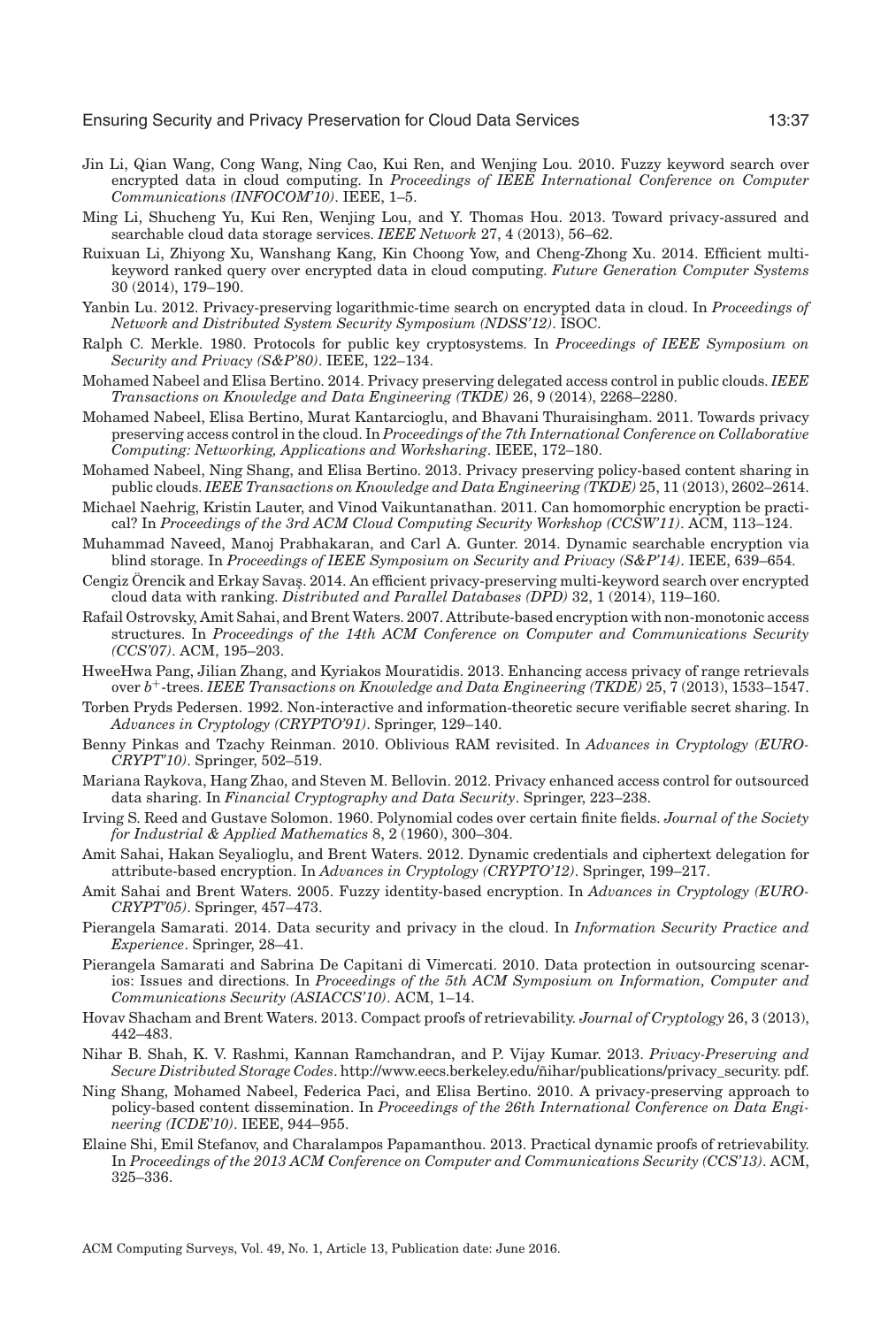- <span id="page-37-9"></span>Nigel P. Smart and Frederik Vercauteren. 2010. Fully homomorphic encryption with relatively small key and ciphertext sizes. In *Public Key Cryptography (PKC'10)*. Springer, 420–443.
- <span id="page-37-15"></span>Nigel P. Smart and Frederik Vercauteren. 2014. Fully homomorphic SIMD operations. *Designs, Codes and Cryptography* 71, 1 (2014), 57–81.
- <span id="page-37-16"></span>Emil Stefanov, Marten van Dijk, Ari Juels, and Alina Oprea. 2012. Iris: A scalable cloud file system with efficient integrity checks. In *Proceedings of the 28th Annual Computer Security Applications Conference (ACSAC'12)*. IEEE, 229–238.
- <span id="page-37-20"></span>Emil Stefanov, Marten Van Dijk, Elaine Shi, Christopher Fletcher, Ling Ren, Xiangyao Yu, and Srinivas Devadas. 2013. Path oram: An extremely simple oblivious ram protocol. In *Proceedings of the 2013 ACM Conference on Computer and Communications Security (CCS'13)*. ACM, 299–310.
- <span id="page-37-4"></span>Wenhai Sun, Bing Wang, Ning Cao, Ming Li, Wenjing Lou, Y. Thomas Hou, and Hui Li. 2013. Privacypreserving multi-keyword text search in the cloud supporting similarity-based ranking. In *Proceedings of the 8th ACM Symposium on Information, Computer and Communications Security (ASIACCS'13)*. ACM, 71–82.
- <span id="page-37-10"></span>Wenhai Sun, Shucheng Yu, Wenjing Lou, Y. Thomas Hou, and Hui Li. 2014. Protecting your right: Attributebased keyword search with fine-grained owner-enforced search authorization in the cloud. In *Proceedings of IEEE International Conference on Computer Communications (INFOCOM'14)*. IEEE.
- <span id="page-37-17"></span>Shuang Tan, Lin Tan, Xiaoling Li, and Yan Jia. 2014. An efficient method for checking the integrity of data in the cloud. *China Communications* 11, 9 (2014), 68–81.
- <span id="page-37-14"></span>Marten Van Dijk, Craig Gentry, Shai Halevi, and Vinod Vaikuntanathan. 2010. Fully homomorphic encryption over the integers. In *Advances in Cryptology (EUROCRYPT'10)*. Springer, 24–43.
- <span id="page-37-1"></span>Verizon. 2015. 2015 Data Breach Investigations Report. [http://www.verizonenterprise.com/DBIR/2015/.](http://www.verizonenterprise.com/DBIR/2015/) (2015).
- <span id="page-37-0"></span>Shalini Verma. 2012. Forecast: Consumer Digital Storage Needs, 2010–2016. [http://www.gartner.com/](http://www.gartner.com/newsroom/id/2060215) [newsroom/id/2060215.](http://www.gartner.com/newsroom/id/2060215) (2012).
- <span id="page-37-7"></span>Boyang Wang, Baochun Li, and Hui Li. 2012a. Knox: Privacy-preserving auditing for shared data with large groups in the cloud. In *Applied Cryptography and Network Security*. Springer, 507–525.
- <span id="page-37-8"></span>Boyang Wang, Baochun Li, and Hui Li. 2012b. Oruta: Privacy-preserving public auditing for shared data in the cloud. In *Proceedings of the 5th International Conference on Cloud Computing (CLOUD'12)*. IEEE, 295–302.
- <span id="page-37-3"></span>Boyang Wang, Baochun Li, and Hui Li. 2015. Panda: Public auditing for shared data with efficient user revocation in the cloud. *IEEE Transactions on Services Computing (TSC)* 8, 1 (2015), 92–106.
- <span id="page-37-22"></span>Boyang Wang, Hui Li, and Ming Li. 2013. Privacy-preserving public auditing for shared cloud data supporting group dynamics. In *Proceedings of IEEE International Conference on Communications (ICC'13)*. IEEE, 1946–1950.
- <span id="page-37-11"></span>Bing Wang, Shucheng Yu, Wenjing Lou, and Y. Thomas Hou. 2014. Privacy-preserving multi-keyword fuzzy search over encrypted data in the cloud. In *Proceedings of IEEE International Conference on Computer Communications (INFOCOM'14)*. IEEE.
- <span id="page-37-6"></span>Cong Wang, Ning Cao, Jin Li, Kui Ren, and Wenjing Lou. 2010. Secure ranked keyword search over encrypted cloud data. In *Proceedings of IEEE 30th International Conference on Distributed Computing Systems (ICDCS'10)*. 253–262.
- <span id="page-37-12"></span>Cong Wang, Ning Cao, Kui Ren, and Wenjing Lou. 2012. Enabling secure and efficient ranked keyword search over outsourced cloud data. *IEEE Transactions on Parallel and Distributed Systems (TPDS)* 23, 8 (2012), 1467–1479.
- <span id="page-37-2"></span>Cong Wang, Sherman S. M. Chow, Qian Wang, Kui Ren, and Wenjing Lou. 2013. Privacy-preserving public auditing for secure cloud storage. *IEEE Transactions on Computers (TOC)* 62, 2 (2013), 362–375.
- <span id="page-37-5"></span>Cong Wang, Kui Ren, Wenjing Lou, and Jin Li. 2010. Toward publicly auditable secure cloud data storage services. *IEEE Network* 24, 4 (2010), 19–24.
- <span id="page-37-13"></span>Cong Wang, Kui Ren, Shucheng Yu, and Karthik Mahendra Raje Urs. 2012. Achieving usable and privacyassured similarity search over outsourced cloud data. In *Proceedings of IEEE International Conference on Computer Communications (INFOCOM'12)*. IEEE, 451–459.
- <span id="page-37-18"></span>Huaqun Wang. 2013. Proxy provable data possession in public clouds. *IEEE Transactions on Services Computing (TSC)* 6, 4 (2013), 551–559.
- <span id="page-37-19"></span>Huaqun Wang. 2015. Identity-based distributed provable data possession in multi-cloud storage. *IEEE Transactions on Services Computing (TSC)* 8, 2 (2015), 328–340.
- <span id="page-37-21"></span>Hui Wang and Laks V. S. Lakshmanan. 2006. Efficient secure query evaluation over encrypted XML databases. In *Proceedings of the 32nd International Conference on Very Large Data Bases (VLDB'06)*. VLDB Endowment, 127–138.